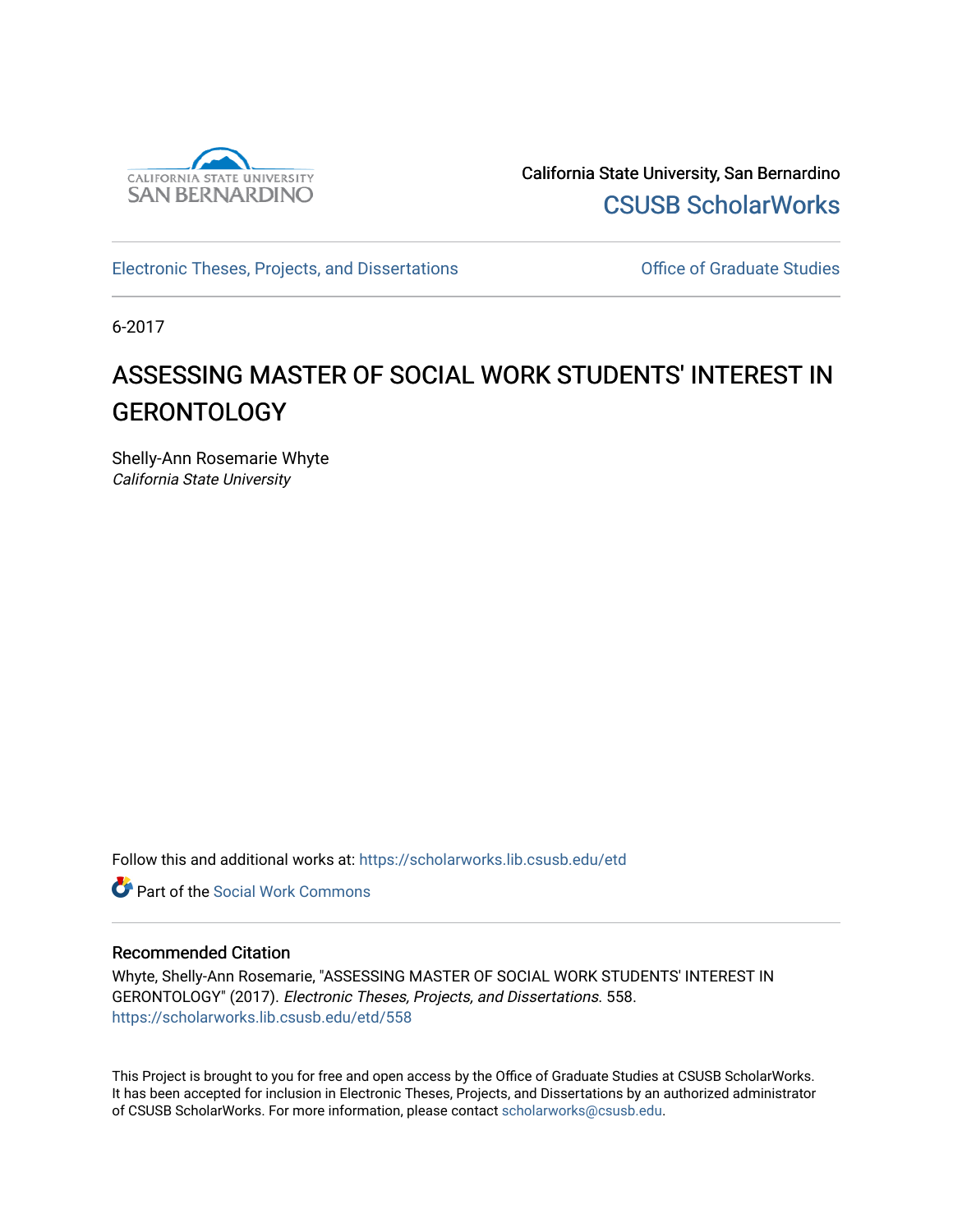## ASSESSING MASTER OF SOCIAL WORK STUDENTS' INTEREST IN

## GERONTOLOGY

A Project

Presented to the

Faculty of

California State University,

San Bernardino

In Partial Fulfillment

of the Requirements for the Degree

Master of Social Work

by

Shelly-Ann Rosemarie Whyte

June 2017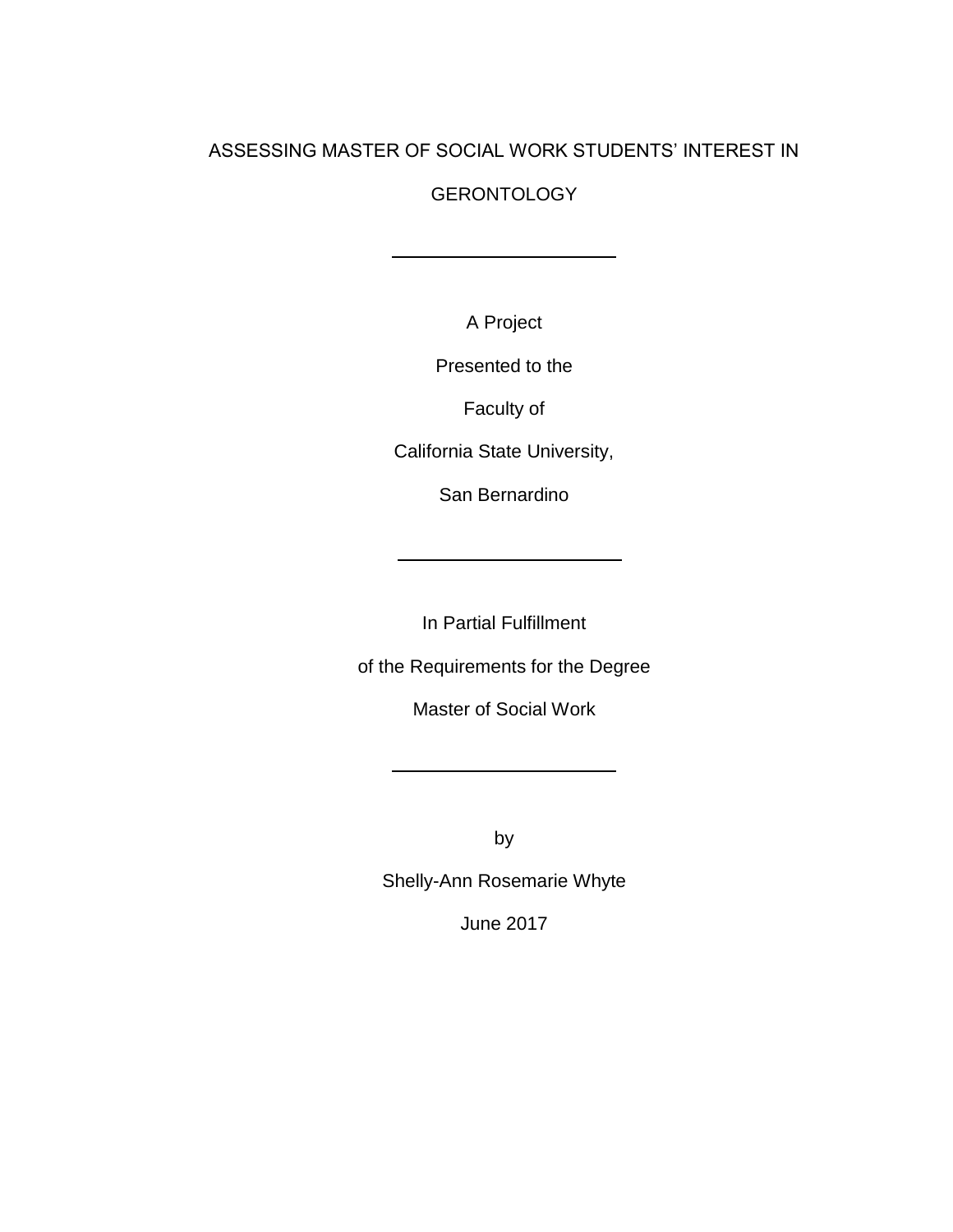## ASSESSING MASTER OF SOCIAL WORK STUDENTS' INTEREST IN

## **GERONTOLOGY**

A Project

Presented to the

Faculty of

California State University,

San Bernardino

by

Shelly-Ann Rosemarie Whyte

June 2017

Approved by:

Dr. Herbert Shon, Faculty Supervisor, Social Work

Dr. Janet Chang, M.S.W. Research Coordinator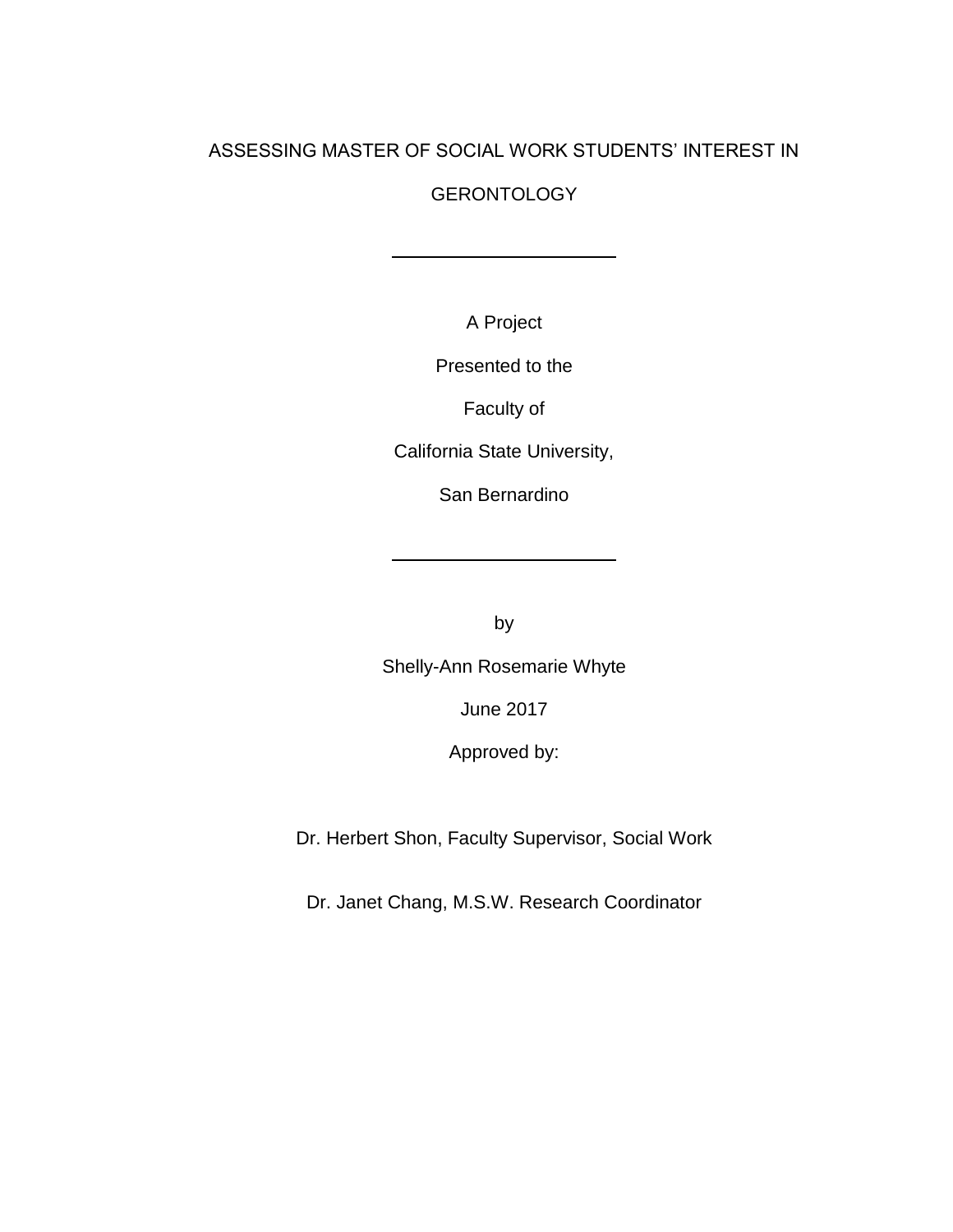© 2017 Shelly-Ann Rosemarie Whyte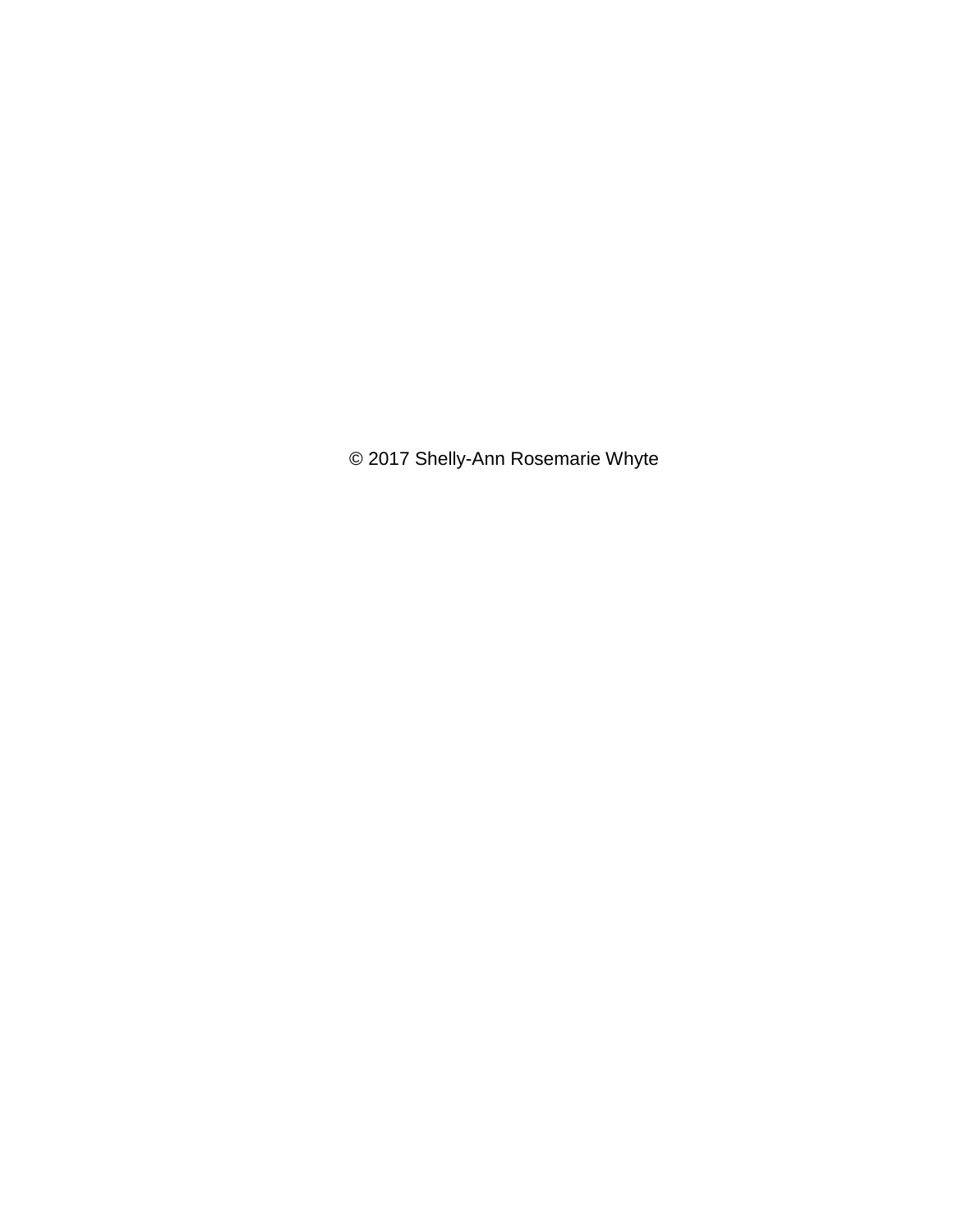#### ABSTRACT

<span id="page-4-0"></span>This study was conducted to assess Masters of social Work students' interest in gerontology. Students' gerontological knowledge, attitude and experience with the aging population was examined to see if they have any influence on interest in working with older adults. The positivist worldview was used to identify students' behavior toward older adults while checking to see if correlates to interest in working with that population. Survey questionnaire was used to collect information on student's interest in working with older adults, their knowledge, attitude and experience. Modified versions of Palmore Facts on Aging Quiz (FAQ) and Kogan's Attitude Toward Old People (KAOP) scales were used to collect information on students' knowledge and attitude toward older adults. Additional questions about demographic data was included along with direct question on interest in working with the older adults. The results from the use of the quantitative approach allowed further statistical analysis using SPSS to identify relationships between the variables. The study found relationships between knowledge of aging and interest in aging-related work. The study recommends that future research examine factors that influence attitude and implementing gerontological education and training in social work programs to improve student's interest in aging related work.

iii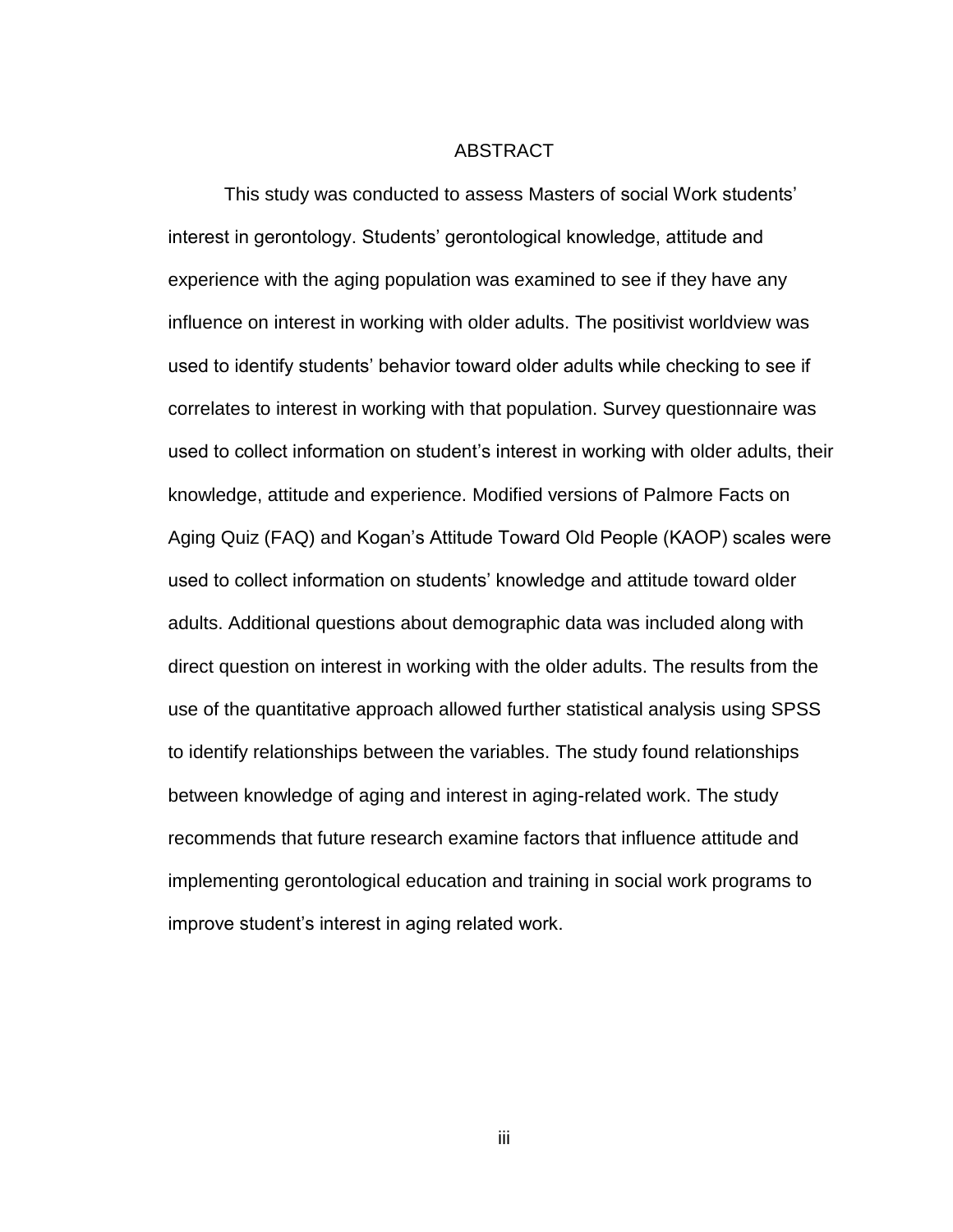## ACKNOWLEDGEMENTS

<span id="page-5-0"></span>Sincere gratitude to all the individuals who made this project possible. Thank you to my field supervisor who gave me the opportunity that birthed this project. Thank you, Dr. Shon, for guiding me and giving me the vote of confidence when I needed it the most. Thank you, Dr. Smith, for allowing me to survey the students in the School of Social Work. Thank you to all the students who participated in this project.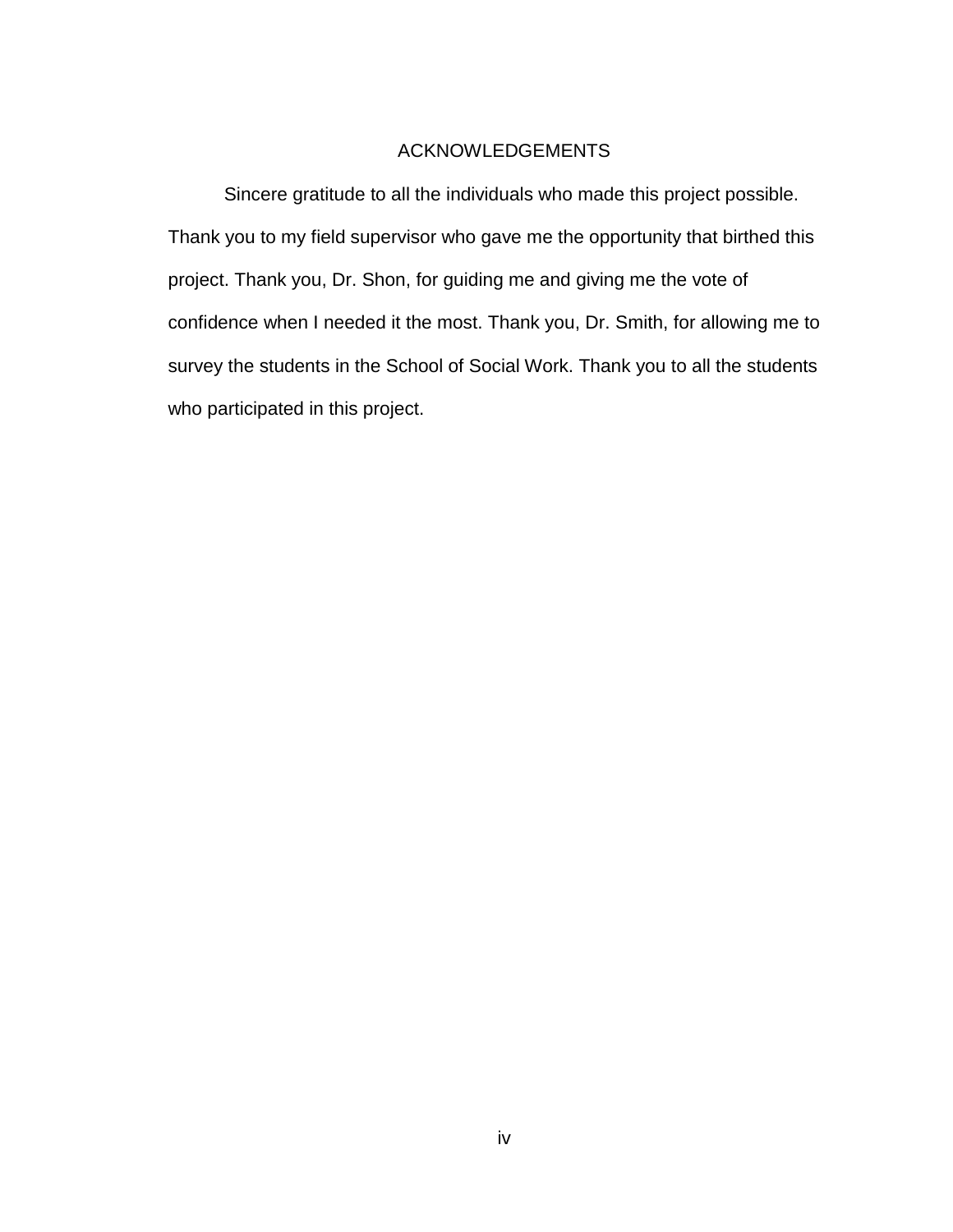#### **DEDICATION**

To God be the glory for all the things he has done. Thank you, Jesus, for guiding me through this journey and for giving me favor each step of the way. This project is dedicated to my loving family and friends who have loved and supported me in this journey. To my parents who has labored to give me the opportunity to be where I am today, thank you. To my husband, your love, support and strength have made it possible for me to pursue my goals. You have walked this path with me, and for that I thank you. To my children, my miracles, you are my inspiration for being persistent, dreaming big, taking bold steps and believing with God all things are possible. You have motivated me to step out of my comfort zone and pursue my dreams. To my baby in heaven, I dedicate this to you. Your birth inspired this calling and vision to pursue higher academic to help others. To my siblings, thank you for your love, support and encouragement. To my family members who have sacrificed their time to support and uplift me while I take on this challenge, thank you. To my friends who have offered support, listening ears, and guidance when I needed it the most, thank you.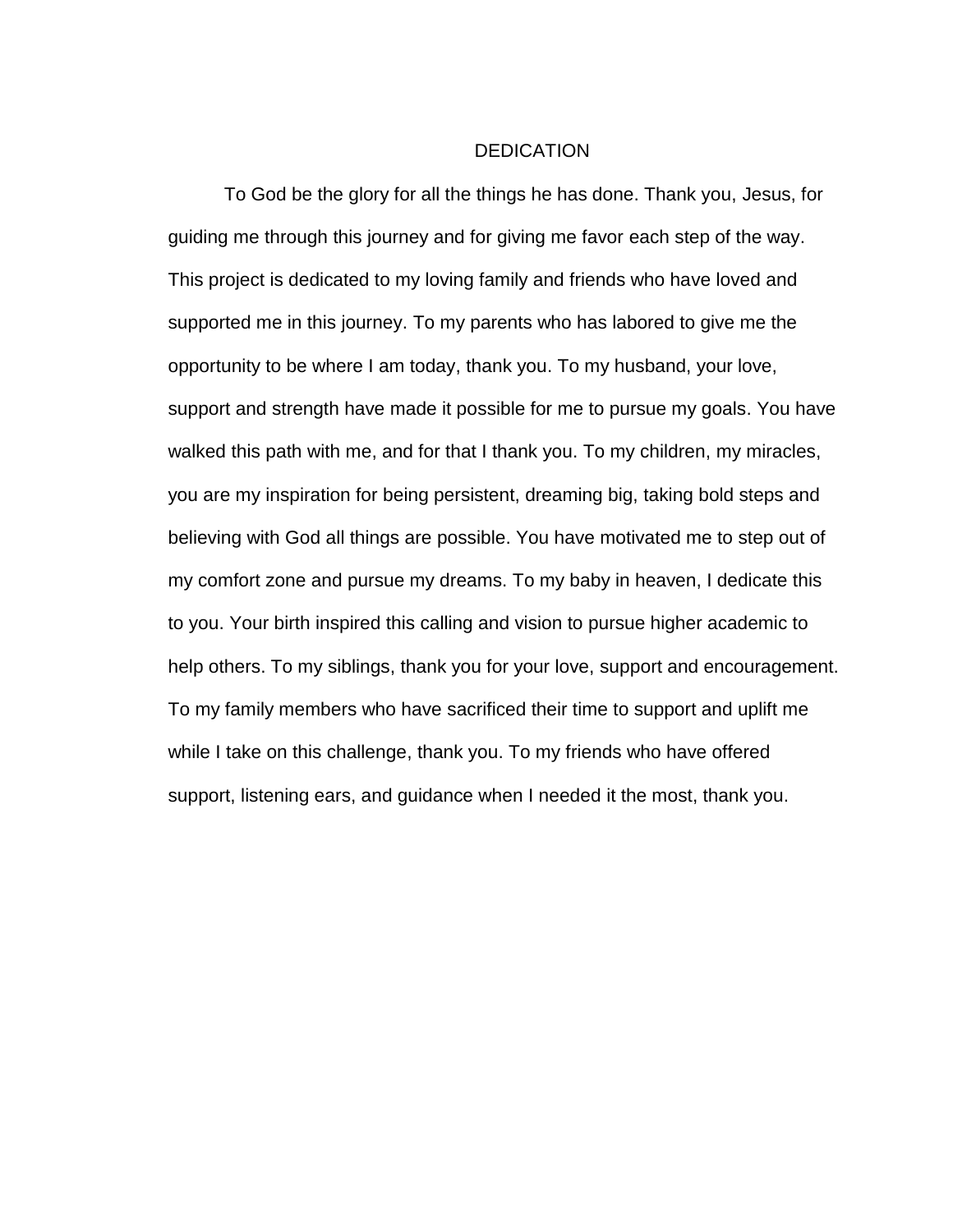## TABLE OF CONTENTS

| <b>CHAPTER ONE: ASSESSMENT</b>        |  |
|---------------------------------------|--|
|                                       |  |
|                                       |  |
|                                       |  |
|                                       |  |
| <b>CHAPTER TWO: LITERATURE REVIEW</b> |  |
|                                       |  |
|                                       |  |
|                                       |  |
|                                       |  |
|                                       |  |
|                                       |  |
|                                       |  |
|                                       |  |
| <b>CHAPTER THREE: METHODS</b>         |  |
|                                       |  |
|                                       |  |
|                                       |  |
|                                       |  |
|                                       |  |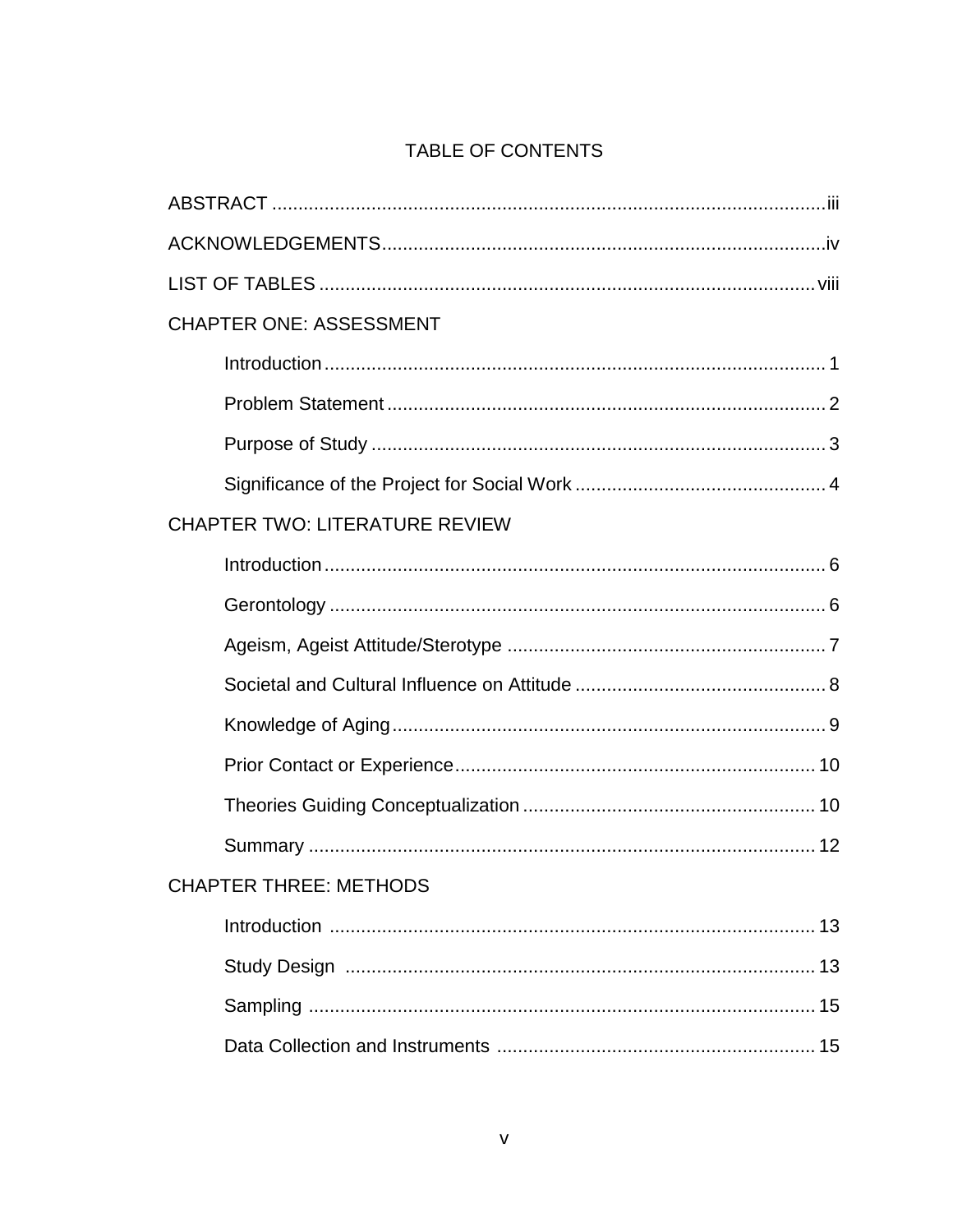| <b>CHAPTER FOUR: FINDINGS AND RESULTS</b>                       |  |
|-----------------------------------------------------------------|--|
|                                                                 |  |
|                                                                 |  |
|                                                                 |  |
|                                                                 |  |
|                                                                 |  |
|                                                                 |  |
|                                                                 |  |
|                                                                 |  |
|                                                                 |  |
|                                                                 |  |
|                                                                 |  |
|                                                                 |  |
| CHAPTER FIVE: CONCLUSIONS AND RECOMMENDATIONS                   |  |
|                                                                 |  |
|                                                                 |  |
|                                                                 |  |
| Recommendation for Social Work Practice, Policy and Research 35 |  |
|                                                                 |  |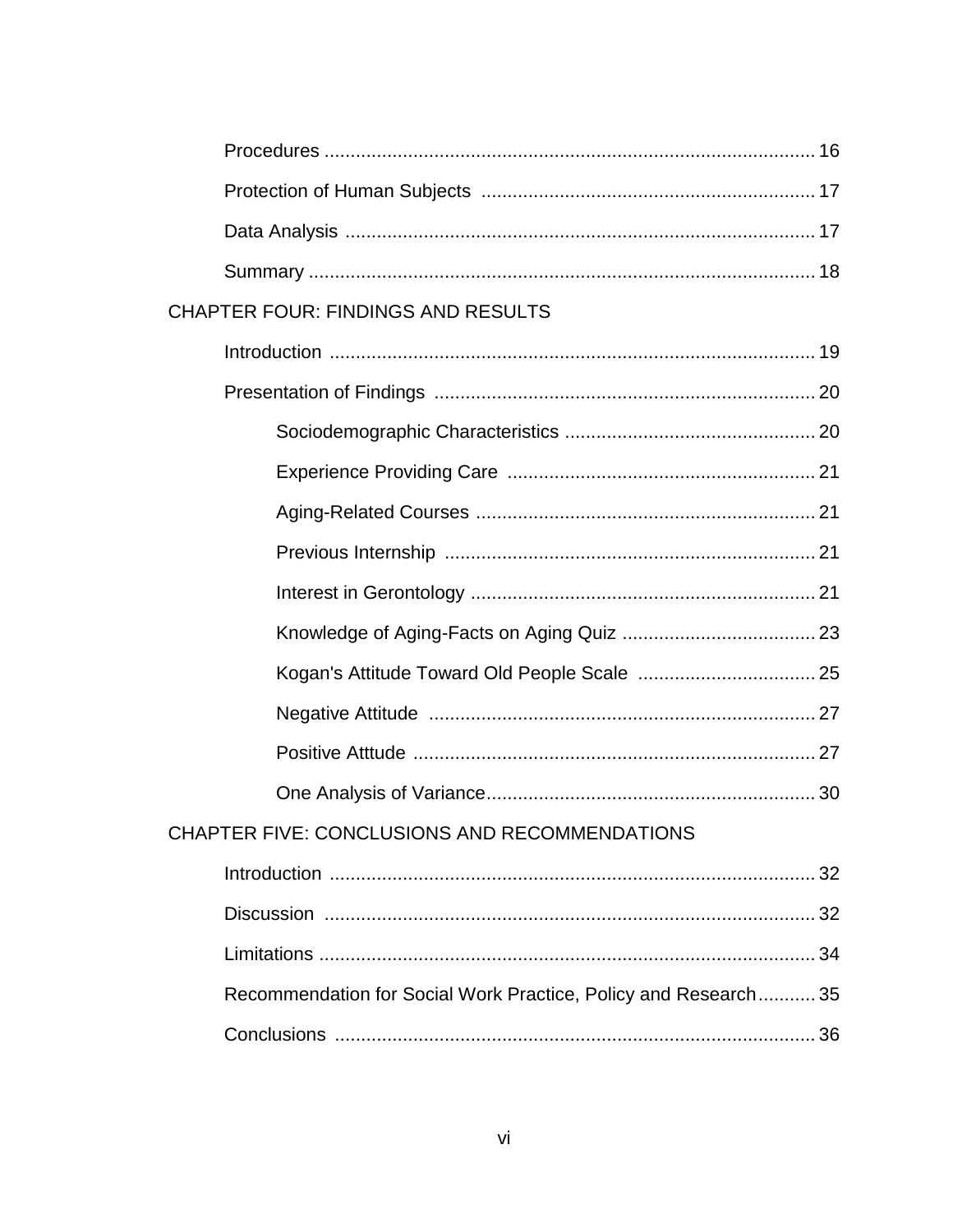| APPENDIX E: KOGAN'S ATTITUDE TOWARD OLD PEOPLE SCALE  47 |  |
|----------------------------------------------------------|--|
|                                                          |  |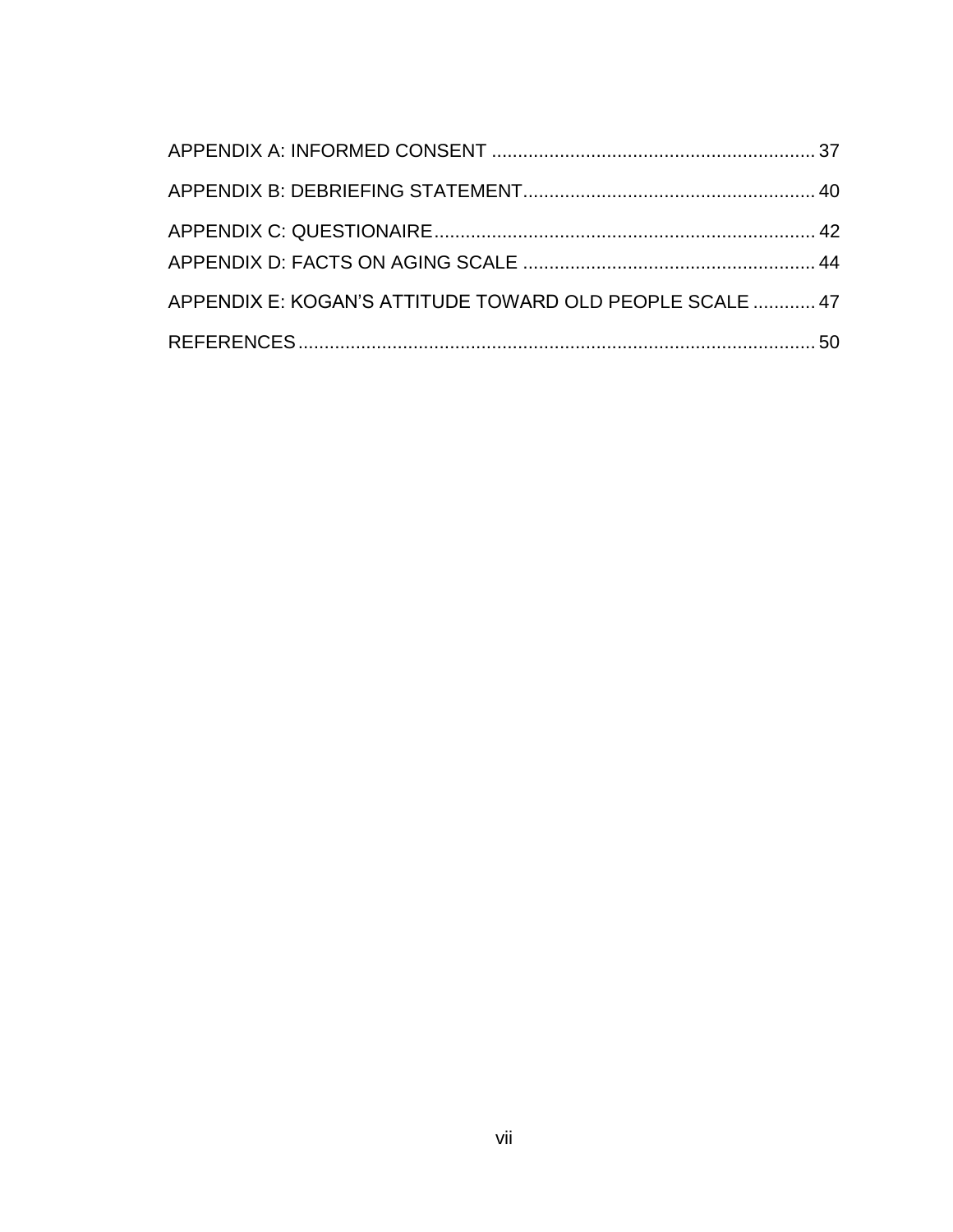## LIST OF TABLES

| Table 3. Facts on Aging Results-Independent Samples Test 22                 |  |
|-----------------------------------------------------------------------------|--|
|                                                                             |  |
| Table 5. Kogan's Negative and Positive Attitude-Independent Samples Test 25 |  |
|                                                                             |  |
|                                                                             |  |
|                                                                             |  |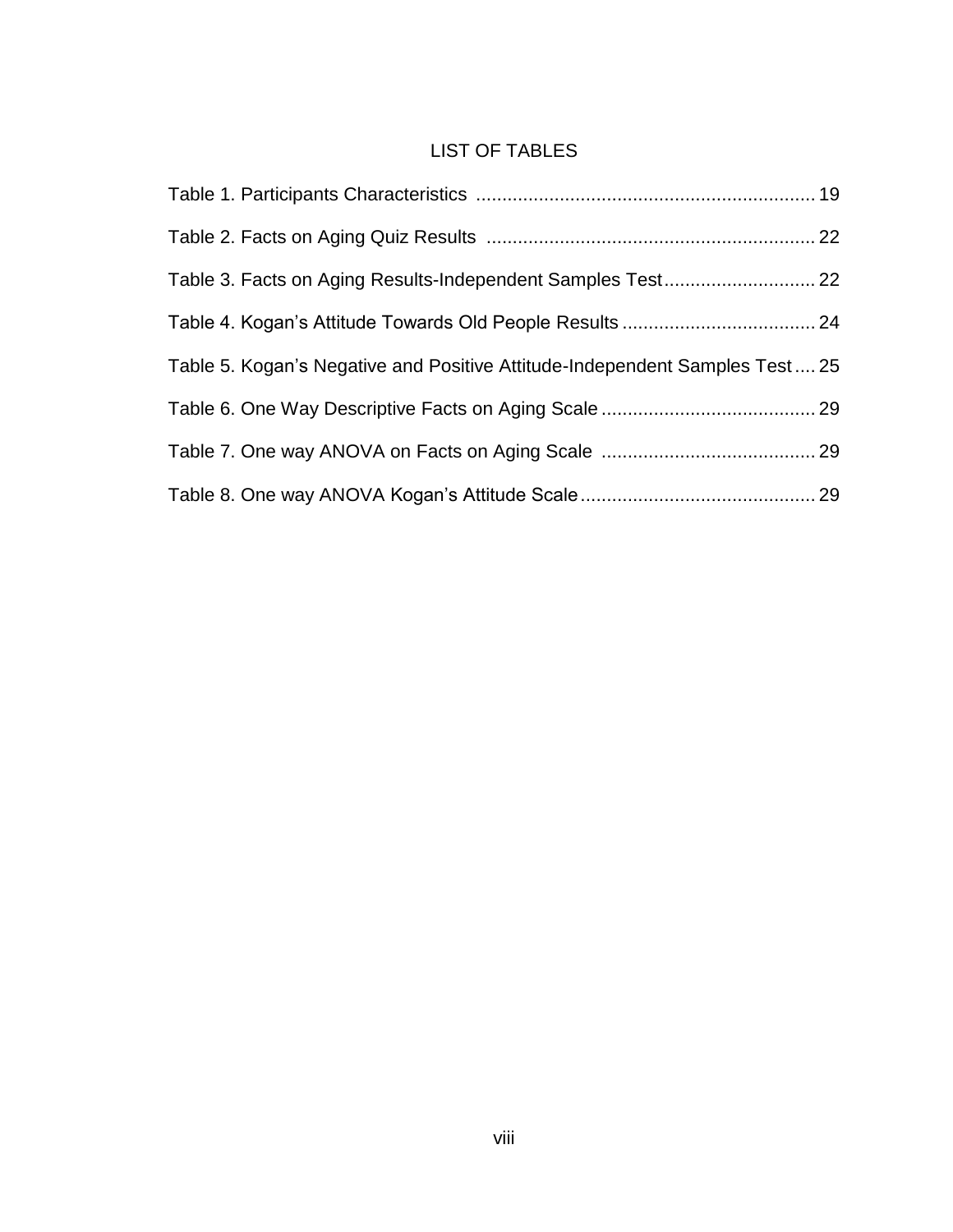# CHAPTER ONE

## ASSESSMENT

#### **Introduction**

The demand for social workers in the service field has increased significantly as the population ages. The U.S. Bureau of Census (1999) estimated that between 2010 and 2030 people age 65 and over will account for 20% of the total population, an increase from 13%. Social workers with specialization in gerontology are needed to understand the aging process and how to address problems faced by the elderly. Snyder, Wesley, Lin, and May (2008), found that social work programs are not adequately preparing students with gerontological knowledge and skills to work effectively with the aging population. The authors further conclude that infusing social work programs with a gerontology curriculum can positively influence students' knowledge of aging, reduce ageism and increase their interest in working with older adults (Snyder et al, 2008).

Chapter one details the research focus of this study, Assessing Masters of Social Work Students' Interest in gerontology by examining factors such as knowledge, attitude, and experience. The objective is to investigate whether knowledge of aging, ageist attitude, and previous experience have any relation to MSW students' interest in working with the aging population. The chapter details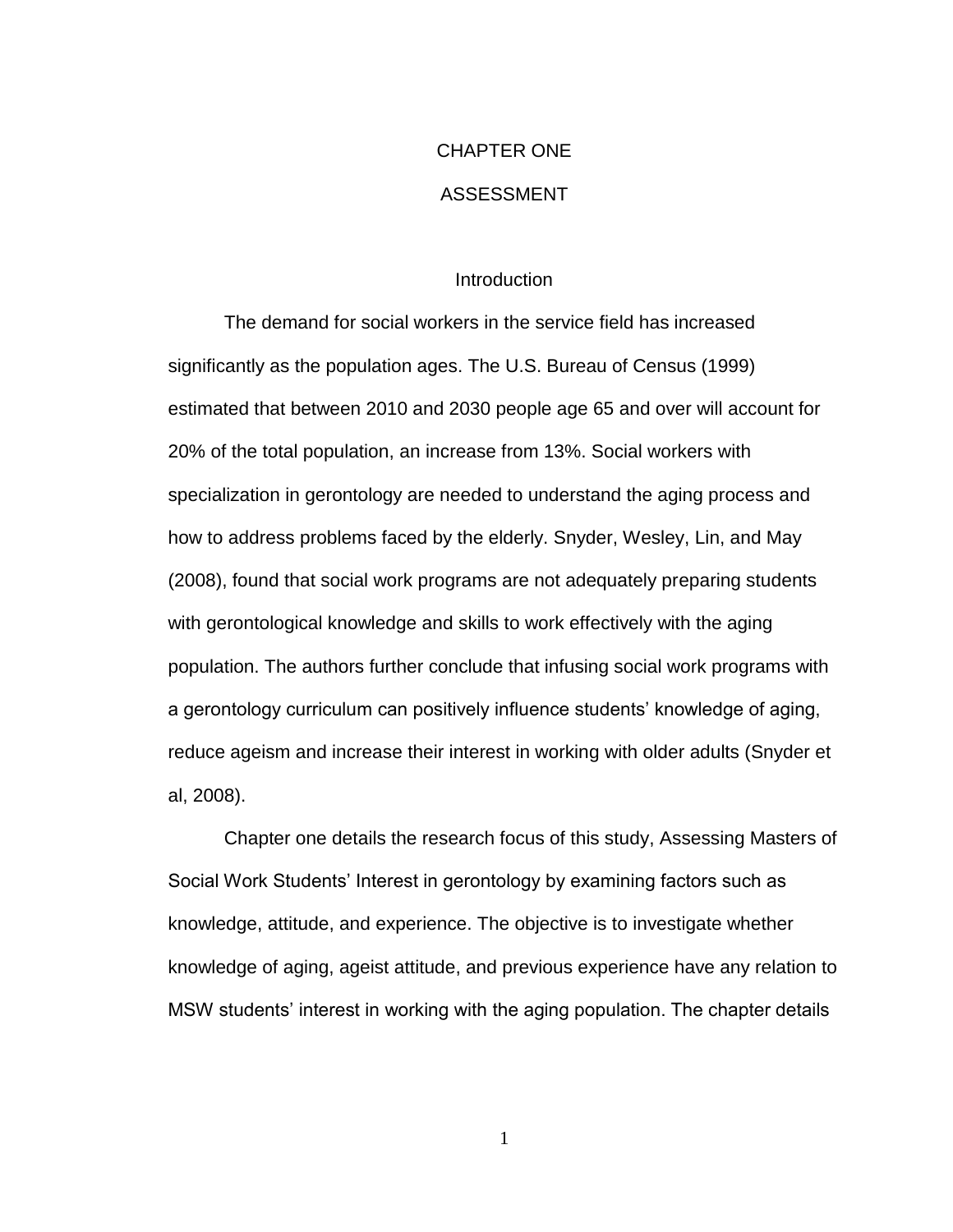focus of the problem, purpose of the study and concludes with implications for social work field of practice.

#### Problem Statement

The aging population, comprised of people 65 years and older, is growing rapidly in the United States (Administration on Aging, 2003). The aging population often need assistance in healthcare and social service fields. Fuchs (2000), found that trained social workers are needed in the field of gerontology to respond to the increase in the aging population which resulted in more older adults utilizing a disproportionately large amount of healthcare and social services. Kaplan and Berkman (2011), share similar concern pertaining to not having adequate trained gerontological social workers and the consequences that can arise when social workers without knowledge of aging or specialization in gerontology practice in settings with older adults who have aging-related issues.

The presence of negative attitude or ageism can negatively impact students' interest in working with the elderly which can have grave implications on service delivery. Kaplan and Berkman (2011), notes "workforce limitations and the questionable capacity of social workers to handle issues of aging are even more alarming for practice involving individuals with dementia, where the challenges associated with advanced age are further magnified by progressive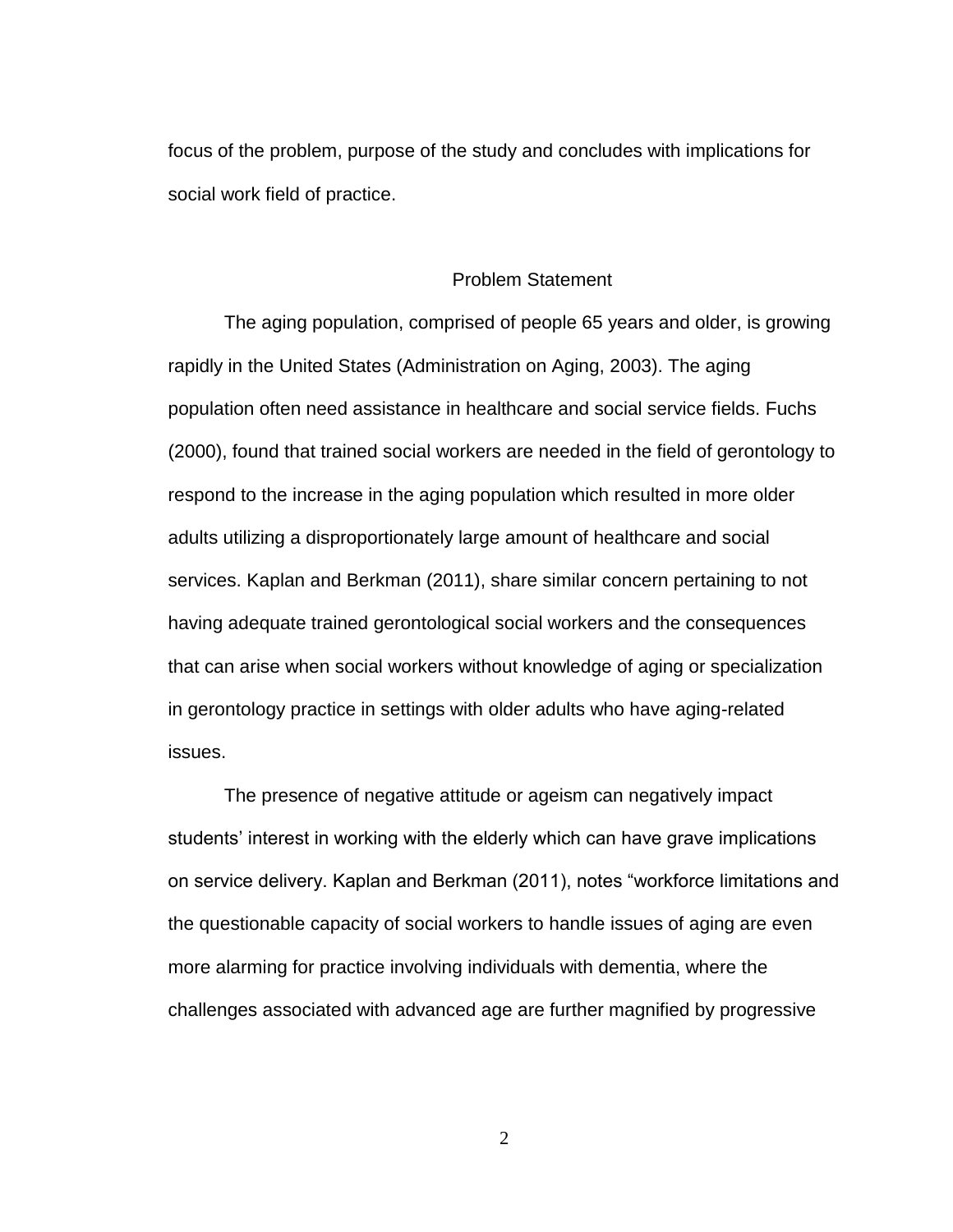intellectual and functional losses coupled with psychiatric and mood disorders" (p. 365).

#### Purpose of the Study

The aging population faces many challenges especially when they are experiencing cognitive impairments and deteriorating health. Kaplan and Berkman (2011), reports social workers are vital in the "continuum of health, mental health and aging services programs in both community and institutional settings that provide formal care services" to the aging (p. 363). The challenges and needs of the aging population necessitate the need for research on the factors that influence social work student' interest in working with them.

This study will build on previous research by assessing factors such as ageism, knowledge and experience to see if they are predictive of interest in working in the field of gerontology or other arenas that provide services to the elderly. The research hypothesized that gerontological knowledge, positive attitude toward aging and previous experience or contact predicts MSW students' interest in working with older adults. The research seeks to answer the question, is there a difference in MSW students' knowledge of aging, attitude, previous experience and their interest in working with older adults? The null hypothesis is there is no significant difference in MSW students' knowledge of aging, attitude, prior contact, and their interest in geriatric social work.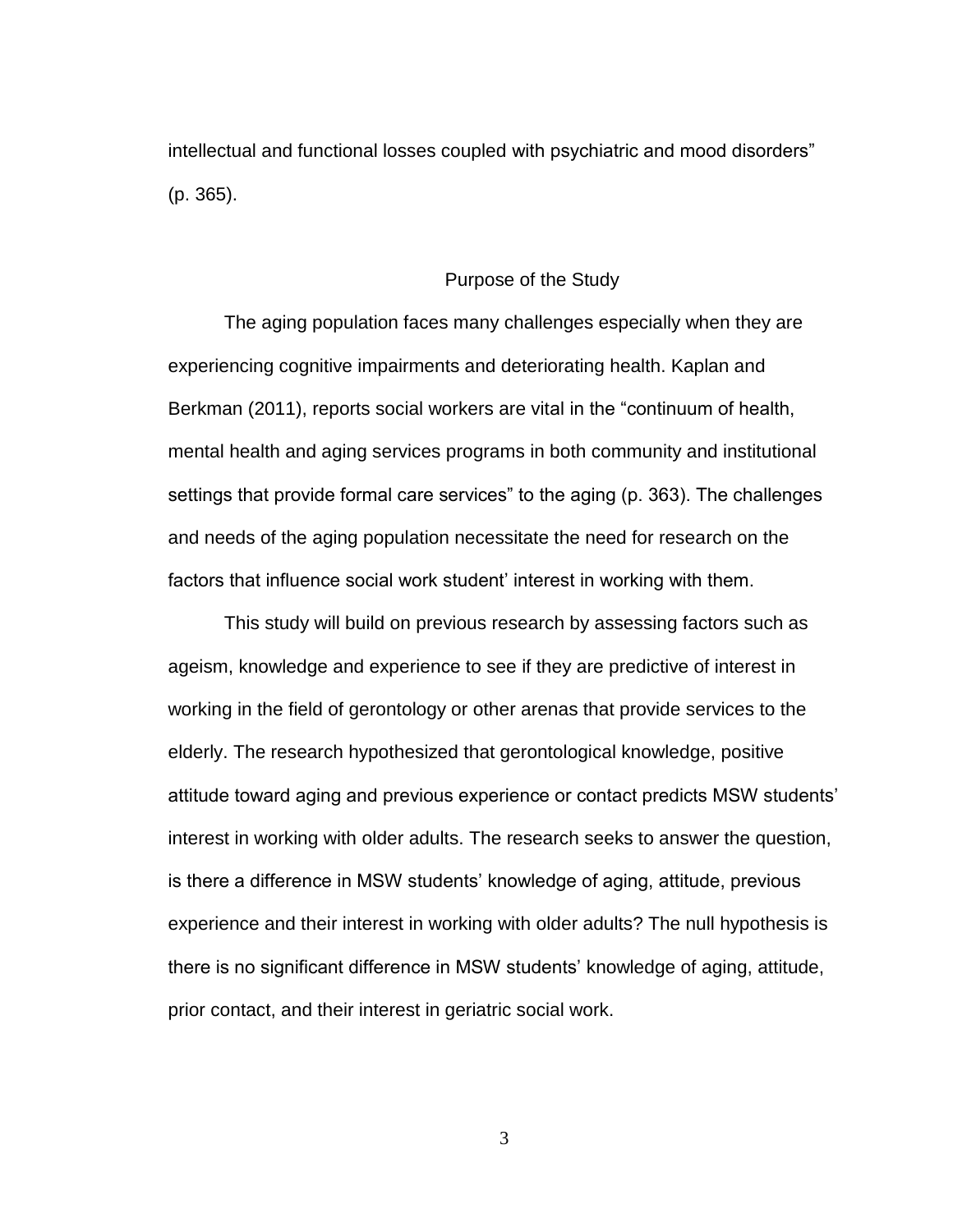#### Significance of the Project for Social Work

Cummings, Alder, and DeCoster (2005), notes student's interest in gerontological education can be impeded by stereotypical beliefs and ageist attitude towards older adults. This study on factors influencing interest in gerontological social work is important for both micro and macro practice. Health care, social services and public welfare are few of the settings that social workers seek employment that provide services to aging population. MSW students' unwillingness to work with older adults can seriously impede or delay service delivery as they branch out into unrelated fields of practice (Cummings et al., 2005). Furthermore, ageist attitude and the challenges of working with older adults can influence students to make decision to work in practice settings that does not involve the aging population (Cummings et al., 2005).

Negative stereotypes and perceptions of older people can result in the portrayal of ageist behaviors in social systems. Saunders (2008), posits that challenges can arise in communities for the aging population such as not reporting abuse if negative attitudes persists. In addition, marginalizing older people and serving them the same way as others in the population can also increase the possibility of them not reporting cases where their rights were violated (Saunders, 2008). Golding, Allen, Yozwiak, Marsil, and Kinstle (2004), posits negative perceptions and stereotypes may hinder legislation and lead to skepticism about claims of elder abuse. The result of this study will be beneficial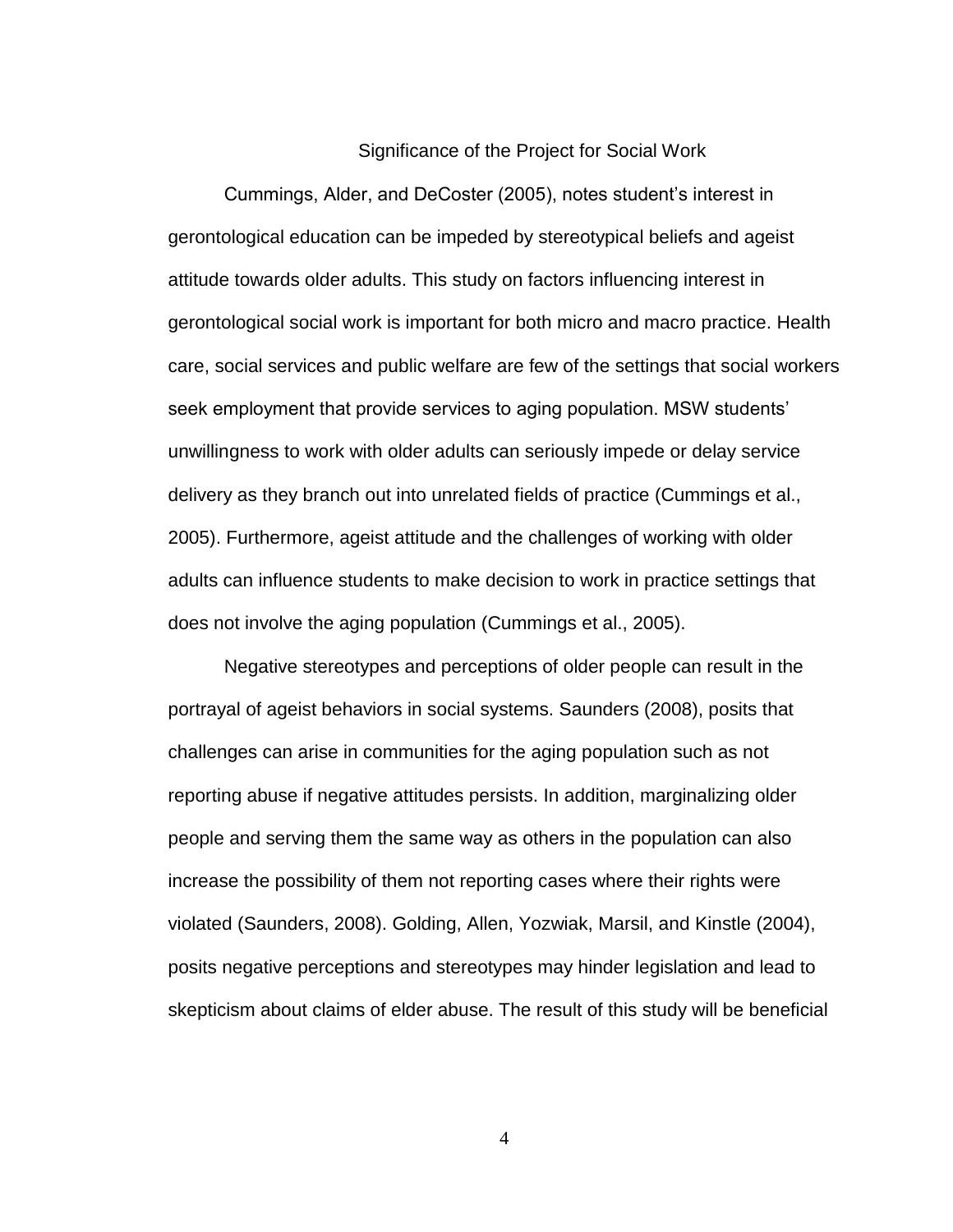for educators who can use it to generate and improve student's interest and training in gerontology an area that is concerned with the care of older adults.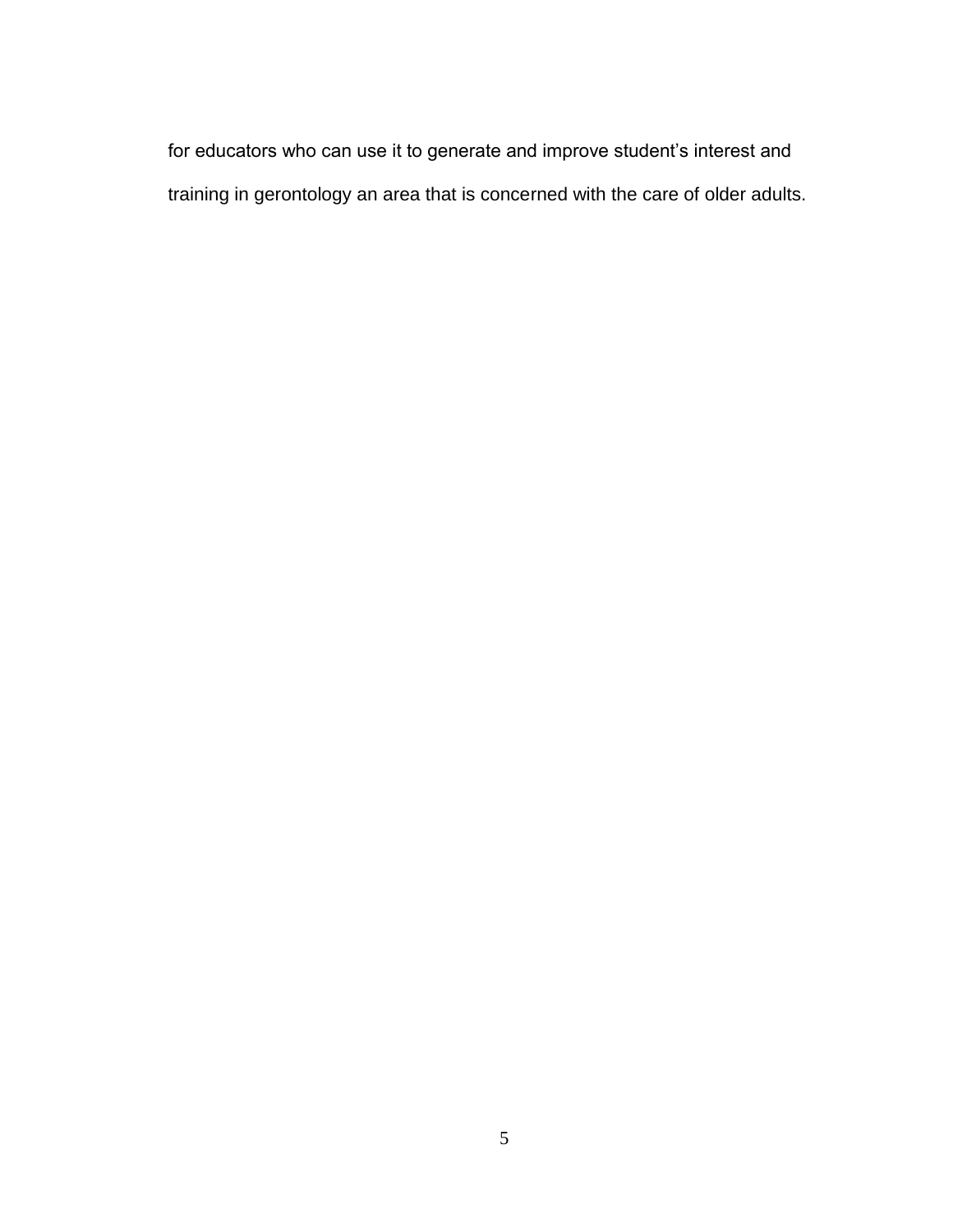# CHAPTER TWO LITERATURE REVIEW

#### **Introduction**

<span id="page-16-1"></span><span id="page-16-0"></span>Numerous studies have been conducted around student's interest in working with older adults. Recent studies have identified knowledge, attitude and experience as influencing factors. This chapter presents a review of the literature regarding MSW students' interest in gerontology. The literature review covers factors that may impact interest in aging-related work including ageism, knowledge of aging, societal and cultural influence on attitude, and prior contact with older adults. Theories guiding conceptualization provides information about theories relating to human interaction and perception and how it can influence behavior.

## **Gerontology**

Cummings et al., (2005), describe gerontological social work as a field of practice that focus on addressing the needs of older adults in various settings. McInnis-Dittrich (2005), notes nursing homes and hospitals are the most common gerontological practice settings for social workers. The author further note additional practice settings include senior housing facilities, assisted-living facilities, home-healthcare agencies, hospices, nutrition programs, adult day-care centers, research centers, and social-service agencies (McInnis-Dittrich, 2005).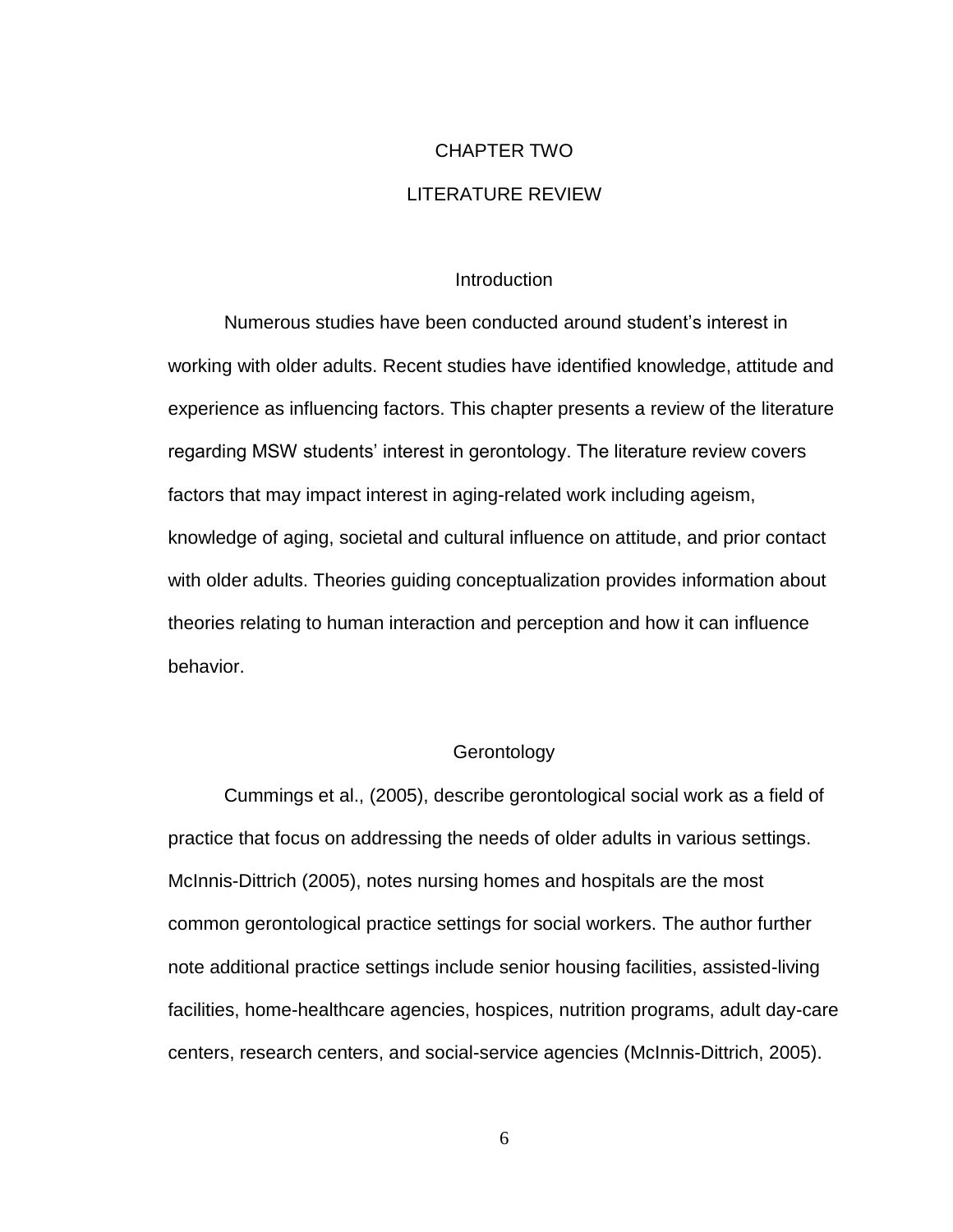#### Ageism, Ageist Attitude/Stereotypes

Doherty, Mitchell & O'Neill (2011), note Buttler (1975), coined the term ageism and defined it as "a process of systematic stereotyping and discrimination against people because they are old" (p. 1). Stereotypes is often negative which result in older adults receiving unfair treatment and viewed as insignificant. Doherty et al. (2011), further notes workers in healthcare settings are in danger of developing negative attitude towards older adults due to a higher amount of interaction with them when they are ill. This can have serious implications on the level of care they receive. Ageism is sometimes overlooked despite its direct influence on the mortality of the elderly.

Levy (2001), state that "traditionally, "ageism" has been defined in terms of attitudes and actions directed toward older individuals by younger individuals who hold stereotypes about aging" (p. 579). Gilbert and Rickets (2008), posit that cultural and family values and experiences help to formulate a person's attitude. Ageism is perceived to have impacts on both attitude and personal behavior towards older persons. Levy (2001), postulate that "from a social cognitive perspective, ageism may also influence older persons' implicit beliefs about their own competencies as well as self-stereotypes" (p. 578).

Social categorization such as gender and age can lead to stereotypical behavior towards older adults. Levy (2001), conclude that to "eradicate ageism we need to become aware of not only the blatant forms of ageism, but also its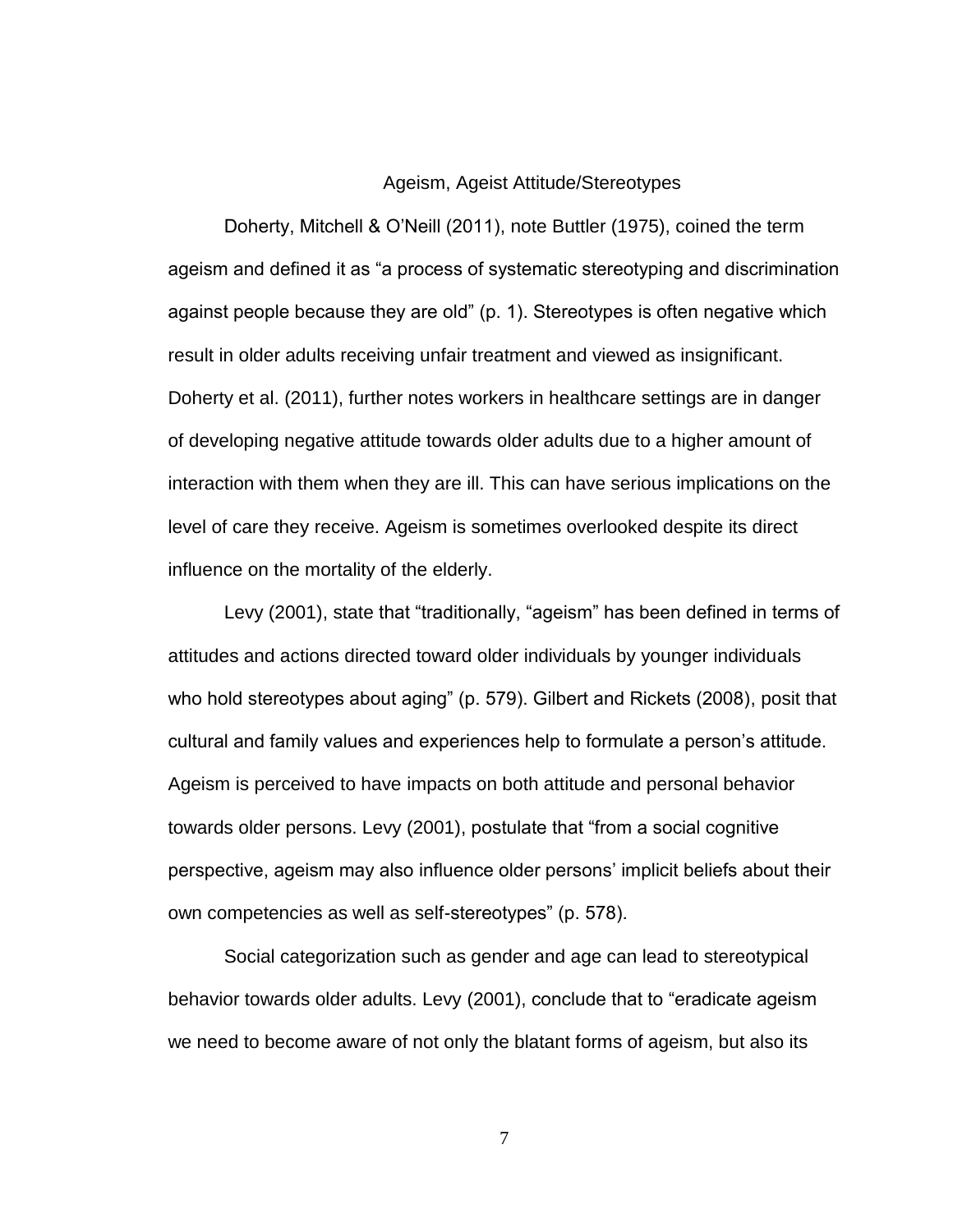subtler forms that operate within us all, regardless of age or explicit views about equality" (p. 579).

#### Societal and Cultural Influence on Attitude

According to a report published by the National Centre for the Protection of Older People (2009), an international organization, "public perceptions of older people can frequently stem from the culture within which they are embedded" (p. 29). Gilbert and Ricketts (2008), conclude from their review of studies that children's behavior toward older adults and aging derives from their cultural experience and the values learned in family systems. Numerous studies have concluded that one of the first form of socialization children receive is within their family, where they observe interaction with older adults. Children who are exposed to the stereotypical beliefs that older adults are slow and not valuable are at significant risk of developing ageist attitude than those who do not hold the similar beliefs.

Gilbert and Ricketts (2008), cite numerous studies which indicates that public perception of aging differs across cultures. The authors further conclude that "ageist stereotypes are prevalent in children and can be addressed through intergenerational interaction, increasing knowledge, and having a conversation that discusses images and opinions of aging" (Gilbert & Ricketts, p. 583).

North and Fiske (2008), conducted a meta-analysis of previous studies that compare cross-cultural attitudes toward older adults between people who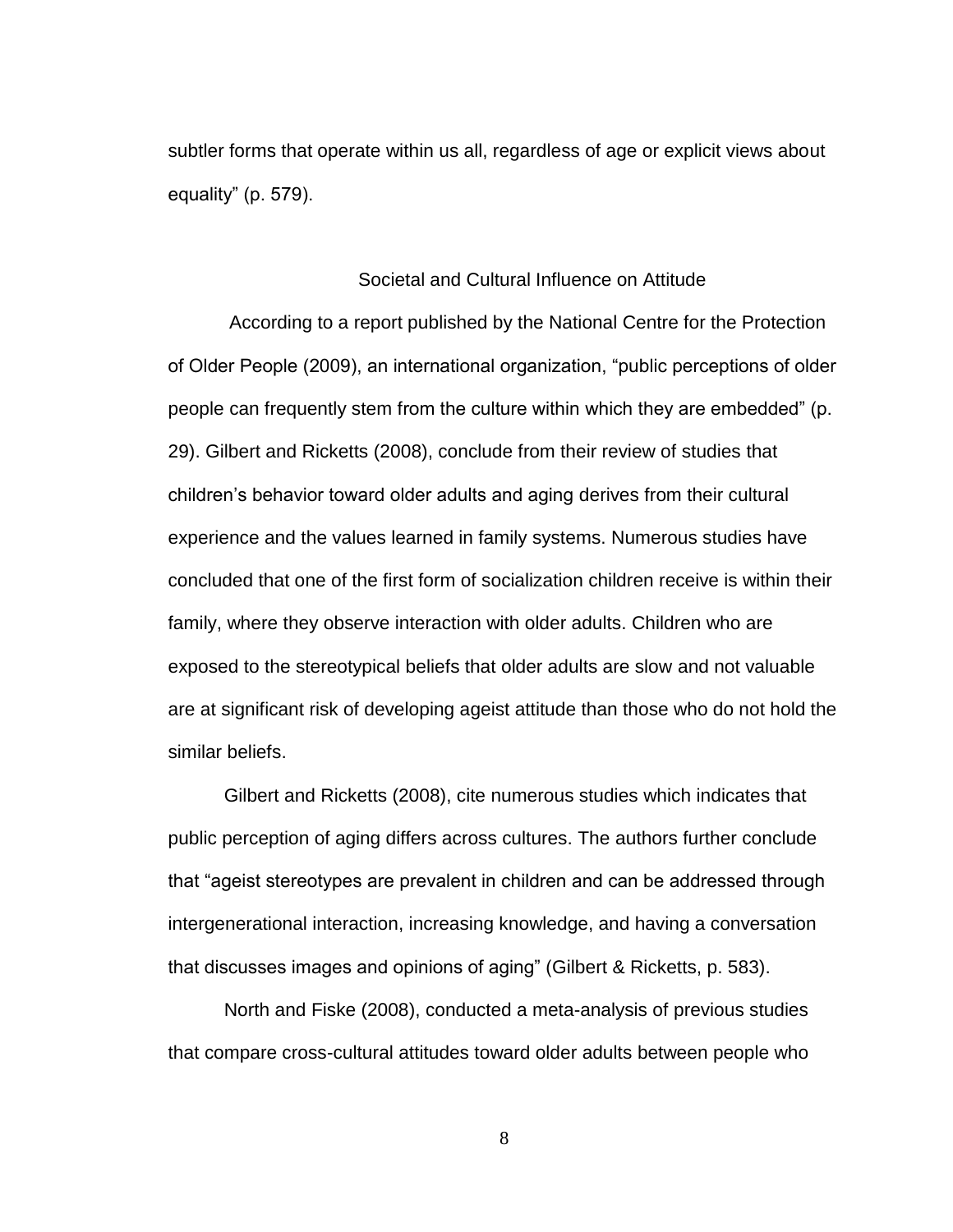resides in Eastern cultures and those who resides in Western cultures. The authors review disclosed that people in Eastern cultures may exhibit greater negativity toward older adults than people in Western cultures (North & Fiske, 2008). The researchers conclude from the study that people in Eastern cultures hold their elderly in higher esteem than do people in Western cultures. Most of the literature reviewed supports the idea that ageism, a form of discrimination, is prevalent in modern society and has an adverse impact on the quality of life and health care provided to elderly patients.

## Knowledge of Aging

Knowledge of aging is a major factor for professionals who intend to work in service sectors. Social worker often is a part of a multidisciplinary team that includes medical professionals such as nurses and doctors. Previous studies conducted on nurses' knowledge of aging reported similar outcomes to that of social workers. The key finding in a study by Mellor, Chew & Greenhill (2006), revealed that "even though nurses have positive attitudes towards elderly people, they have significant knowledge deficits in essential clinical practice issues, the socio-economics of ageing, and specialist care of older patients (p, 41).

Similarly, Liu, Norman, & While (2012), systemic findings suggest that "education in gerontological nursing together with positive clinical learning experiences can improve attitudes towards older people and increase the number of nurses expressing a preference to work with older people" (p. 1279).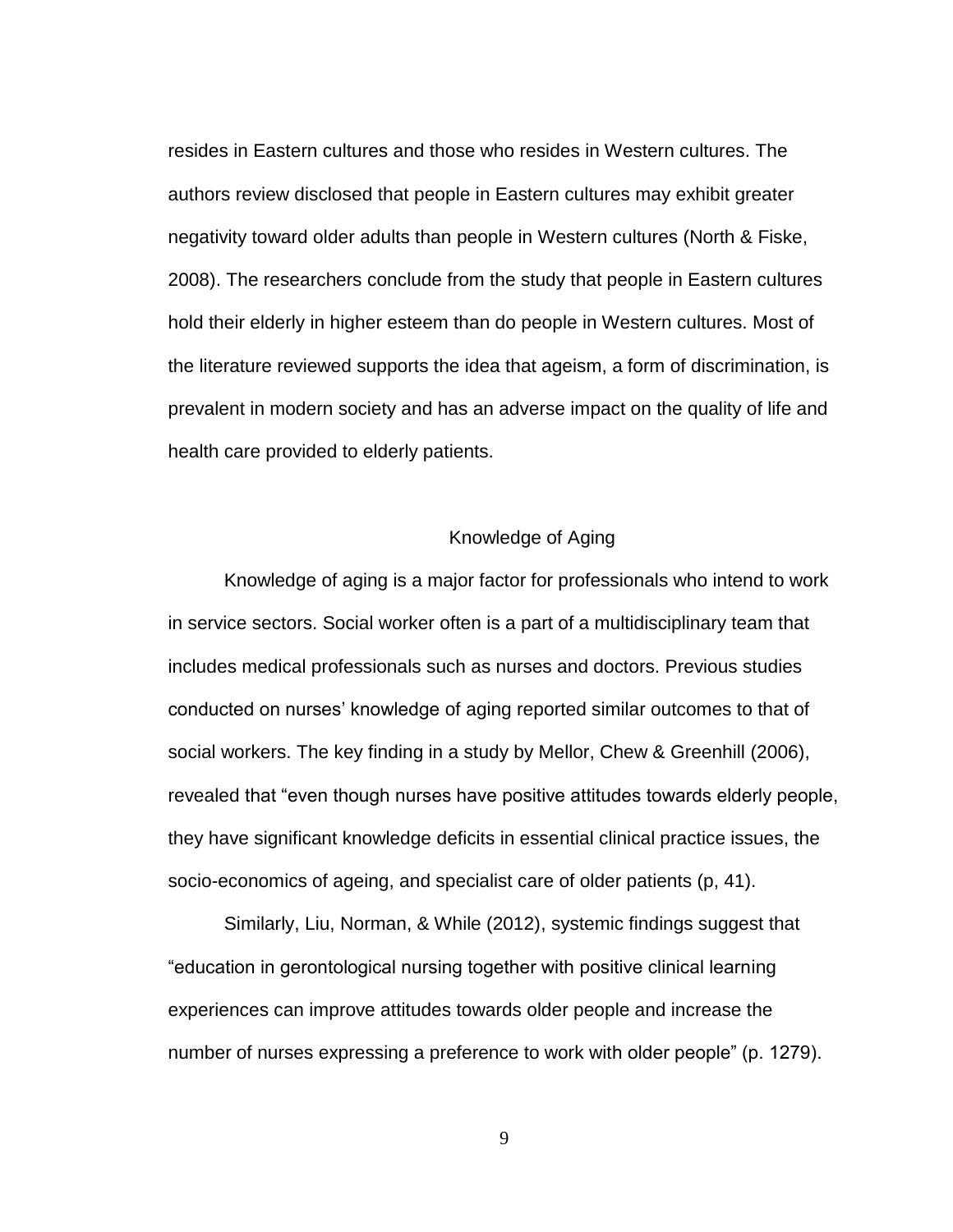Findings from the literature search suggest that while acute nurses have slightly positive attitudes toward older people they lack knowledge of aging and the aging process. Knowledge deficits have grave consequences for the quality of service and care outcomes for the elderly.

### Prior Contact or Experience

Cummings et al. (2005), posit past relationship and interaction with older adults personally or in practice settings can impact students' interest in gerontological studies. This conclusion was reached based on multiple studies that positively correlates students' interest in future gerontological practice with personal relationships and frequent interactions with older adults. In addition, Cummings et al., (2005), found that student's interest in aging related work can be positively influenced after gaining experience in practice settings during internship and from having personal interaction with older adults. The conclusion is that interaction with older adults in practice settings during internship can result in students placing greater value on them which can also increasing their interest in gerontological social work (Cummings et al., 2005). However, it is important to note that studies have also shown that close contact with older adults does not always indicate interest in working with them (Cummings et al., 2005).

Theories Guiding Conceptualization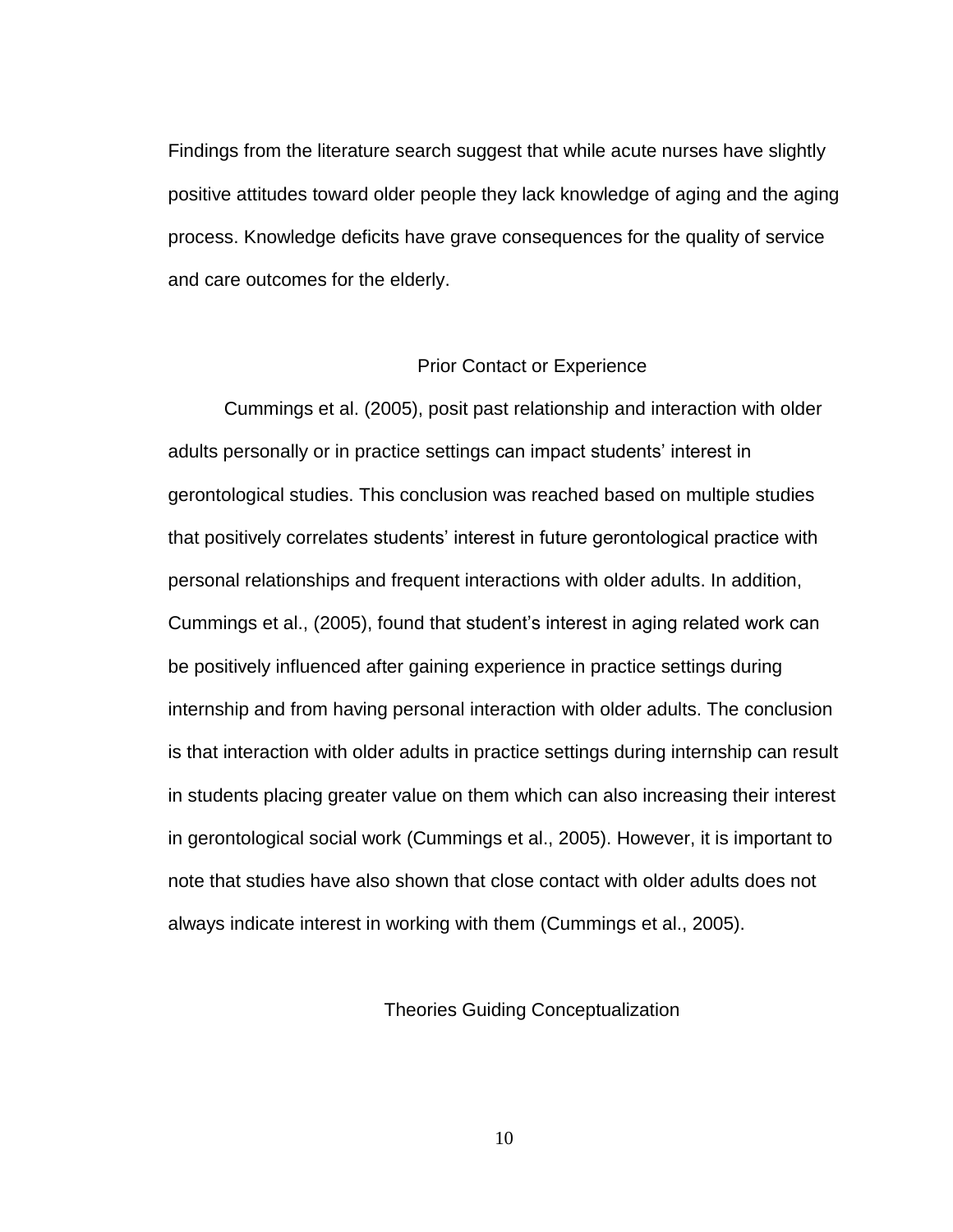Curl, Simons, and Larkin (2005) posit that human interaction and experiences helps to shapes one's behavior. Herbert Blumer (1969), a scholar from University of Chicago, coined the term "symbolic interactionism". The basic premise of this theory is that human behavior is subjective and can be influenced by the interactions they have with others and the value they place on relationships Curl et al., (2005). In the context of this study, student's interaction both positive and negative with older adults can influence how they behaves towards them.

Symbolic interactionism theory views human life in symbolic domain where social processes and cultural interaction help to shape and influence the individual (Ferris & Stein, 2011). Symbolic interactionism provides a theoretical framework for individual, group and societal assessment which can result in the development of intervention plans to diminish stigmas and stereotypes of ageism to improve interest in gerontological practice. Symbolic Interactionism "focus on how micro-everyday interaction can build up and influence macro-institutional processes (rather than vice versa). According to symbolic interactionist Herbert Blumer (1969), "symbolic interactionism's three tenets are that we act toward things based on their meanings, that meanings are negotiated through interaction with others, and that meanings can change through interaction" (Ferris & Stein, 2011).

The use of symbolic interactionism as a framework to study students' attitude, knowledge and behavior is one way to assess whether it will be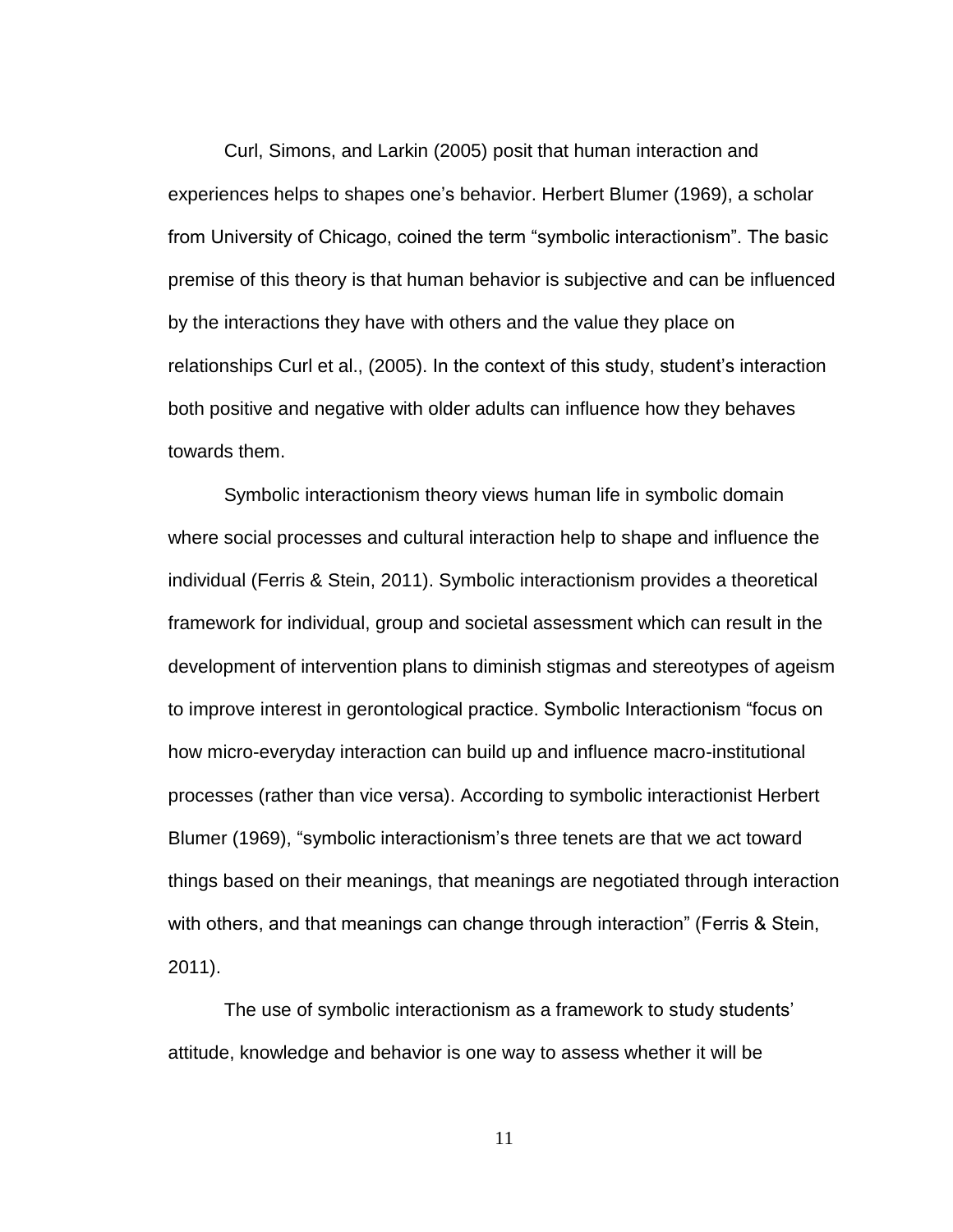predictive of their interest in gerontological work on both an individual and societal level. The understanding of students' ageist attitude, gerontological knowledge deficit as it relates to the meaning they assign to older adults can impact their effectiveness in both micro and macro work. They might not be as dedicated to the change process due to their preconceived notions of older adults and belief in negative stereotypes. This study is important to identify the role symbolic interactionism play, if any, in students' interest in working in the gerontological field.

## Summary

The literature discussed reveal that MSW students' attitude and personal behavior towards older adults could be influenced by ageism. Similarly, societal and cultural influences such as socialization within families can impact perceptions of older adults. Social work students' knowledge of aging is compared to be like that of nurses. Fostering positive clinical learning experience for both social workers and nurses can result in improved attitude towards older adults. Symbolic interaction theory provides a framework for understanding the factors that shape the thought processes of students in relation to older adults. Stereotypes and stigmas can develop from students' perceptions and interaction with older adults. These factors can in turn negatively impact their interest in gerontological work.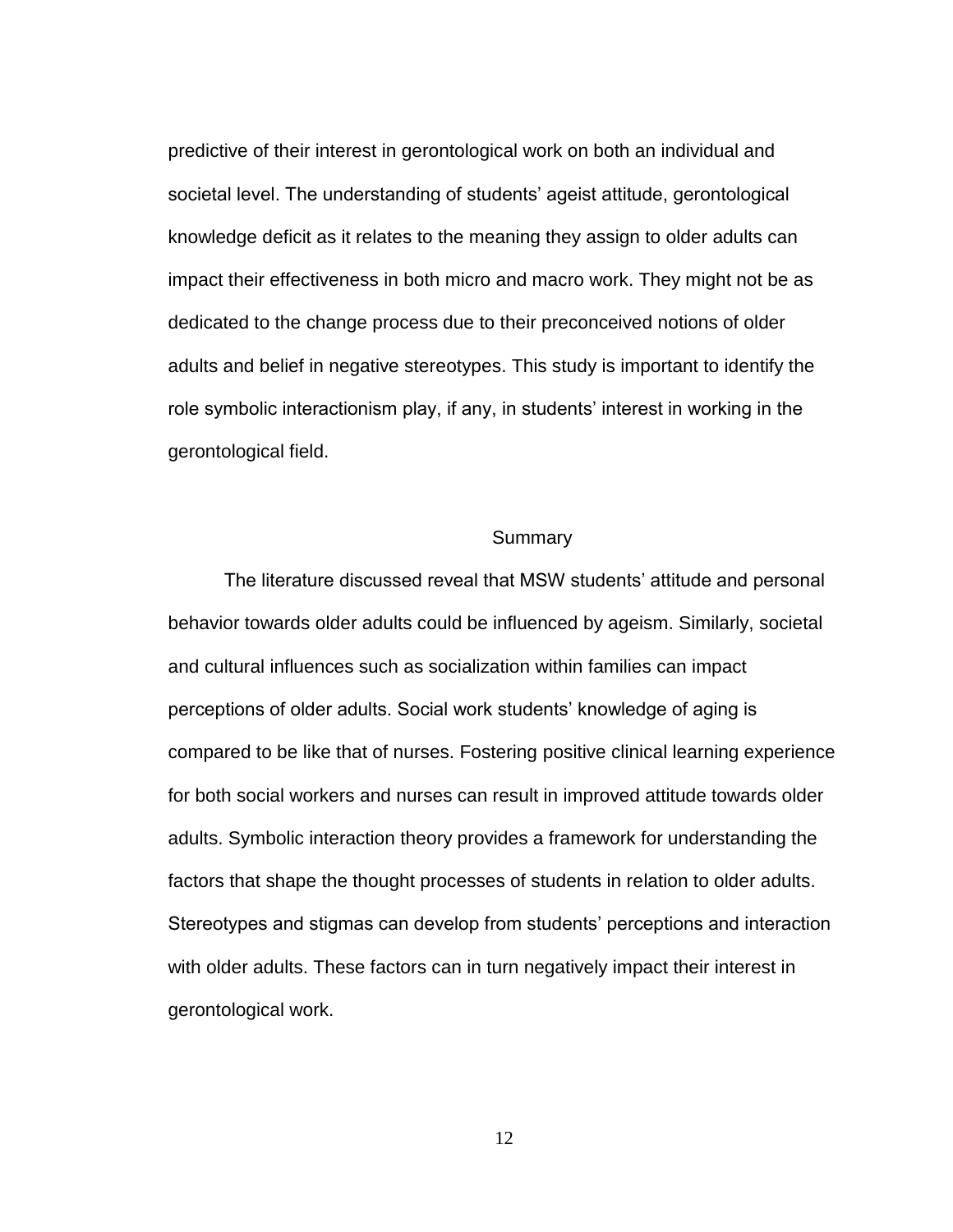## CHAPTER THREE **METHODS**

## **Introduction**

This study was designed to assess social work students' interest in working with older adults. The sample of this study was composed of students enrolled in the masters' level social work program at California State University, San Bernardino. The method of data collection was collected through an online survey using the Qualtrics website. This section includes a discussion of how the data was analyzed and the purpose of doing so. A sample of the questionnaire used for the study is provided. Lastly, a discussion of the parameters of the subjects used for the study is included.

## Study Design

This study employed a quantitative approach to assess social work students' interest in working with older adults. A descriptive design was used to address the correlational relationships between interest in aging-related work and gerontological knowledge, attitude toward aging and contact or experience with older adults. An online survey tool was used in this design to gather information pertaining to factors influencing students' interest in aging-related work.

This study utilized a positivist worldview which is "based on philosophical assumptions and theories about probability and sampling that call for gathering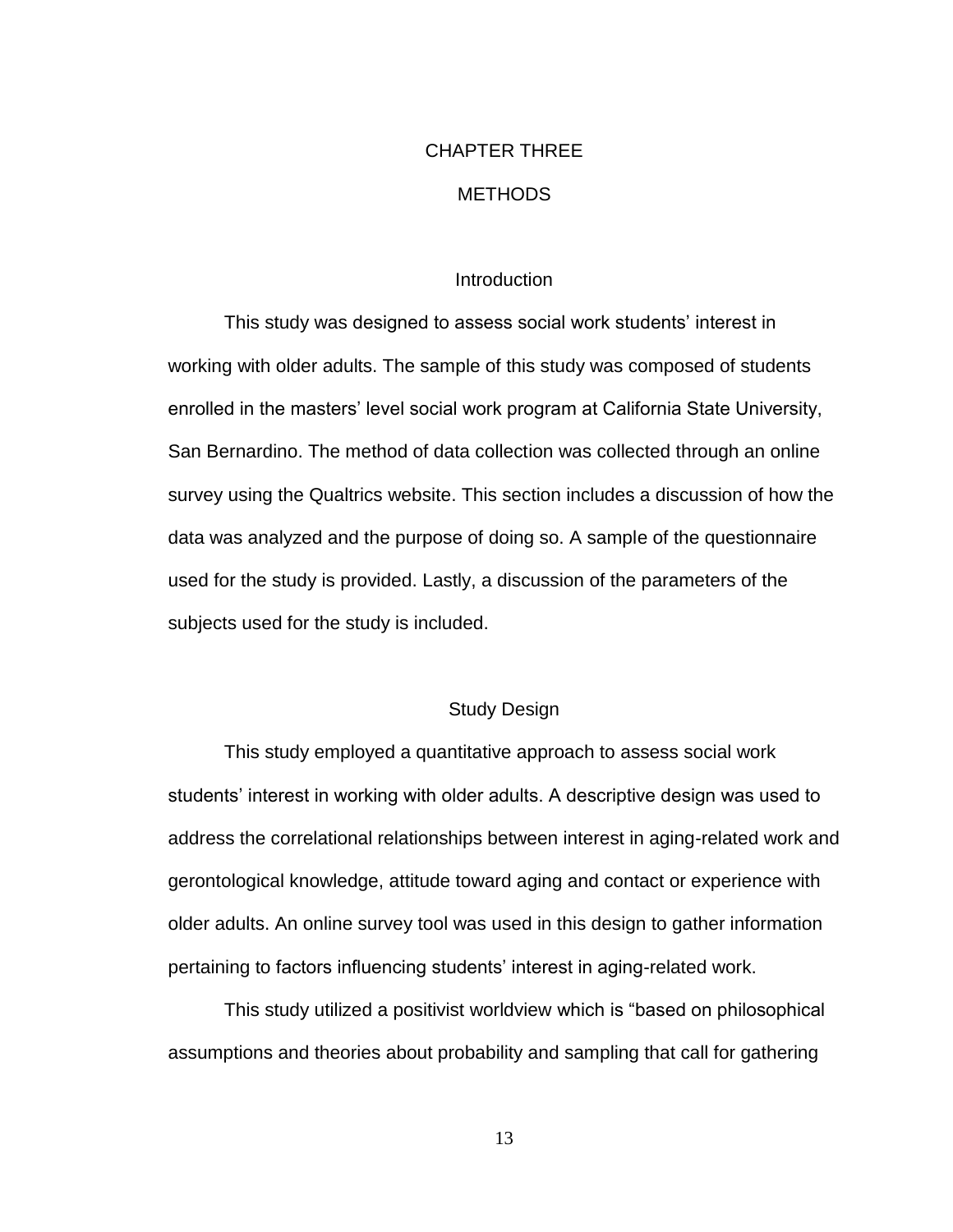data to address research questions in which the regulatory mechanisms of the human experience are measured and manipulated in the numerical form" (Morris, 2013, p. 9). This paradigm is preferable as it allows the use of hypothesis to make general assumptions of human experiences by identifying and measuring relationships numerically. The positivist view also allows construction of generalization to an entire population after selecting and measuring the behavior and characteristics of a representative sample. This design can be accomplished through minimal interaction with participants to ensure that the research is purely base on facts with an objective view (Morris, 2013).

The positivist method allows hypothesis testing by using surveys to collect information about factors influencing interest in working with older adults. This approach is best to address the research question as it will yield information about the variables in the study. The use of survey with the positivist paradigm allows for a sense of anonymity as the researcher is not near participants which can influence their response (Morris, 2013). In addition, this design allows the examination of multiple factors that affect social work students' interest in the field of gerontology. The positivist perspective is preferable to conduct the study in a brief time span that is also inexpensive.

A quantitative research design was used which include Likert questionnaire to gather information about students' attitude towards older adults. This approach was selected as it allowed a fast and convenient method of collecting data from students that are not in the same location. MSW students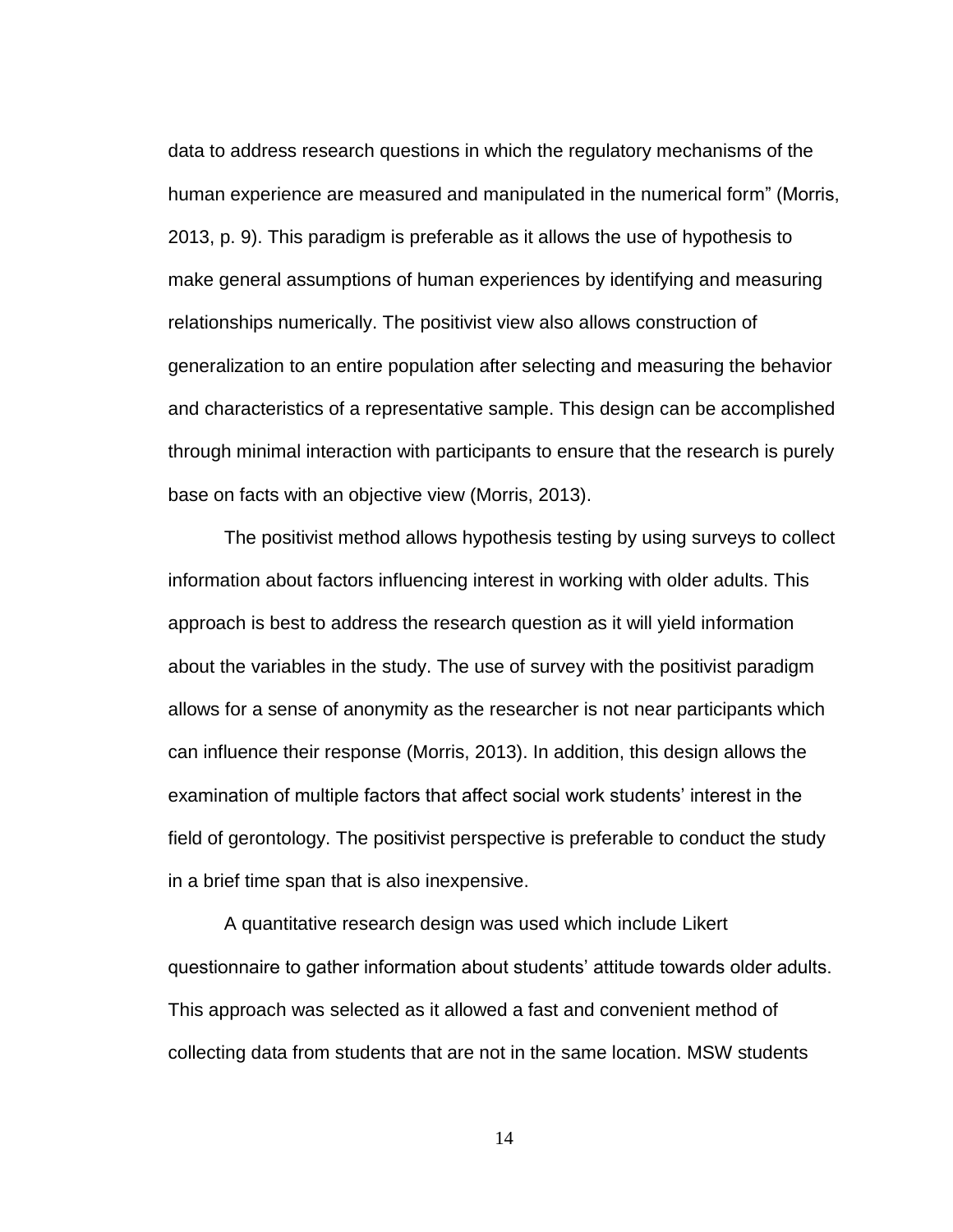were asked to participate in the survey which was voluntary and had no implication on their academic standing. Students were contacted through electronic mail by the school of Social Work to take part in the study and were told they could end participation at any time. The research included an introduction to the study as well as informed consent documentation and a debriefing statement at the end of the questionnaire.

## Sampling

The samples collected included students enrolled in Masters of Social Work program at California State University, San Bernardino. Students accessed the survey online via Qualtrics (http://www.qualtrics.com/). The sample comprised of seventy-three students (N=73) enrolled in Master of Social Work program fulltime, part-time and through distance learning. Students participating in the study were provided the researcher's e-mail address for any questions or follow up.

## Data Collection and Instruments

The researcher gathered data quantitatively using anonymous survey questionnaires. The surveys included questions about demographic information of each respondent, such as age, gender, ethnicity and experience in providing care to older adults. Additional questions include gerontological education and interest in ageing-related work (See Appendix C).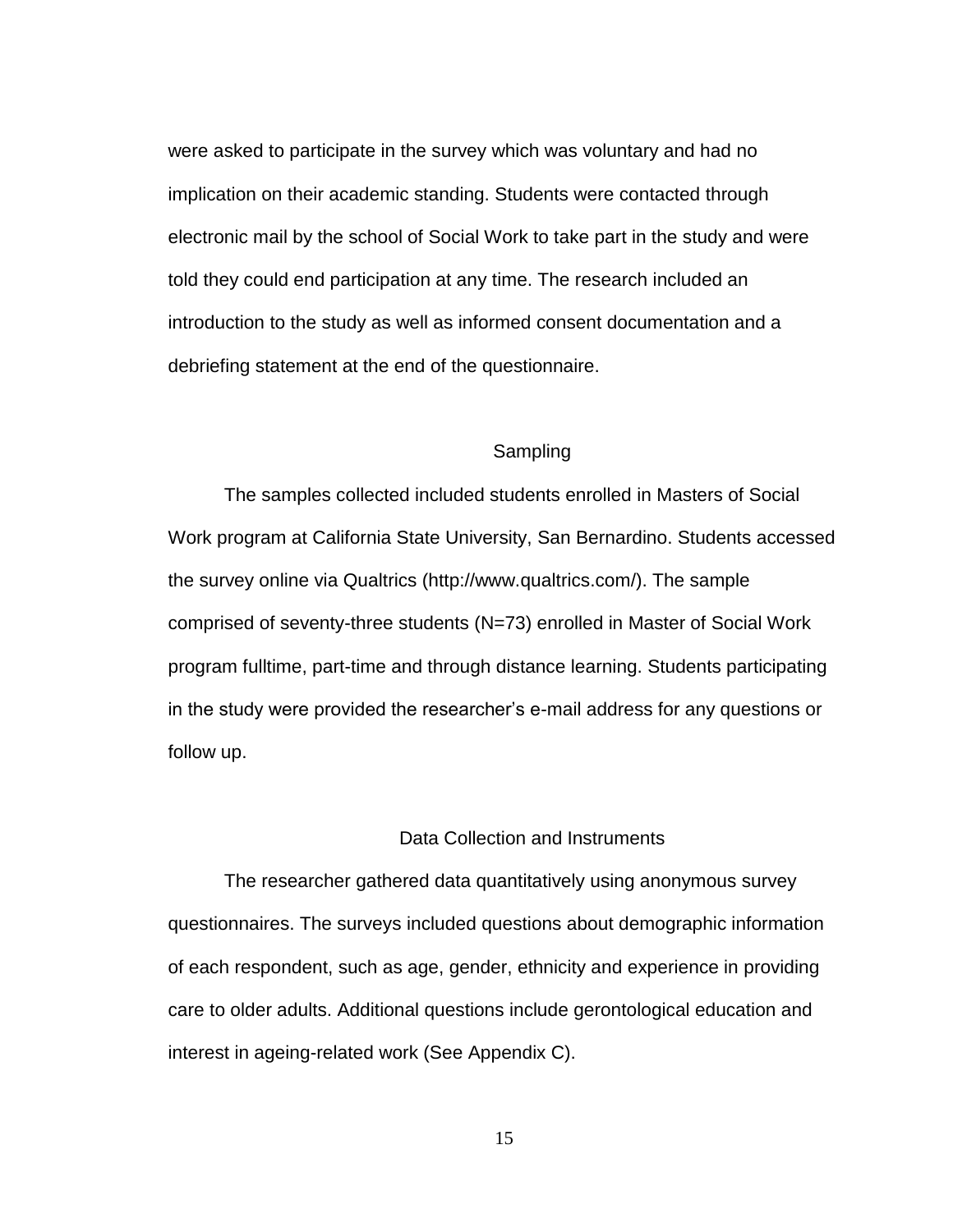The study further utilized a modified version of Palmore (1998) Facts on Aging Quiz I (FAQI), a 17-item true/false instrument used to measure students' knowledge about aging (Palmore, p.58). The possible score ranges from 0-17 points, with 1 point assigned to each correct answer and 0 points allocated to incorrect answers. Higher scores will indicate knowledge of aging, while low scores points to a deficit in knowledge on aging-related topics (See Appendix D). Additional questions will be taken from Kogan's Attitude Toward Old People (KAOP) scale. The KAOP scale is designed to gather data on attitudes towards aging. The answers will be measured on a 6-point Likert scale with 17 items, half of which state adverse reactions while the rest state positive attitudes about older adults. There will be some questions on experiences with the elderly and interest in aging-related work (See Appendix E). These methods are preferable to gather pertinent information to make inferences about student's interest in gerontological work in the future.

## **Procedures**

Permission to contact study participants was obtained by contacting Dr. Smith, Director of School of Social Work, before data collection. A copy of the proposed study was provided along with Institutional Review Board (IRB) letter of approval (See Appendix A). Survey questionnaire was created online using Qualtrics. The link to the survey was provided to students' email with a request for participation. Students accessed the survey questionnaire anywhere there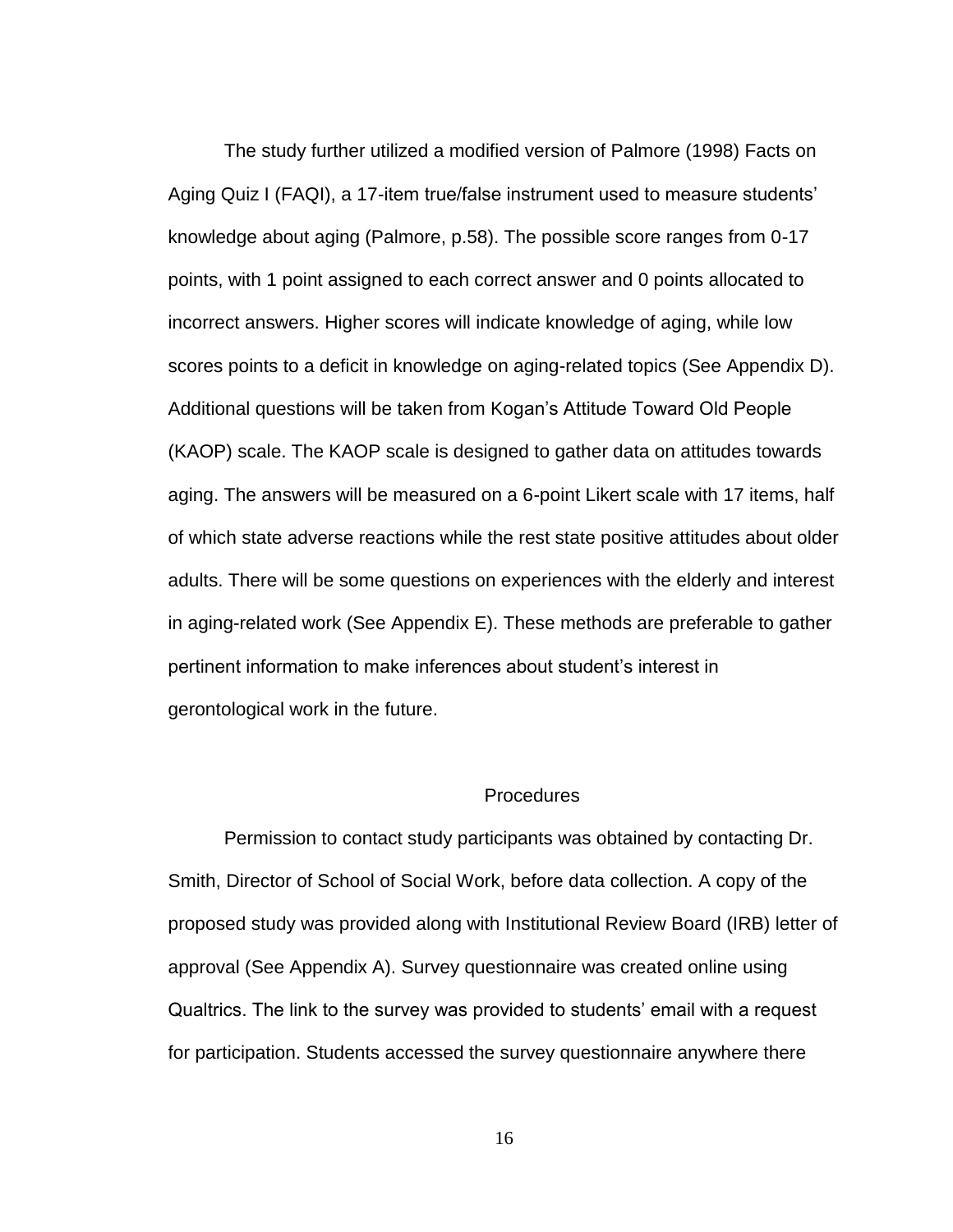was internet connection at their convenience. The data was stored in a password protected computer where only the researcher had access. Data was transferred into IBM SPSS, a statistical analysis software, where it was analyzed.

#### Protection of Human Subjects

Participants were provided information on informed consent which summarized the study purpose and a statement that their participation was voluntary, and they could withdraw at any time without any consequences or penalties during the survey. Identifying individual data was not recorded in this study, which ensured anonymity. Refer to Appendix A for informed consent statement.

## Data Analysis

This research study used a quantitative data analysis method to assess MSW students' interest in working with older adults. The data collected was coded using IBM SPSS for statistical analysis. Descriptive statistics were used to describe characteristics of the participants in the sample. These will also be included to test predictors of interest in working with older adults. In addition to frequency distributions, analysis was conducted by a comparison of mean scores on both the knowledge instrument and the attitude scale, and by employing ttests and analysis of variance (ANOVA). The eta correlation coefficient was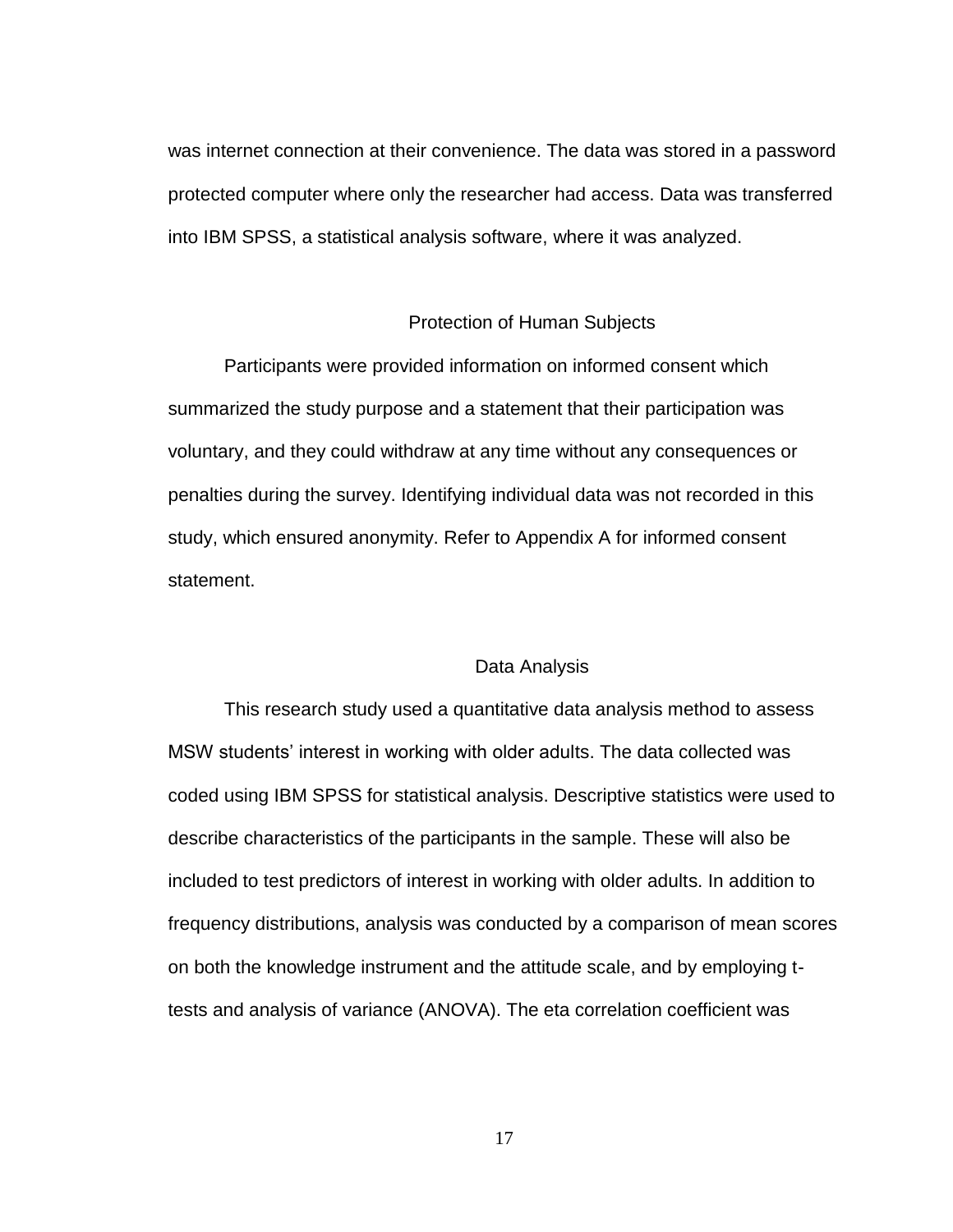calculated. The level of significance considered appropriate for this study was a value for P of ≤.05.

The dependent variables, knowledge of aging, attitude towards older adults and interest in working with older people, was compared with the independent variables, students' sociodemographic characteristics (e.g. age, gender, and ethnicity), experience providing care, previous contact with older adults and completion of aging-related courses. The independent variables will be tested to see if there are any effect on interest in gerontological social work.

## Summary

This chapter included information pertaining to the study design, sampling method, data collection and instruments, procedures, protection of human subjects and data analysis for the study. This study utilized a quantitative strategy to analyze the data collected through surveys. Data analysis will attempt to show correlational relationships between the variables through testing.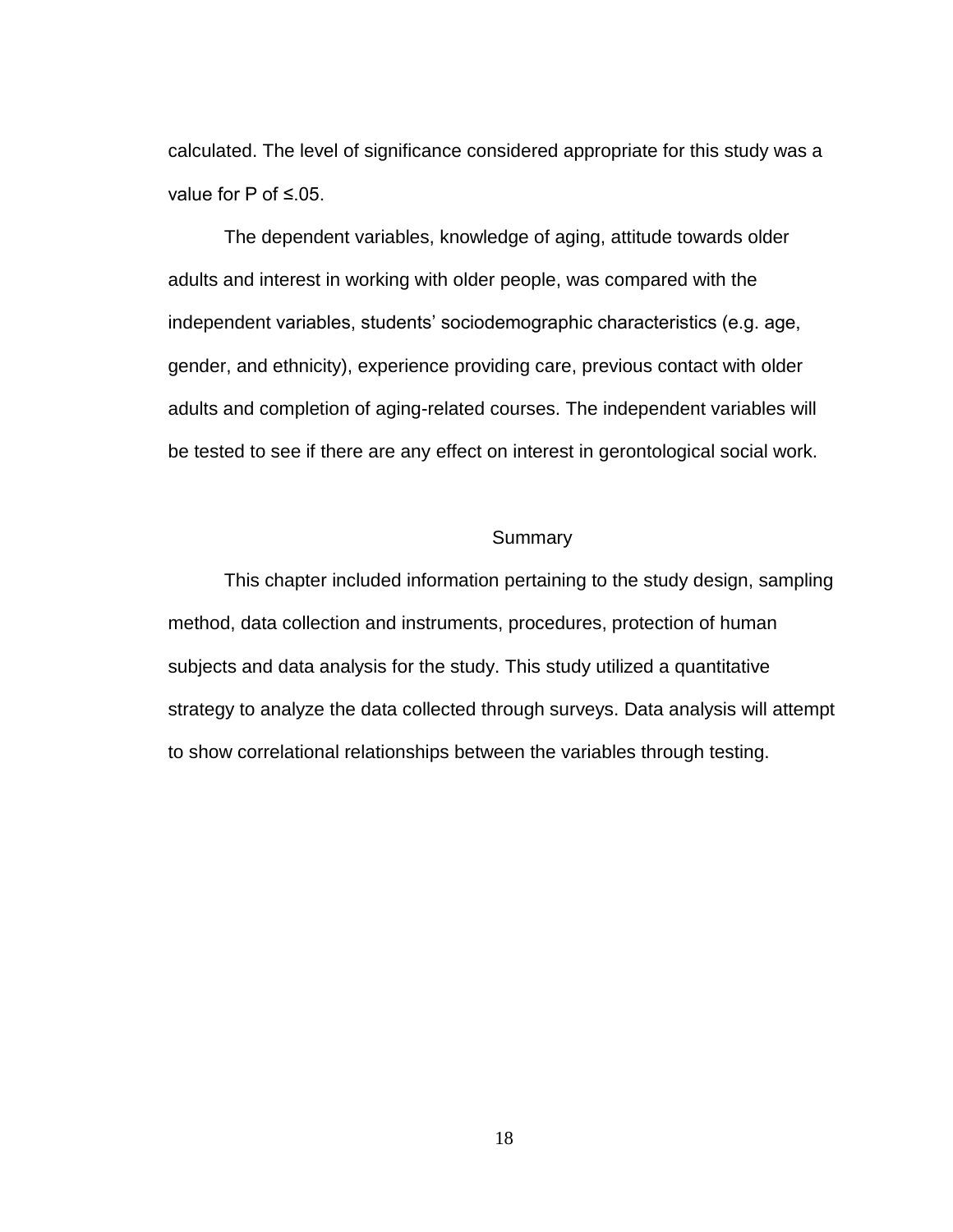## CHAPTER FOUR

## RESULTS

## Introduction

This chapter will discuss the results of the current study. SPSS was used to analyze the data and the results will be described below. The degree of missing data was minimal which permits the use without deletion. The purpose of this study was to assess MSW students' interest in working with older adults by examining factors such as knowledge of aging, attitude toward aging and contact or experience with older adults. Further analysis was conducted to determine if there are any differences based on students' sociodemographic characteristics such as age, gender, ethnicity and gerontological courses taken.

| Characteristics               | N  | %     |  |
|-------------------------------|----|-------|--|
| Age Range                     |    |       |  |
| 18-29                         | 34 | 46.6  |  |
| 30-49                         | 34 | 46.6  |  |
| 50-64                         | 5  | 6.8   |  |
| Total                         | 73 | 100.0 |  |
| Gender                        |    |       |  |
| <b>Males</b>                  | 11 | 15.1  |  |
| Females                       | 62 | 84.9  |  |
| Total                         | 73 | 100.0 |  |
| Race/Ethnicity                |    |       |  |
| <b>Black/African American</b> | 9  | 12.3  |  |
| Hispanic                      | 29 | 39.7  |  |
| White                         | 28 | 38.4  |  |
| Missing                       |    | 9.6   |  |

## Table 1. Participants Characteristics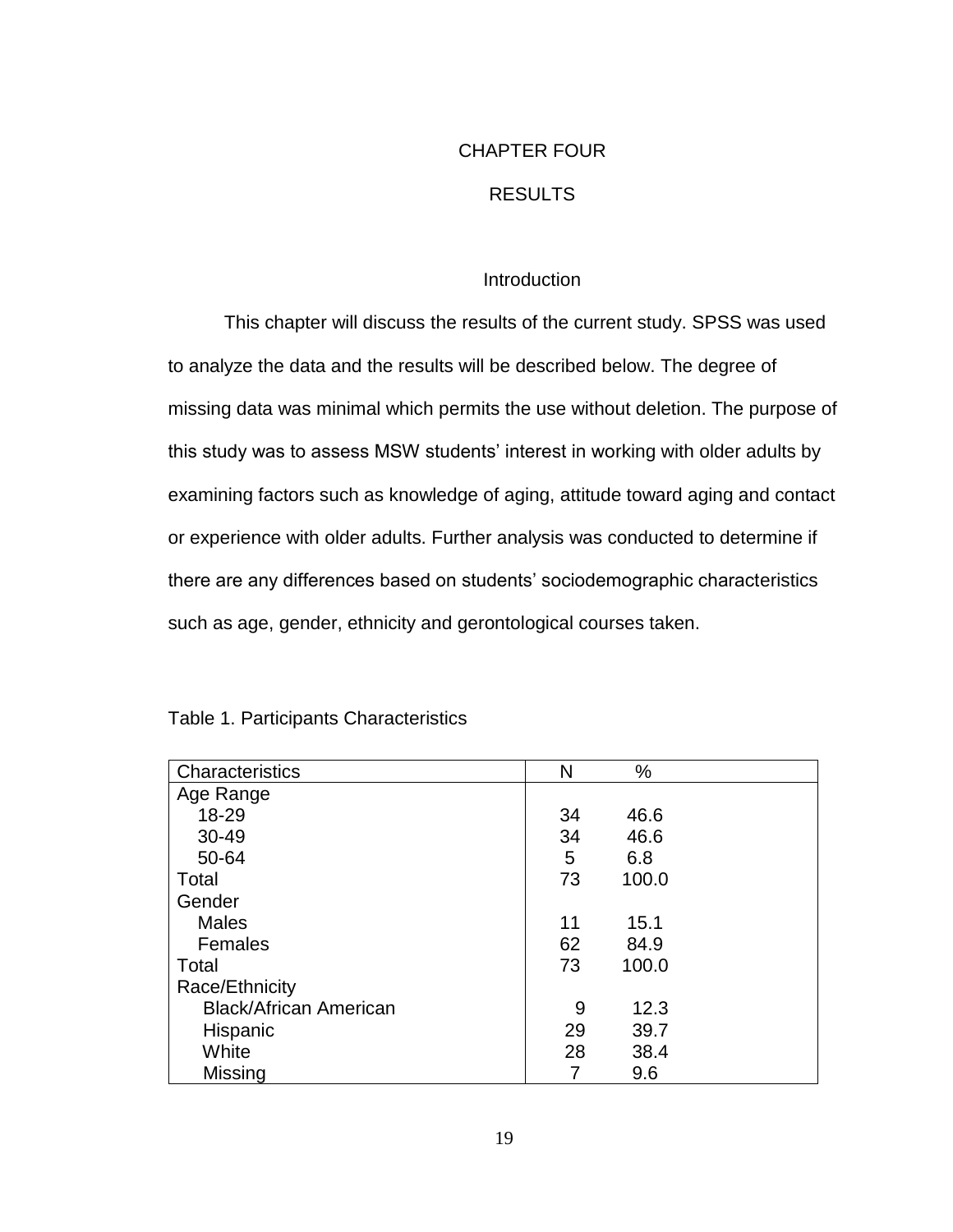| Total                            | 73              | 100.0 |
|----------------------------------|-----------------|-------|
| <b>Experience Providing Care</b> |                 |       |
| Yes                              | 29              | 39.7  |
| <b>No</b>                        | 44              | 60.3  |
| Total                            | 73              | 100.0 |
| Aging related courses            |                 |       |
| Yes                              | 45              | 61.6  |
| <b>No</b>                        | 28              | 38.4  |
| Total                            | 73              | 100.0 |
| Previous Internship              |                 |       |
| Yes                              | 17              | 23.3  |
| <b>No</b>                        | 56              | 76.7  |
| Total                            | 73              | 100.0 |
| Interest in other population     |                 |       |
| Very interested                  | 42              | 57.5  |
| Somewhat interested              | 19              | 26.0  |
| <b>Neutral</b>                   | 12 <sub>2</sub> | 16.4  |
| Total                            | 73              | 100.0 |
| Interest in aging-related work   |                 |       |
| Yes                              | 35              | 47.9  |
| <b>Neutral</b>                   | 24              | 32.9  |
| <b>No</b>                        | 14              | 19.2  |
| Total                            | 73              | 100.0 |
| Aging-related courses taken      |                 |       |
| 0                                | 31              | 42.5  |
|                                  | 18              | 24.7  |
| 2 or more                        | 14              | 19.2  |
| Total                            | 63              | 86.3  |
| Missing                          | 10              | 13.7  |
| Total                            | 73              | 100.0 |

## Presentation of the Findings

Table 1 details the demographics of the participants in the study. The total

number of participants that were recruited for the study was seventy-three

(n=73). The participants willingly volunteered to participate in the study.

Sociodemographic Characteristics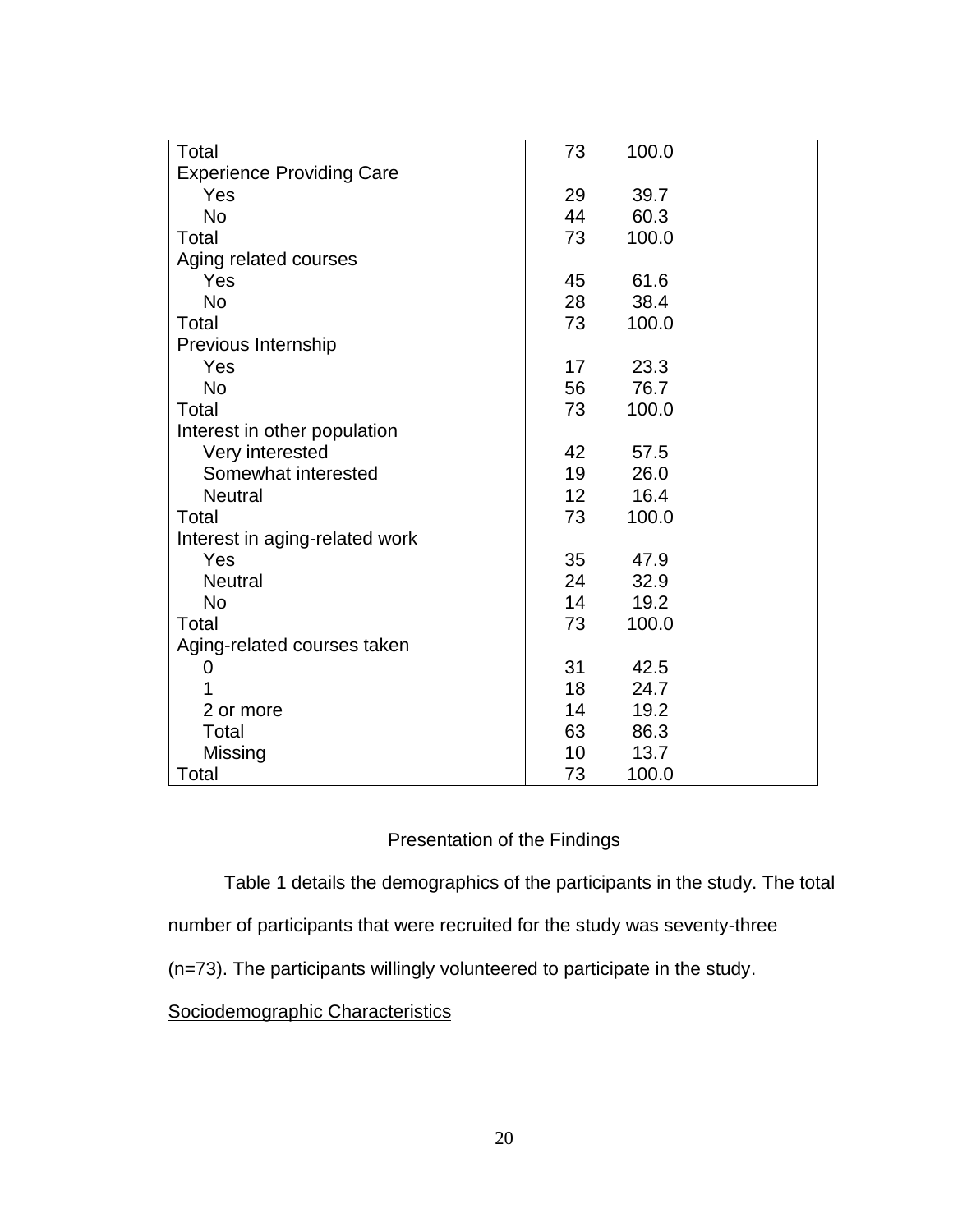The study comprised of sixty- two (84.9%) female and eleven (15.1%) male students. Their ages ranged from 18 to 64. Thirty-four (47%) of the participants were between the ages of 18 and 29. Similarly, thirty-four (47%) of the participants were between the ages of 30-49. The remaining five (6%) participants were between the ages of 50-64. The ethnicity of the participants was comprised of the following Ethnic groups: Hispanic 29 (39.7%); White 28 (38.4%); Black/African American 9 (12.3%); two American Indian (2.7%); American Indian/Alaskan Native 2 (2.7%); two or more races non-Hispanic 2 (2.7%); and unknown ethnicity 2 (2.7%).

## **Experience Providing Care**

Twenty-nine (39.7%) of the study participants have experience in providing care to older adults. The remaining 44 (60.3%) participants have no experience in providing care to older adults.

#### Aging-Related Courses

Forty-five (61.6%) of the participants have taken aging related courses. The remaining twenty-eight (38.4%) have not taken aging related courses. Previous Internship

A small number (17 or 23.3%) of the study participants had previous internship focus on providing care to older adults. The remaining 56 (76.7%) participants previous internship did not focus on working with older adults. Interest in Gerontology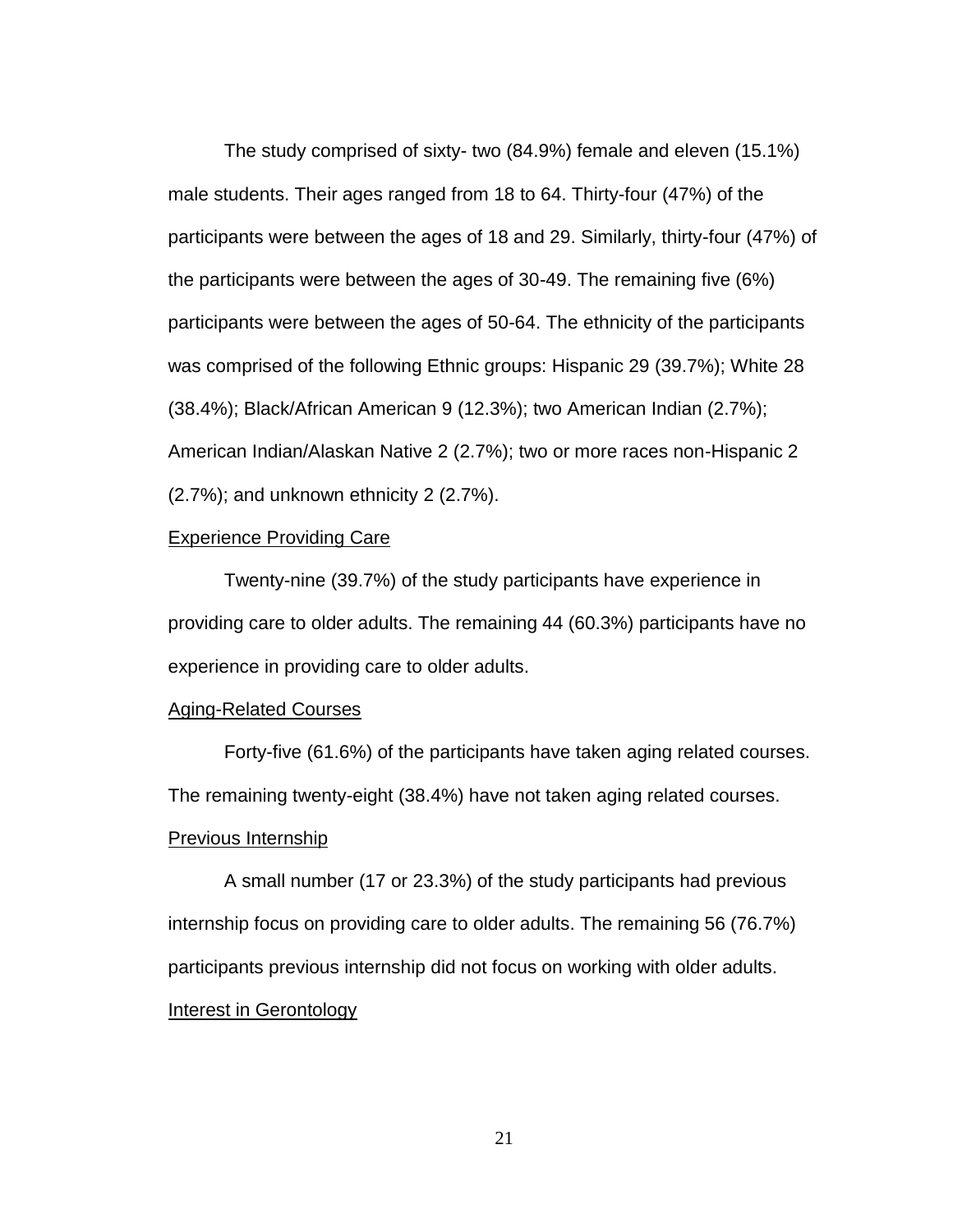Of the 73 subjects who participated in the study 20.5% (n=15) were very interested in aging related work, 27.4% (n=20) were somewhat interested, 32.9% (n=24) were neutral, 11.0% (n=8) were not very interested, and 8.2%(n=6) were not at all interested. Students' interest in working with other population was reported as 57.5% (n=42) as very interested, 26.0% (n=19) as somewhat interested and 16.4% (n=12) participants were neutral on the subject.

|                            | Group Statistics |        |               |
|----------------------------|------------------|--------|---------------|
| <b>FACTS on Aging Quiz</b> | N                | Mean   | St. Deviation |
| Gender:<br>Male            | 11               | 8.2727 | 2.00454       |
| Female                     | 60               | 9.4667 | 1.56732       |
| Experience providing care: |                  |        |               |
| Yes                        | 28               | 9.5714 | 1.31736       |
| <b>No</b>                  | 43               | 9.0930 | 1.87482       |
| Aging-related courses:     |                  |        |               |
| Yes                        | 44               | 9.2727 | 1.66166       |
| <b>No</b>                  | 27               | 9.2963 | 1.75005       |
| Previous internship:       |                  |        |               |
| Yes                        | 16               | 9.0625 | 1.94829       |
| <b>No</b>                  | 55               | 9.3455 | 1.61266       |

Table 2. Facts on Aging Quiz Results

Group Statistics

Note \*Sample sizes are different due to missing data.

| Table 3. Facts on Aging Results-Independent Samples Test |  |  |  |  |
|----------------------------------------------------------|--|--|--|--|
|----------------------------------------------------------|--|--|--|--|

|  | u. |  | Sig (2-tailed) |
|--|----|--|----------------|
|--|----|--|----------------|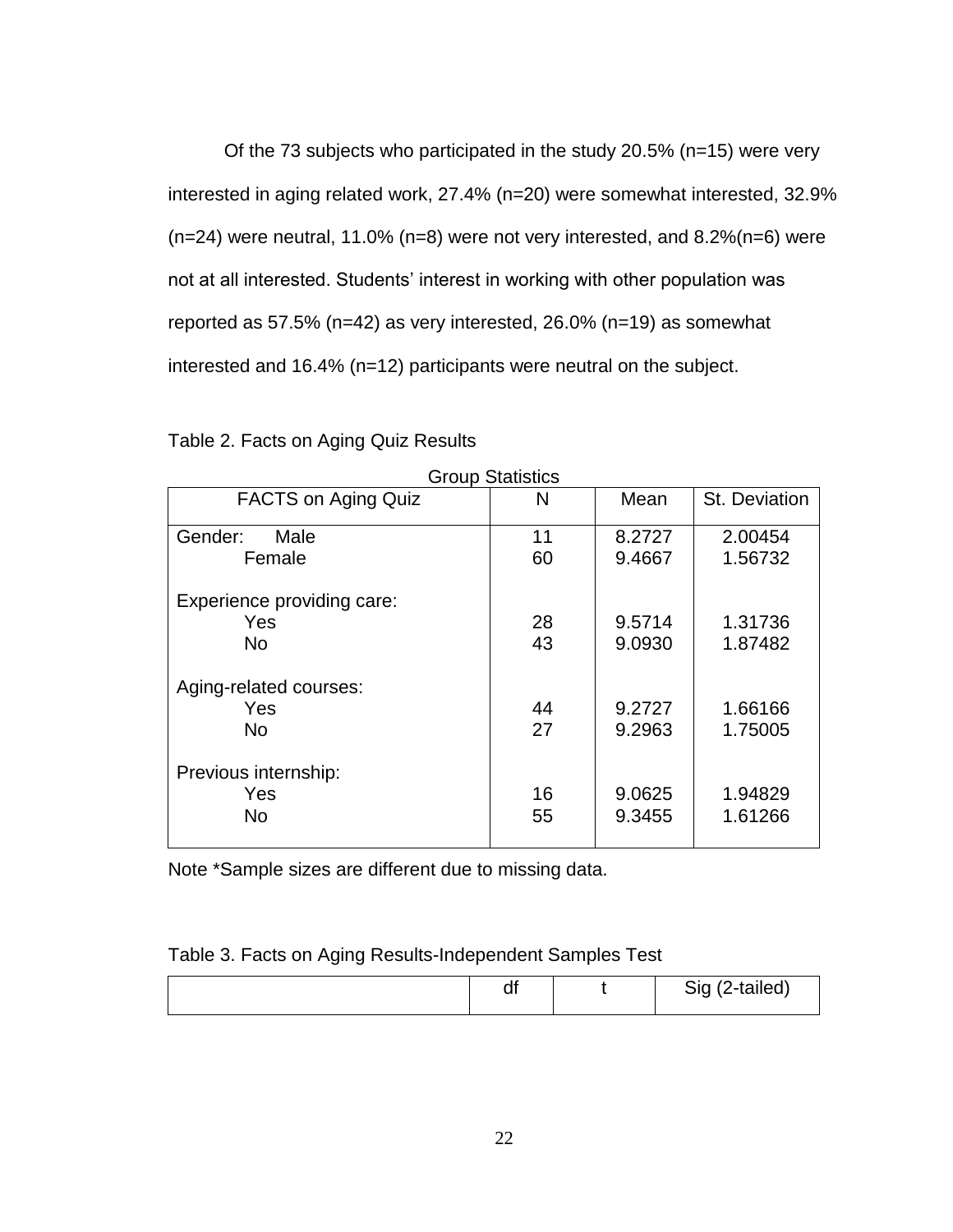| Gender                     | 69 | $-2.222$ | .030 |
|----------------------------|----|----------|------|
| Experience providing care  | 69 | 1.173    | .245 |
| Aging related courses      | 69 | $-.057$  | .955 |
| <b>Previous internship</b> | 69 | $-0.589$ | .558 |
|                            |    |          |      |

Note\* Sample size different due to missing values.

#### Knowledge of Aging – Facts on Aging Quiz

Knowledge of aging was measured by a modified version of the Palmore Facts on Aging Quiz (FAQ). The scale was administered to the 73 MSW students in the study. A total of 69 students responded with complete answers. This was a True/False quiz which included common myths of aging. Possible scores ranges from 0 to 17. Table 2 depicts the average FAQ score for males (n=11) was 8.27 (SD=2.00) and female (n=60) was 9.45 (SD=1.57). An independent-samples ttest was conducted to determine if a difference existed between the mean FAQ scores of males and females MSW students. Table 3 depicts that there was significant differences between the mean FAQ confidence scores of males and females [t(69)=-2.22, p=.03]. The results further indicate that females were more knowledgeable about aging issues than males.

A two-tailed t-test was completed to assess the difference in knowledge of aging issues (FAQ scale) between students who had provided care for older adults and students who had not cared for older adults. Students who cared for older adults scored higher on the FAQ scale (M=9.57, SD=1.32, n=28) than students who had not cared for older adults (M=9.09, SD=1.87, n=43) depicted in table 2. However, the analysis showed that this difference was not statistically significant [t(69)=1.17, p=.25]. See table 3.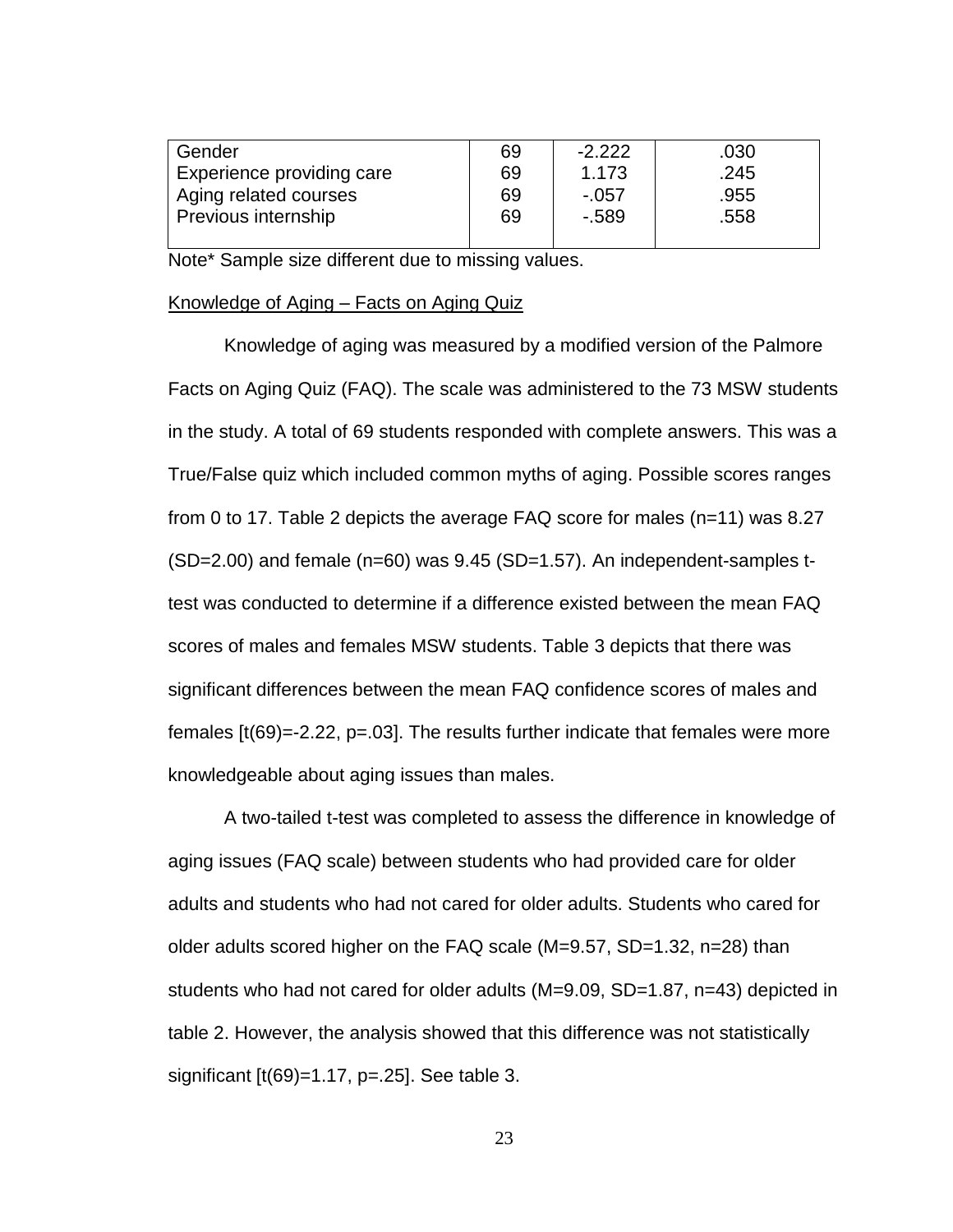A two-tailed t-test was completed to assess the difference in knowledge of aging issues (FAQ scale) between students who had taken aging related courses and those who had not taken aging related courses. Students who had taken aging related courses scored lower on the FAQ scale (M=9.27, SD=1.66, n=44) than students who had not taken aging related courses (M=9.29, SD=1.75, n=27) depicted in table 2. However, the analysis showed that this difference was not statistically significant [t(69)=-.06, p=.96] depicted in table 3.

A two-tailed t-test was completed to assess the difference in knowledge of aging issues (FAQ scale) between students who had previous aging internship and those who had not have previous aging internship. Students who had previous aging internship scored lower on the FAQ scale (M=9.06, SD=1.95, n=16) than students who had not have previous aging internship (M=9.35, SD=1.61, n=55) depicted in table 2. However, the analysis showed that this difference was not statistically significant [t(69)=-.59, p=.56] depicted in table 3.

| <b>Group Statistics</b>    |    |         |               |  |
|----------------------------|----|---------|---------------|--|
| <b>KOGAN'S NEGATIVES</b>   | N  | Mean    | St. Deviation |  |
| Gender:<br>Male            | 11 | 14.4545 | 1.86353       |  |
| Female                     | 56 | 13.8750 | 1.40211       |  |
| Experience providing care: |    |         |               |  |
| Yes                        | 26 | 14.1538 | 1.37673       |  |
| <b>No</b>                  | 41 | 13.8537 | 1.55822       |  |
| Aging-related courses:     |    |         |               |  |
| Yes                        | 40 | 14.2500 | 1.46322       |  |
| No                         | 27 | 13.5556 | 1.45002       |  |
| Previous internship:       |    |         |               |  |

|  | Table 4. Kogan's Attitudes Toward Old People Scale Results |
|--|------------------------------------------------------------|
|--|------------------------------------------------------------|

24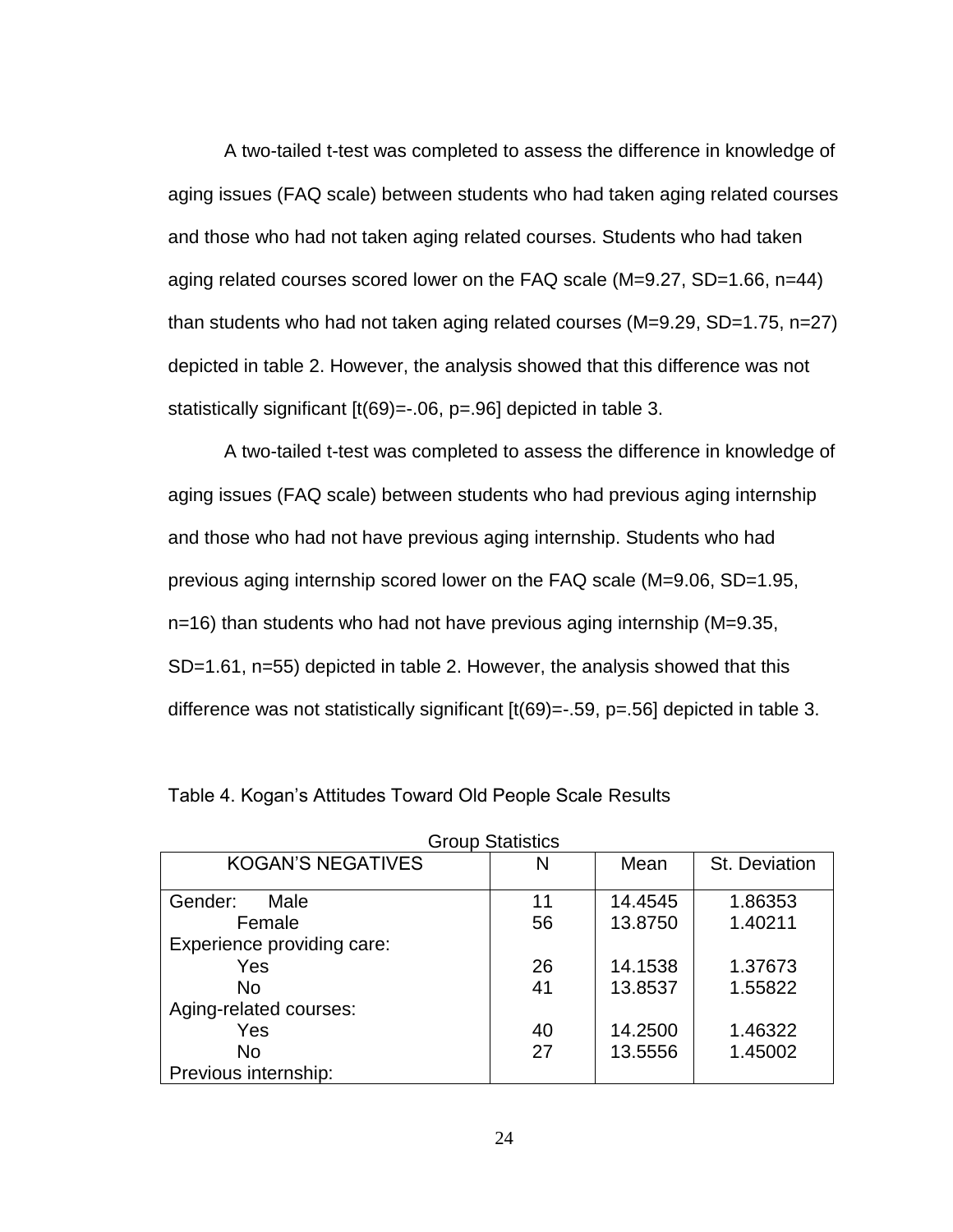|    |                | 1.17514            |
|----|----------------|--------------------|
|    |                | 1.151613           |
|    |                |                    |
|    |                |                    |
| N  | Mean           | St. Deviation      |
|    |                |                    |
| 11 | 15.3636        | 1.62928            |
| 58 | 14.7931        | 1.49571            |
|    |                |                    |
| 28 | 14.9286        | 1.30323            |
| 41 | 14.8537        | 1.66675            |
|    |                |                    |
| 42 | 14.7619        | 1.58975            |
| 27 | 15.0741        | 1.41220            |
|    |                |                    |
| 16 | 14.4375        | 2.03204            |
|    | 15.0189        | 1.32274            |
|    |                |                    |
|    | 15<br>52<br>53 | 14.6667<br>13.7692 |

Note \*Sample sizes are different due to missing data.

Table 5. Kogan's Negative and Positive Attitude – Independent Samples Test

| NEGATIVE ATTITUDE         | df |          | Sig (2-tailed) |
|---------------------------|----|----------|----------------|
| Gender                    | 65 | 1.185    | .240           |
| Experience providing care | 65 | .803     | .425           |
| Aging related courses     | 65 | 1.912    | .060           |
| Previous internship       | 65 | 2.113    | .038           |
| POSITIVE ATTITUDE         |    |          |                |
| Gender                    | 67 | 1.144    | .257           |
| Experience providing care | 67 | .200     | .842           |
| Aging related courses     | 67 | $-0.831$ | .409           |
| Previous internship       | 67 | 1.349    | .182           |

Note\* Sample size different due to missing values.

Kogan's Attitude Toward Old People Scale (KAOP)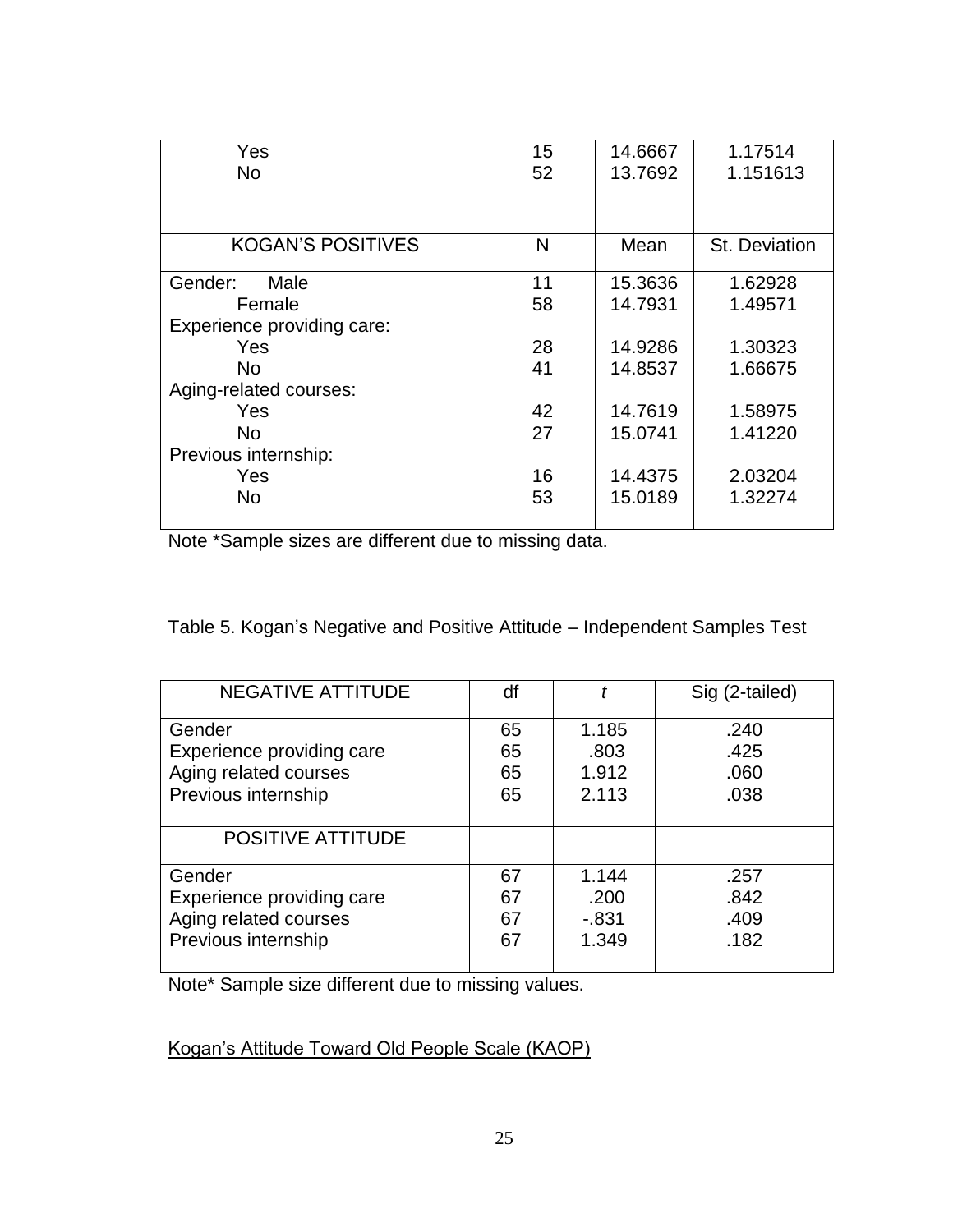Attitudinal data was gathered using Kogan's Attitude Toward Old People (KAOP) scale. The scale was administered to 73 MSW students in the study of which 67 responded with complete answers. The answers were measured on a 6-point Likert scale with 17 items, half of which state adverse reactions while the rest state positive attitudes towards older adults. The range of possible scores on the instrument was 17-102, with higher scores on the positive scales indicating more positive attitude toward older adults and lower scores on the negative scales also represent positive attitude (negative statement was reverse coded).

An independent sample t-test was used to compare KAOP mean attitude scores between males (N=11) and females (N=56). The scores were separated by positive and negative subscales. Table 4 reflects mean scores on the KAOP scale for males with negative attitude 14.45 (SD=1.86), female student with negative attitude had mean score of 13.88 (SD=1.40). Table 5 depicts that there was no significant differences between the mean attitude scores for males and females [t(65)=1.19, p=.24].

A two-tailed t-test was completed to assess the difference in attitude towards older adults between students who had provided care and students who had not provided care for older adults. Students who had cared for older had negative attitude towards older adults (M=14.15, SD=1.38, n=26) than students who had not cared for older adults (M=13.85, SD=1.56, n=41) depicted in table 4. However, the analysis showed that this difference was not statistically significant  $[t(65)=.80, p=.43]$  depicted in table 5.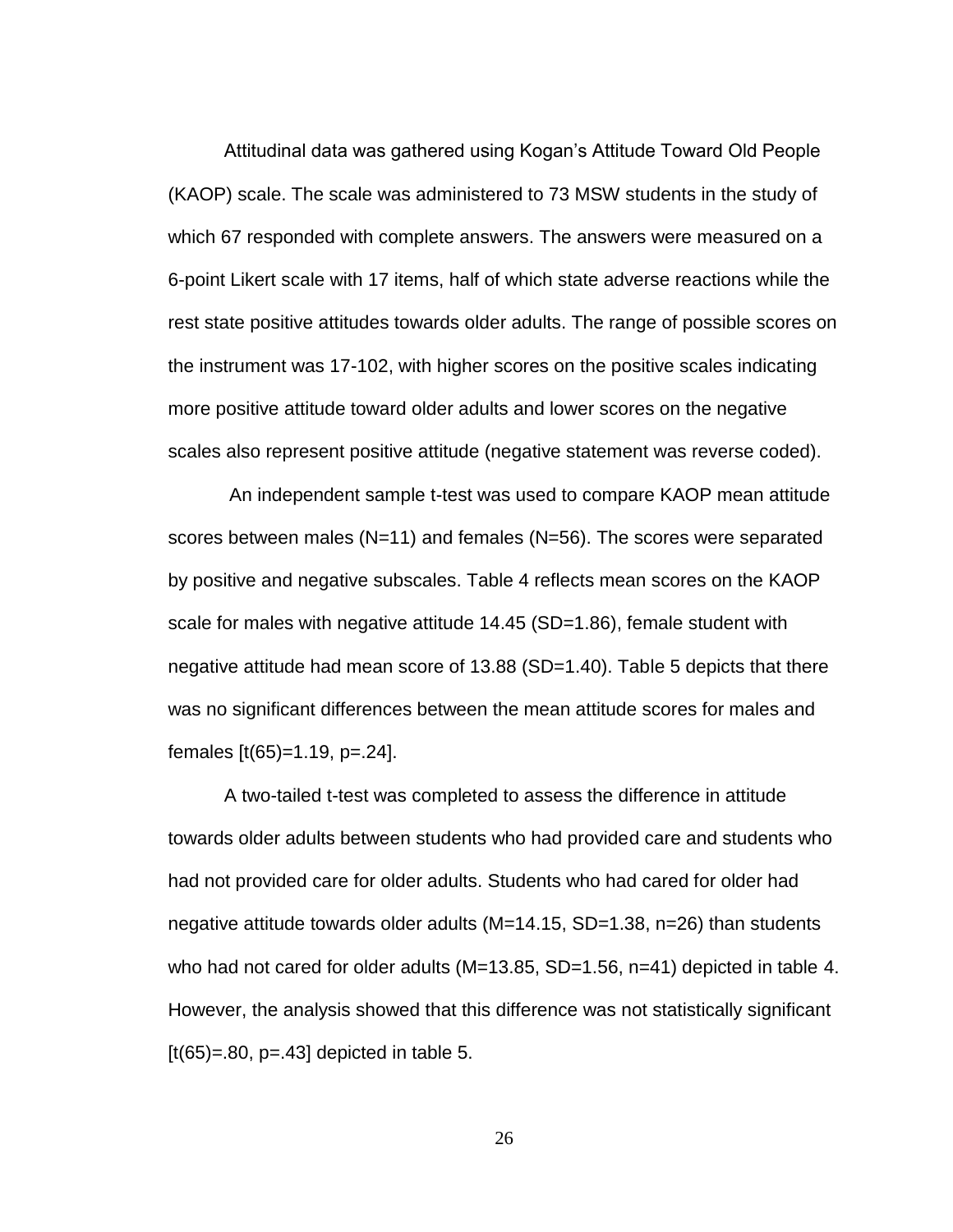#### Negative attitude

A two-tailed t-test was completed to assess the difference in negative attitude towards older adults between students who had taken aging related courses and those who had not. Students who had taken aging related courses had negative attitude towards older adults (M=14.25, SD=1.46, n=40) than students who had not taken aging related courses (M=13.56, SD=1.45, n=27) depicted in table 4. However, the analysis showed that this difference was not statistically significant [t(65)=1.91, p=.06] depicted in table 5.

A two-tailed t-test was completed to assess the difference in negative attitude between students who had previous aging internship and those who had not. Students who had previous aging internship had more negative attitude (M=14.67, SD=1.18, n=15) than students who had not have previous aging internship (M=13.77, SD=1.52, n=52) depicted in table 4. The analysis showed that this difference was statistically significant  $[t(65)=2.13, p=.04]$  depicted in table 5.

#### Positive attitude

Table 4 reflects mean score for males with positive attitude as 15.36 (SD=1.63), female with positive attitude had mean score of 14.79 (SD=1.50). Table 5 depicts that there was no significant differences between the mean positive attitude scores for males and females  $[t(67)=1.14, p=.26]$ . The results further indicate that males had more positive attitude towards older adults than female students.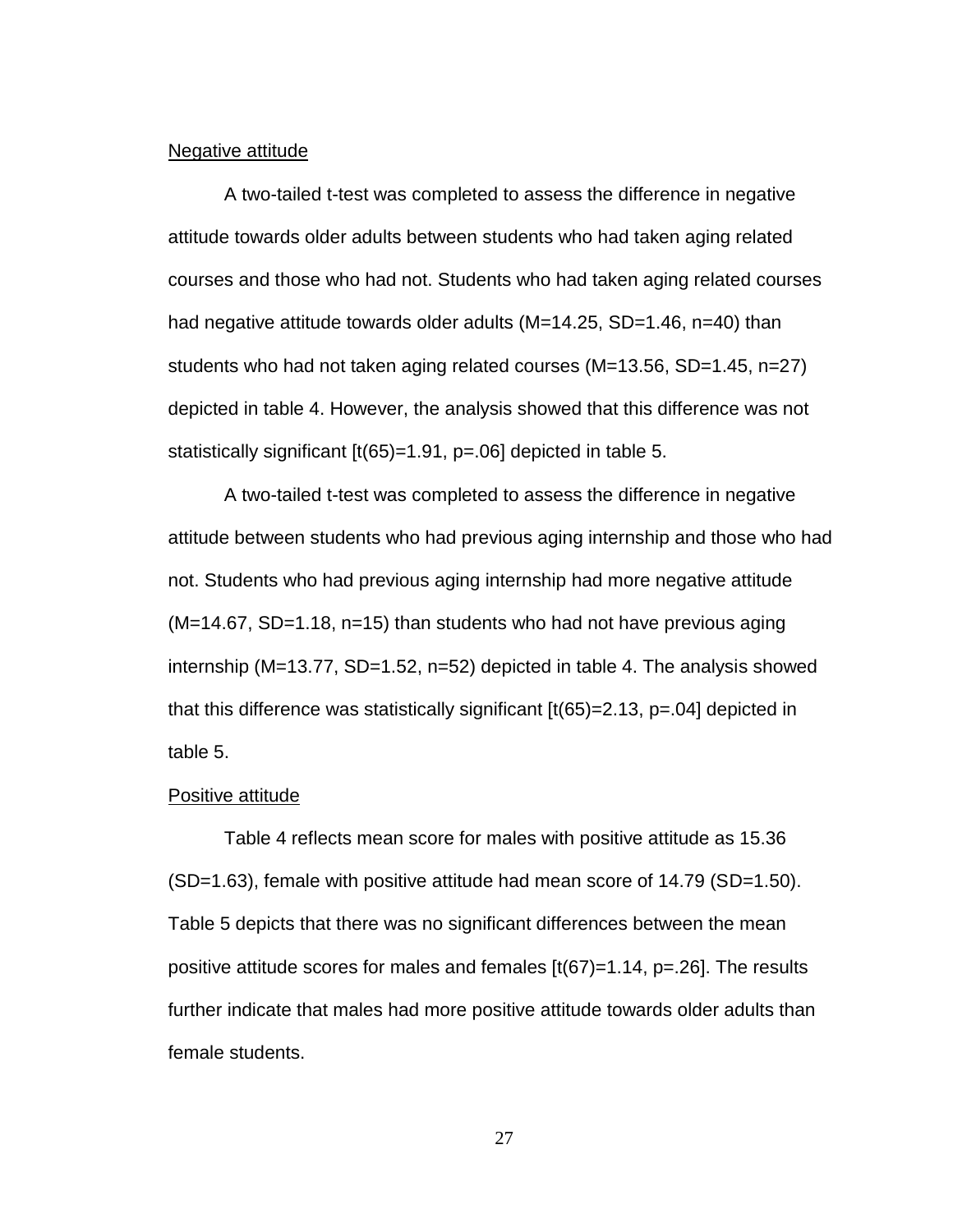A two-tailed t-test was completed to assess the difference in positive attitude towards older adults between students who had provided care and those who had not. Students who cared for older had positive attitude towards older adults (M=14.93, SD=1.30, n=28) than students who had not cared for older adults (M=14.85, SD=1.66, n=41) depicted in table 4. However, the analysis showed that this difference was not statistically significant  $[t(67)=0.20, p=.84]$ depicted in table 5.

A two-tailed t-test was completed to assess the difference in positive attitude towards older adults between students who had taken aging related courses and those who had not. Students who had not taken aging related courses had positive attitude towards older adults (M=14.76, SD=1.59, n=42) than students who had taken aging related courses (M=15.07, SD=1.41, n=27) depicted in table 4. However, the analysis showed that this difference was not statistically significant [t(67)=-.83, p=.41] depicted in table 5.

A two-tailed t-test was completed to assess the difference in positive attitude between students who had previous aging internship and those who had not. Students who did not have previous aging internship had positive attitude (M=15.02, SD=1.32, n=52) than students who had have previous aging internship (M=14.44, SD=2.03, n=16) depicted in table 4. The analysis showed that this difference was not statistically significant  $[t(67)=1.08, p=.30]$  depicted in table 5.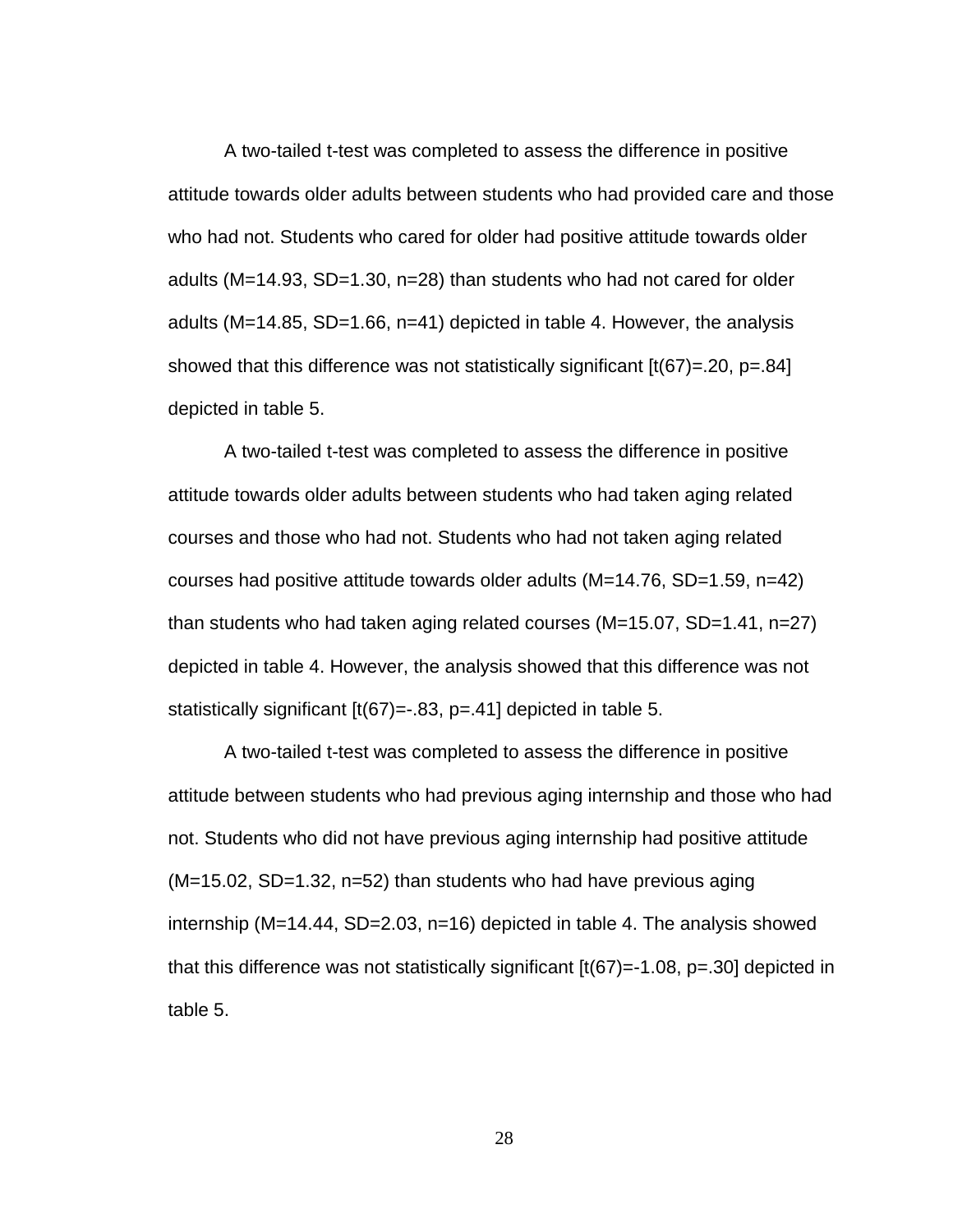|                                    | N         | M      | St.     |  |  |
|------------------------------------|-----------|--------|---------|--|--|
|                                    | Deviation |        |         |  |  |
| Age Range                          |           |        |         |  |  |
| 18-29                              | 33        | 9.1515 | 2.01744 |  |  |
| 30-49                              | 33        | 9.5152 | 1.34910 |  |  |
| 50-64                              | 5         | 8.6000 | 1.14018 |  |  |
| Race/Ethnicity                     |           |        |         |  |  |
| <b>Black-African American</b>      | 9         | 9.7778 | .97183  |  |  |
| Hispanic                           | 28        | 9.0000 | 1.65552 |  |  |
| White                              | 27        | 9.8519 | 1.53682 |  |  |
| Number of aging courses            |           |        |         |  |  |
| 0                                  | 30        | 9.1667 | 1.72374 |  |  |
|                                    | 18        | 9.2222 | 1.83289 |  |  |
| 2 or More                          | 14        | 9.3571 | 1.57766 |  |  |
| <b>Interest-Aging Related Work</b> |           |        |         |  |  |
| Yes                                |           |        |         |  |  |
| <b>Neutral</b>                     | 33        | 9.3939 | 1.98336 |  |  |
| No.                                | 24        | 9.0833 | 1.34864 |  |  |
|                                    | 14        | 9.3571 | 1.49908 |  |  |

Table 6. One-way Descriptive Facts on Aging Scale

| Table 7. One-way ANOVA Facts on Aging Scale |  |  |
|---------------------------------------------|--|--|
|                                             |  |  |

|                                    | df |       | Sig. |  |
|------------------------------------|----|-------|------|--|
| Age Range                          |    | .822  | .444 |  |
| Race/Ethnicity                     |    | 2.341 | .105 |  |
| Number of aging courses            |    | .007  | .993 |  |
| <b>Interest-Aging Related Work</b> |    | .249  | .781 |  |
|                                    |    |       |      |  |

## Table 8. One-way ANOVA Kogan's Attitude Scale

| <b>Negatives</b>                   | df |       | Sig. |  |
|------------------------------------|----|-------|------|--|
| Age Range                          |    | .056  | .946 |  |
| Race/Ethnicity                     |    | .398  | .673 |  |
| Number of aging courses            | 2  | 2.021 | .142 |  |
| <b>Interest-Aging Related Work</b> | 2  | 3.789 | .028 |  |
|                                    |    |       |      |  |
| <b>Positives</b>                   |    |       |      |  |
| Age Range                          |    | .383  | .683 |  |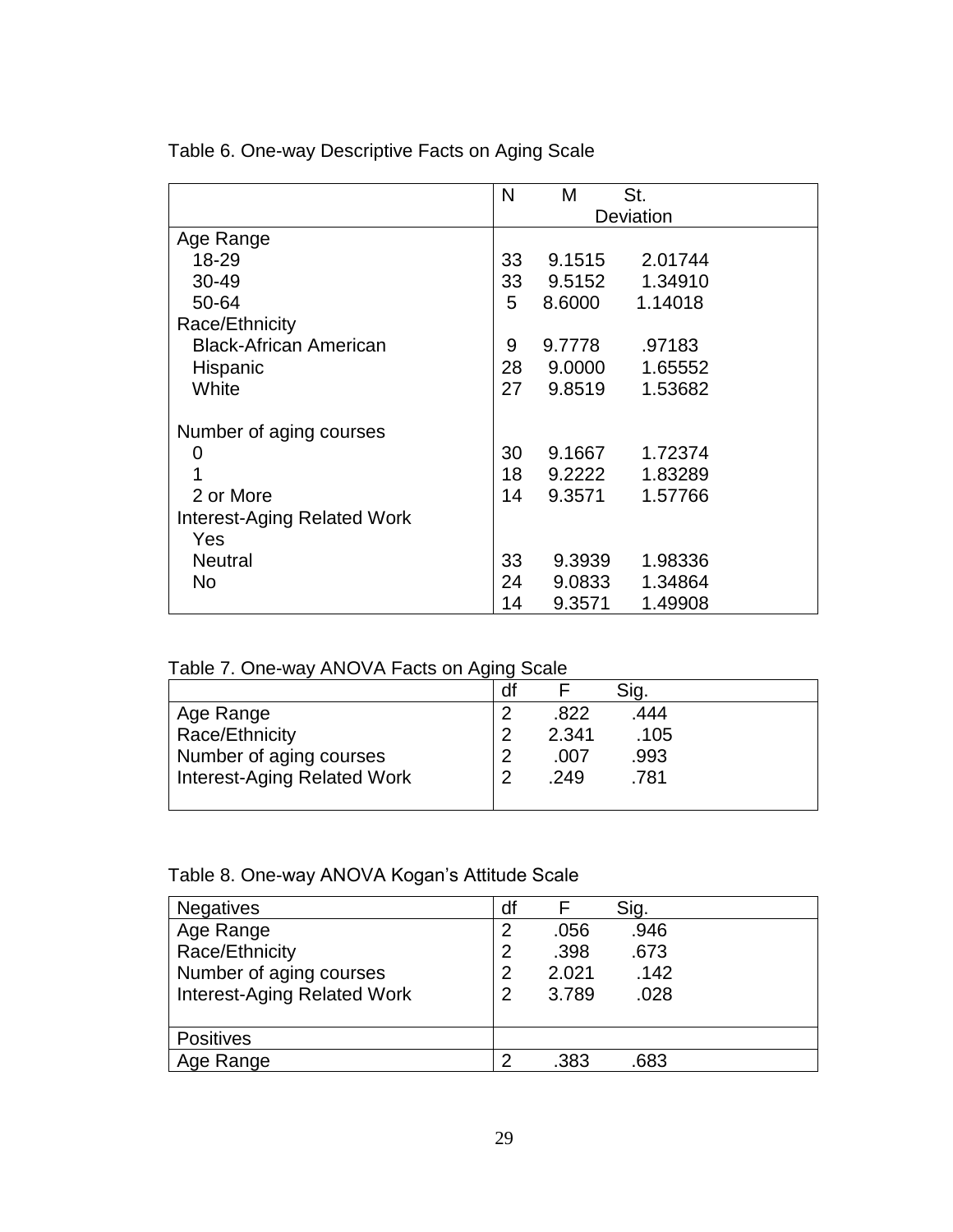| Race/Ethnicity              | .747  | .478 |  |
|-----------------------------|-------|------|--|
| Number of aging courses     | 1.048 | .357 |  |
| Interest-Aging Related Work | .209  | .812 |  |
|                             |       |      |  |

#### One-Way Analysis of Variance

A one-way between groups analysis of variance was conducted to explore differences in attitudes between the groups. The result revealed that there was no significant difference in students' attitude depicted in table 8.

Descriptive characteristics of the age range of students using one-way revealed between ages 18-29, M=9.15, SD=2.02, n=33, between ages 30-49, M=9.52, SD=1.35, n=33, between ages 50-64, M=8.60, SD=1.14, n=5. See table 6. A one way analysis of variance revealed no statistically significant result among the means of age ranges on the Facts on Aging Scale [F(2, 70)=.82, p=.44]. See table 7.

The ethnicity of the students who took the Facts on aging quiz revealed Black/African American M=9.78, SD=.97, n=9; Hispanic/Latino M=9.00, SD=1.66, n=28; White M=9.85, SD=1.54, n=27. A one way analysis of variance revealed no significant difference among the means of the ethnicity  $[F(2, 63)=2.34, p=.11]$ . See table 7.

In assessing the number of aging courses taken by student who took the Facts on Aging quiz it was revealed that thirty students did not take any aging related courses (M=9.17, SD=1.72, N=30), eighteen students took one aging related course (M=9.22, SD=1.83, N=18), and fourteen students took two or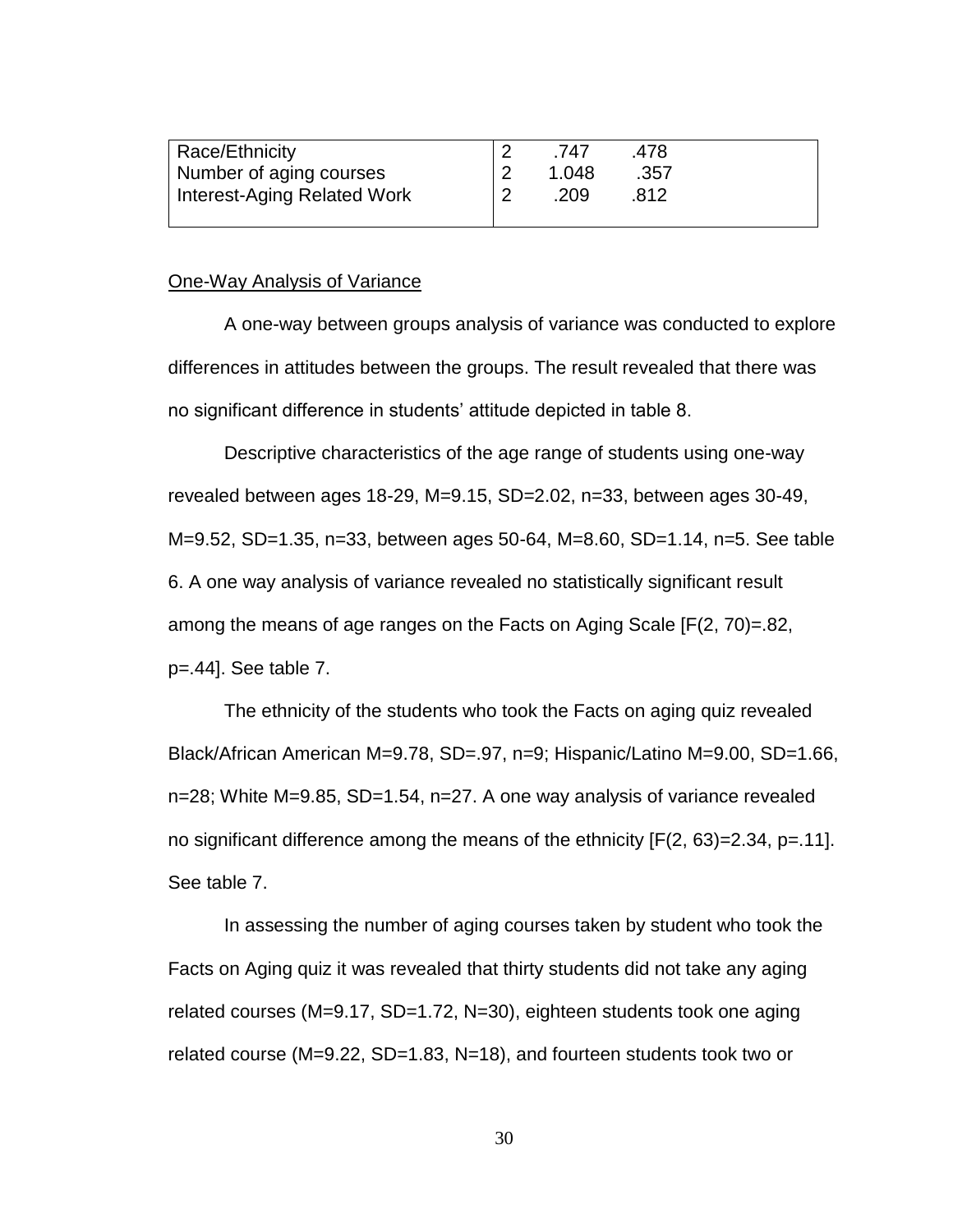more aging related courses (M=9.21, SD=1.58, N=14. See table 6. A one way analysis of variance revealed no statistically significant difference among the means of students who took one aging related course or multiple aging related courses [F(2, 61)=.007, p=.99]. See table 7.

<span id="page-41-0"></span>In assessing student's knowledge of aging based on the Facts on Aging Quiz results and their interest in aging related work it was revealed that thirtythree students answered positively to working with older adults (M=9.39, SD=1.98, N=33), twenty-four students held neutral position (M=9.08, SD=1.35, N=24), and fourteen students answered negatively (M=9.36, SD=1.50, N=14). See table 6. A one way analysis of variance revealed no statistically significant difference among the means of students are interested in aging related work and those who are not  $[F(2, 70)=0.249, p=.78]$ . See table 7.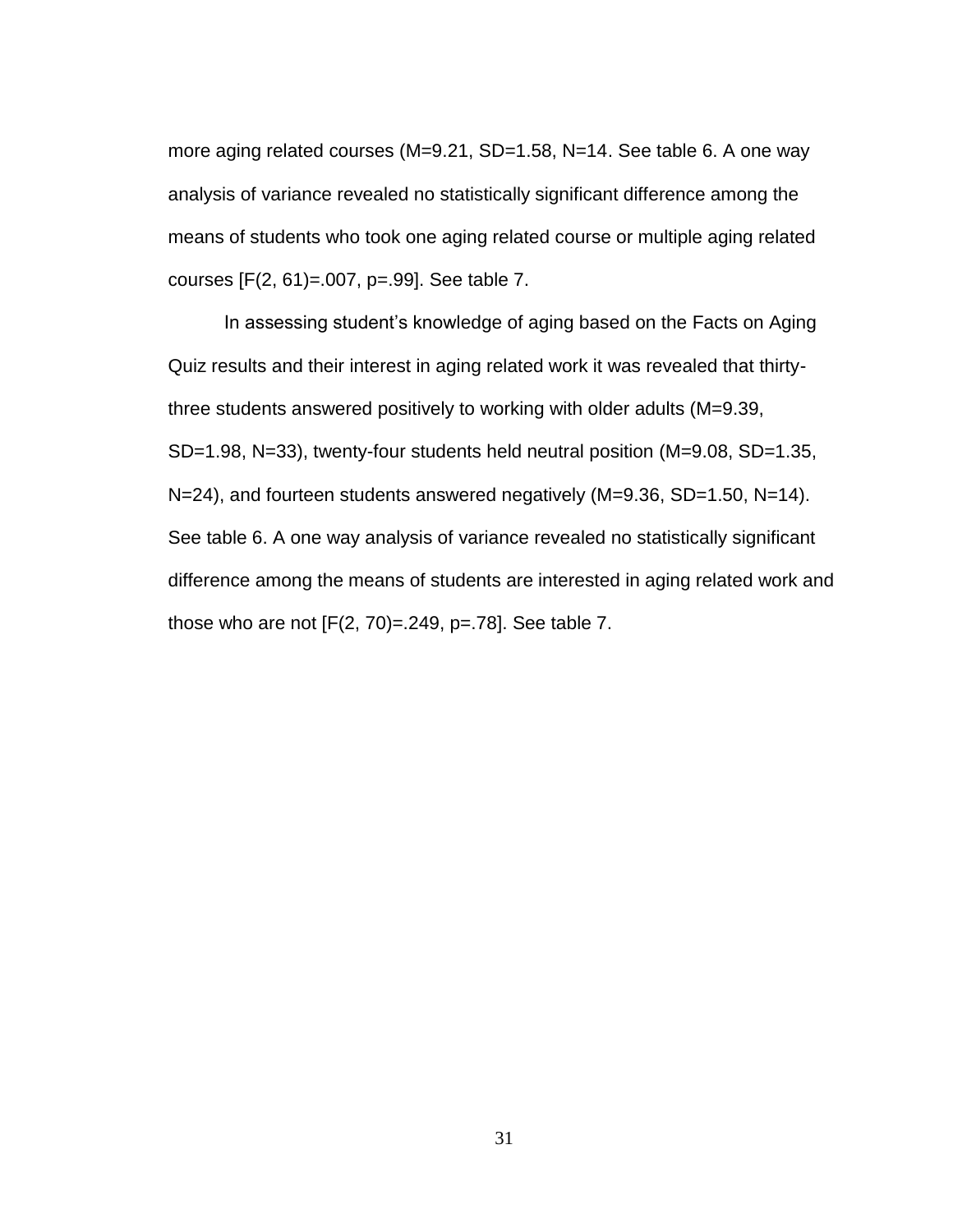# CHAPTER FIVE

## RESULTS

## **Introduction**

Chapter five presents an analysis of the research outcomes described in the previous chapter. The first section contains a summary of the study and an overview of the purpose. Limitations of this study will be addressed. Finally, implications for social work practice and recommendations for future research will be identified.

## **Discussion**

The purpose of this study was to assess master of social work students' interest in working with older adults. Knowledge of aging, positive attitude towards older adults and previous contact or experience with older adults were thought more likely to predict interest in working in gerontology. This was supported by previous research which found that students are more interested in working with the elderly if they receive gerontological knowledge and effort was made to reduce ageist attitude (Synder, Wesley, Lin & May, 2008). This suggests that MSW students interest in working with older adults is positively related to practice-related knowledge concerning older adults and positive attitude towards aging.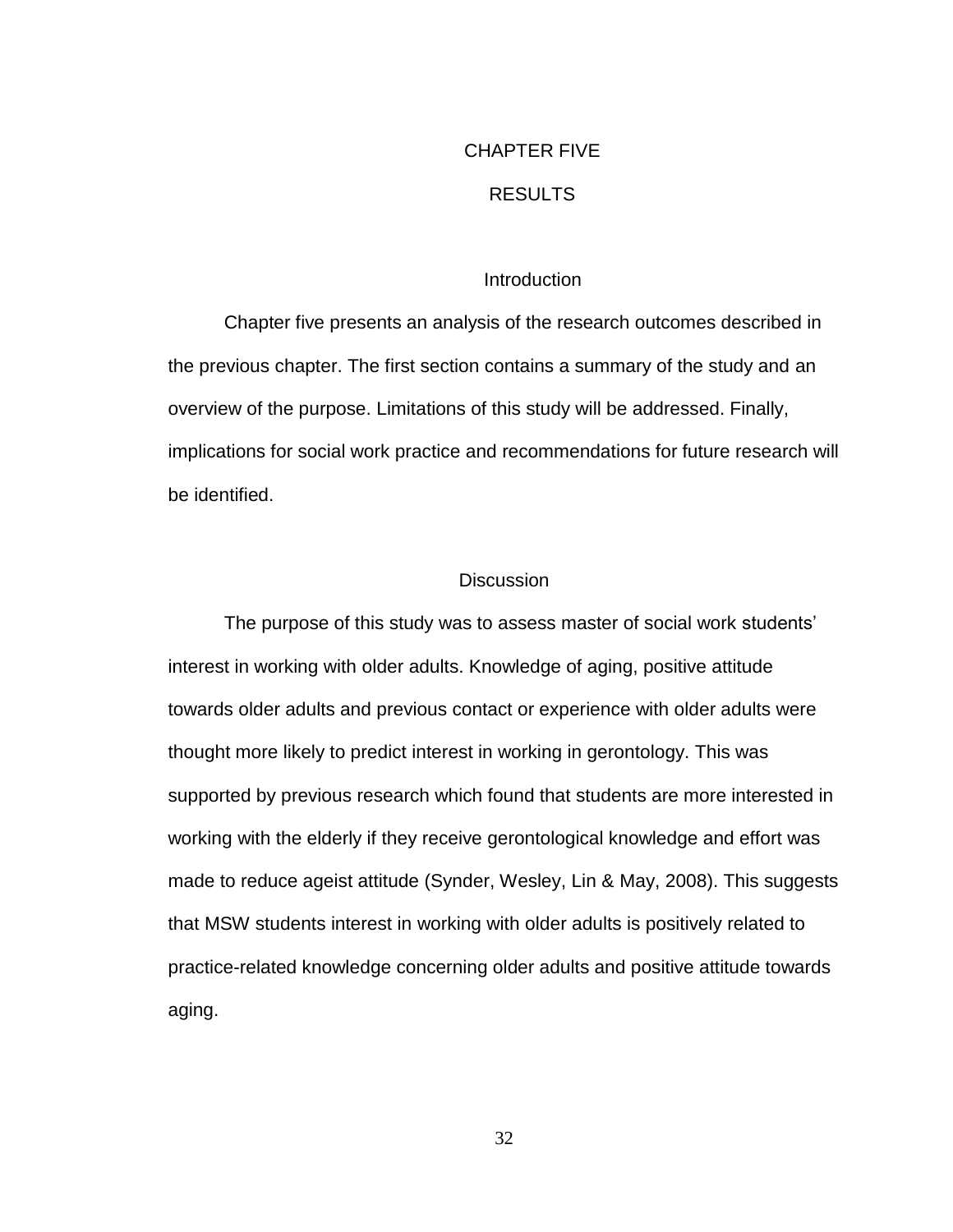The results of the study indicate that more than half of the participants had previously taken an aging related course. However, the results indicate that only seventeen participants had previous aging internship. This could be attributed to factors such as interest in working with other population or insufficient resources for internship. Most of the study participants lacked experience in providing care to older adults. However, there is no evidence that inexperience correlates to some of the students (19%) not having interest and others choosing to remain neutral (33%).

The Facts on Aging scale results indicate that most students were knowledgeable about aging issues, however the result also proved that some students still lacked knowledge, which may be reflected of those who had not taken any aging-related course. The study further reveals that there was not much difference in participant's knowledge of aging issues whether they were experienced in providing care to older adults or not.

In assessing student's knowledge of aging and interest in working with the aging population, most participants indicated that they were interest in aging related work. These findings were consistent with previous research conducted, which expressed that infusing aging content in structured educational settings can positively influenced student's interest in the field of gerontology (Gutheil, Heyman & Chernesky, 2009).

The results from Kogan's Attitude Towards Old People scale indicate that participants generally held positive attitude towards older people, which is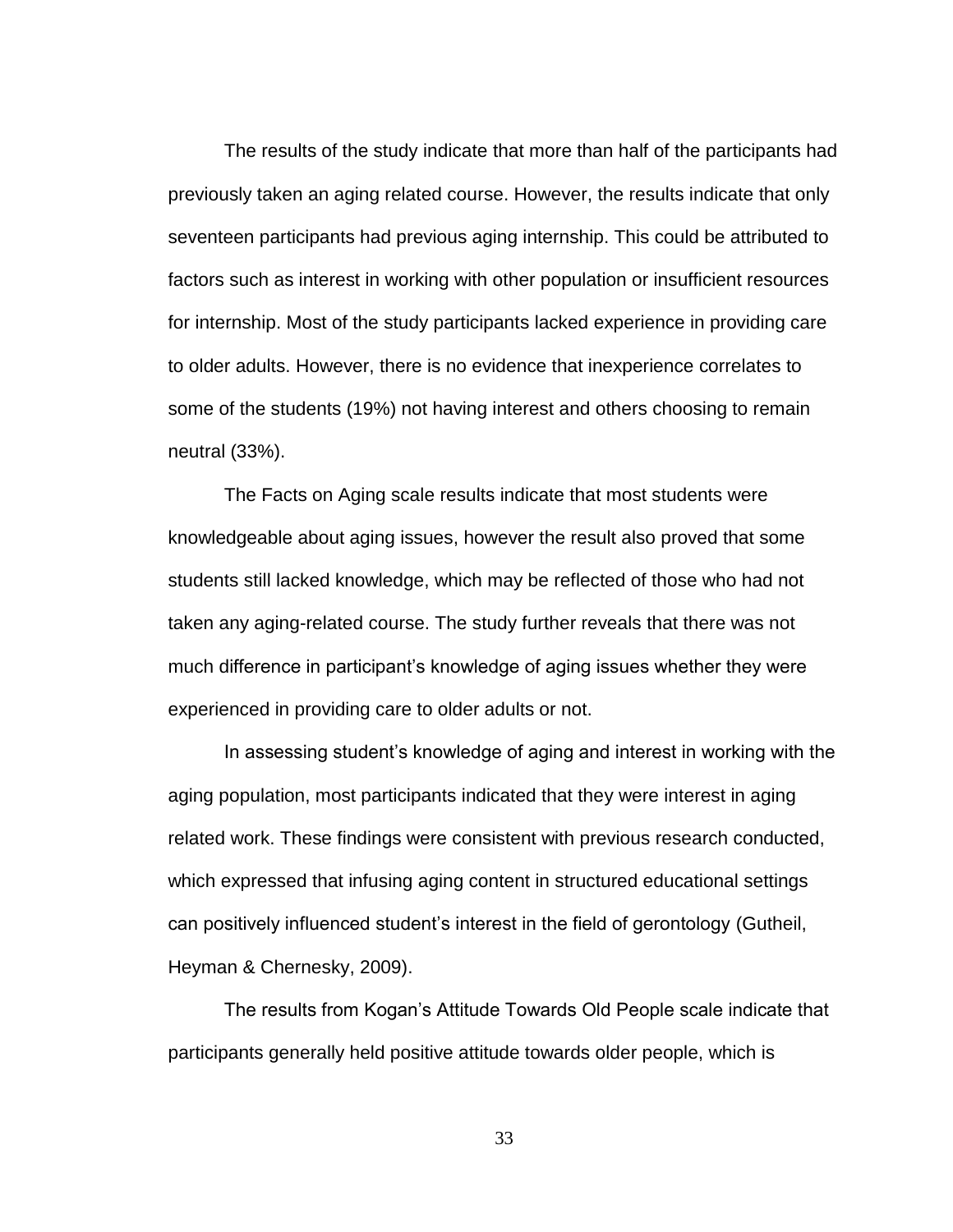consistent with previous studies. This study did not detect significant differences in attitude scores measured by KAOP across gender, experience providing care, aging-related courses. In contrast this study did detect a significant difference in students who had negative attitude to older adults as it relates to previous aging internship and interest in aging related work. This finding agrees with previous research that students who have more positive attitude towards older adult were more interested in working with them.

The findings of this study emphasize the importance of exposing social work students to relevant coursework on gerontology aging curricula to reduce the influence of misconceptions and stereotypes regarding aging that could negatively impact interest in the field.

## Limitations

There are some limitations reflected in this study. One of the main limitation pertain to the sample size. To get a more reliable understanding of student's interest in gerontology, a larger sample size is needed. Another limitation was focusing on only graduate social work students and not including students in undergraduate social work program. This would have given insight into students' knowledge and attitude to make assessment and plans to implement change before graduate level education. The third significant limitation of this study is not assessing in depth whether cultural interaction influence student's interest in gerontology. The school's population is reflective of the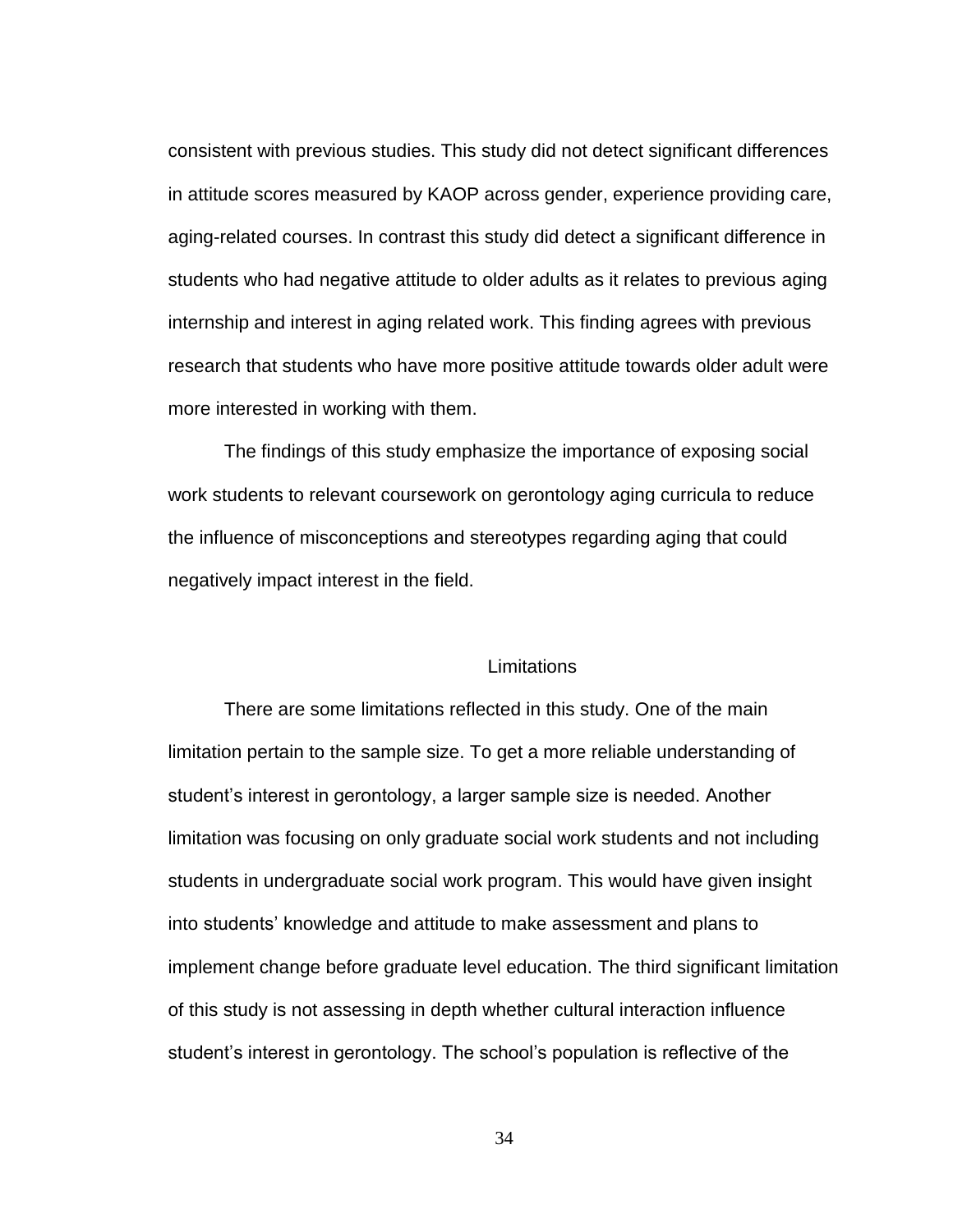diverse ethnicity that exist in the Inland Empire. This region includes African American, Caucasian, Hispanic, Asian, Middle Eastern and other Islanders. Assessing to see their perspective on working with older adults would give insight into whether gerontology modules need to be customized to include specific cultural perspectives to prepare students to best serve older adults in a diverse population.

Recommendation for Social Work Practice, Policy and Research

It is an ongoing challenge to increase social work student's interest in the field of gerontology. Findings from this study suggest two important considerations that should be made to improve interest. First, students may be more interested in working with older adults if they are exposed to aging related curricula early into their program. I recommend social work programs implement more gerontology content in both elective and core courses that challenge common stereotypes of aging and emphasize positive attitude towards older adults. This effort will assist in ensuring that social work programs prepare students to work with older clients (Kropf, 2002).

Second, further research should be conducted to investigate the contributing factors to students' attitude to develop strategies for improvement. This study utilized a correlational design which does not allow conclusions of casual relationship between knowledge and attitude and interest. Conducting a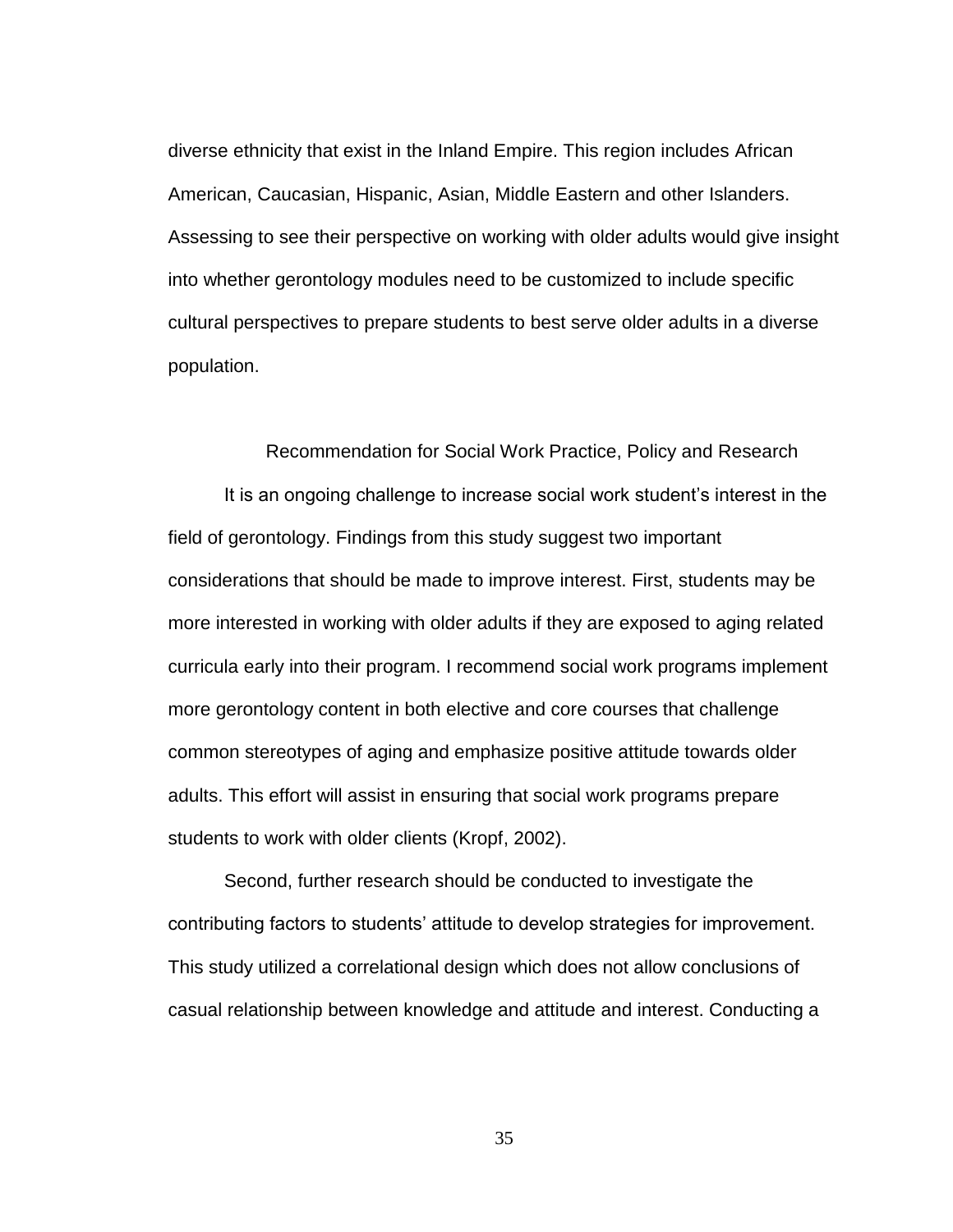study on causal relationship will help to identify factors positively influence interest in aging-related work.

#### **Conclusion**

The study examined Master of social work students' interest in gerontology based on knowledge of aging, attitude and experience working with older adults. Previous research has shown that there are not enough geriatrictrained social workers to meet the needs as the population of aging adults increase rapidly. The study recommends gerontological training such as infusing gerontological knowledge into social work programs to counter ageism, stereotypes. The study indicated that students' interest in working with the aging population is influenced by being knowledgeable about aging issues. The study did not reveal significant correlation between students experience in providing care and their interest in aging-related work or their attitude towards older adults and their interest in working with them. However, students interest in working with older adults positively correlates to being knowledgeable about aging. The study is helpful for program coordinators and educators to ensure that they are offering appropriate training to future students to prepare them adequately for gerontological work in any setting.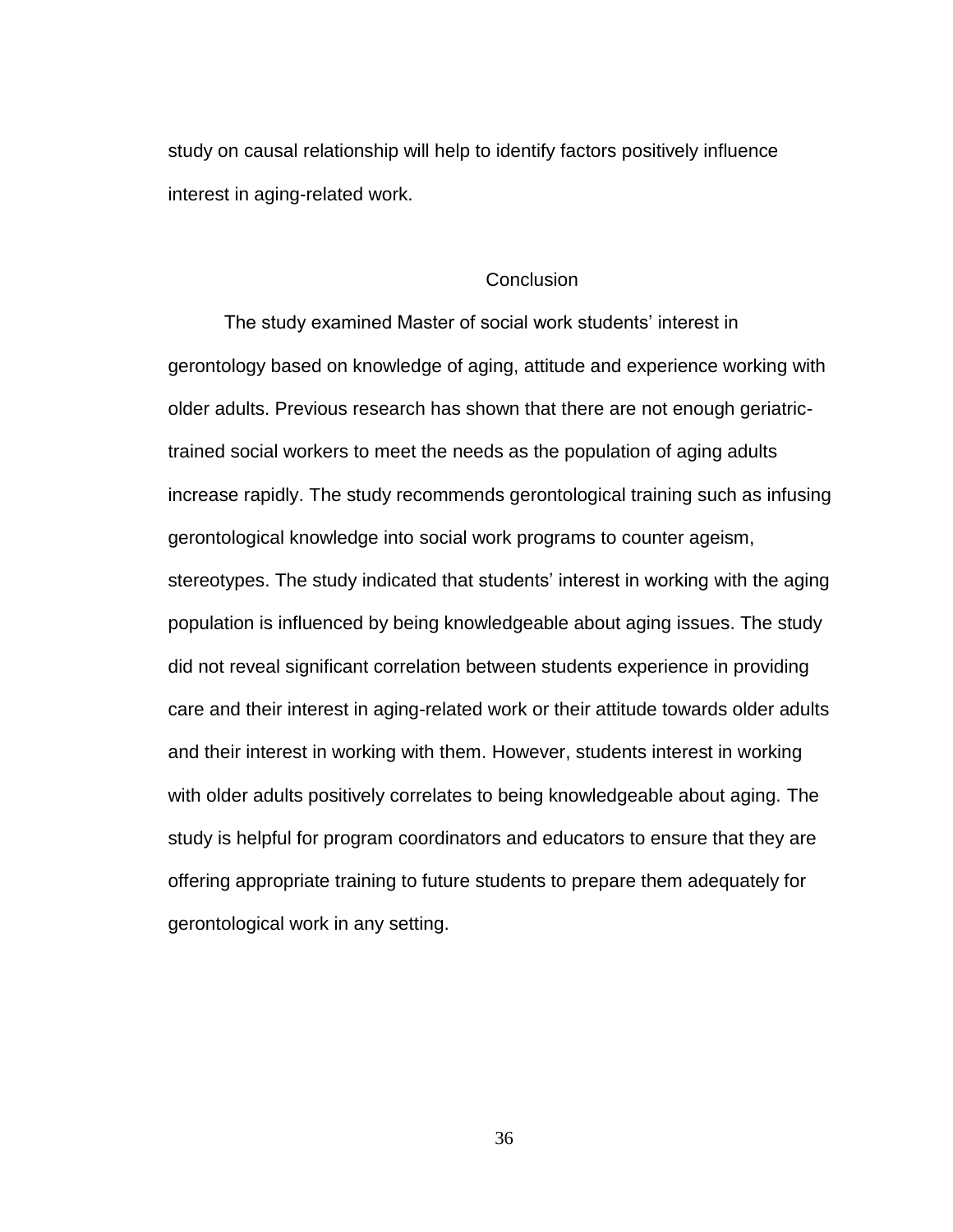APPENDIX A

INFORMED CONSENT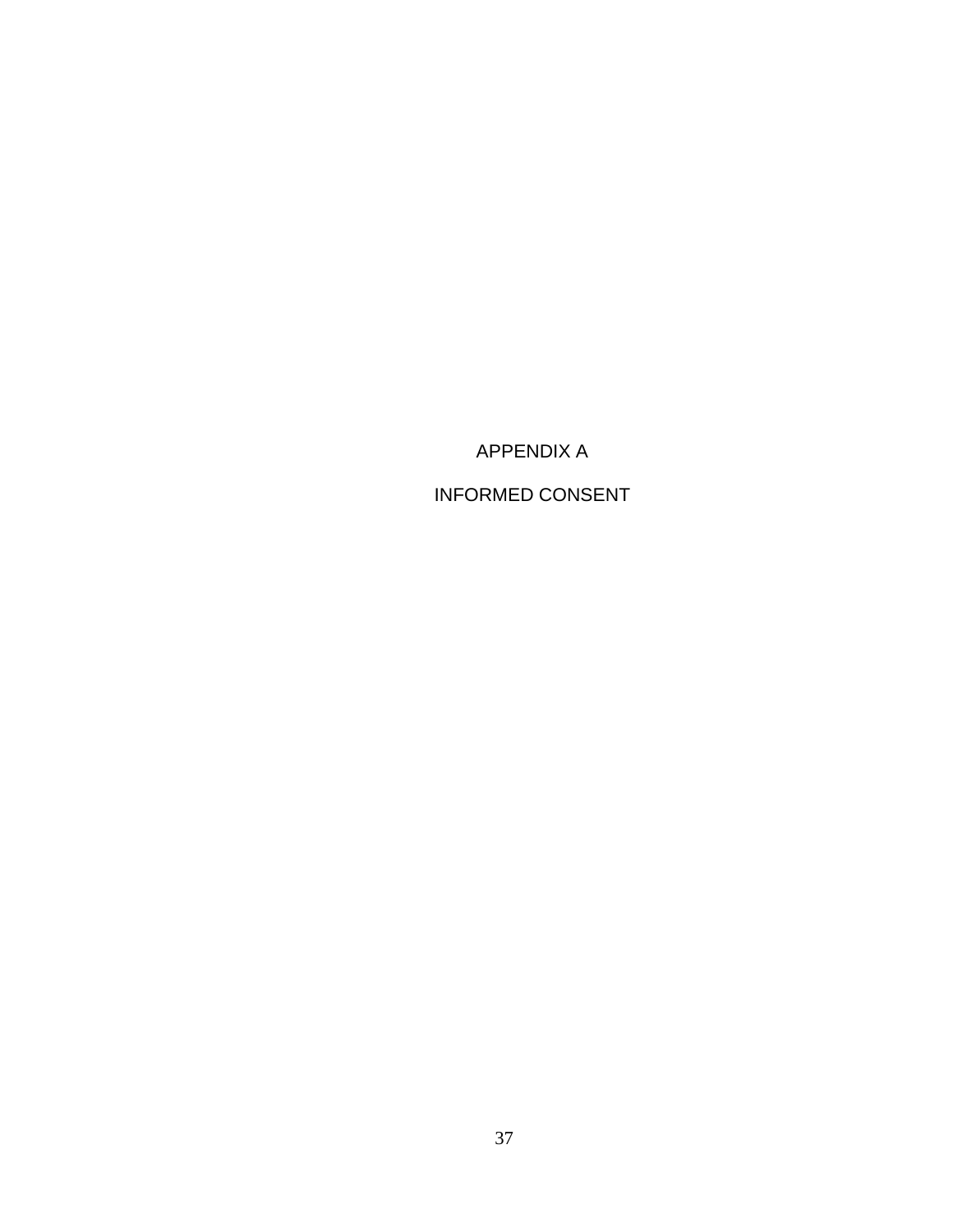California State University, San Bernardino CALIFORNIA STATE UNIVERS Social Work Institutional Review Board Sub-Committee **APPROVED**  $\frac{\mu}{2}$   $\frac{126}{20}$  (void AFTER  $\frac{\mu}{25}$  2 SAN BERNARDII IRBE  $SW1696$ CHAIR

College of Social and Behavioral Sciences School of Social Work

#### INFORMED CONSENT

The study in which you are asked to participate is designed to assess the factors that influence graduate students' interest in working with older adults. The study is being conducted by Shelly-Ann Whyte under the supervision of Dr. Herb Shon, Assistant Professor of Social Work, California State University, San Bernardino. The study has been approved by the Institutional Review Board Social Work Sub-committee, California State University, San Bernardino.

PURPOSE: The purpose of the study is to examine if there is any relationship between knowledge of aging, social and culture factors and MSW student's attitude towards the elderly.

DESCRIPTION: You have been selected in the study because you are currently a graduate student in the School of Social Work, California State University, San Bernardino. You will be asked to answer few questions pertaining to your social and cultural background, knowledge of aging and your attitude toward the elderly.

PARTICIPATION: Your participation in the study is completely voluntary, you do not have to answer any questions you do not wish to answer. You can refuse to participate in the study or discontinue your participation at any time without any consequences.

CONFIDENTIALITY OR ANONYMITY: Your responses will remain anonymous and data will be coded in numerical format. No identifying information will be asked. All data will be destroyed after the study has been complete, around June 2017.

DURATION: The survey will take approximately 10 to 15 minutes to complete.

## 909.537.5501 909.537.7029 5500 UNIVERSITY PARKWAY, SAN BERNARDINO, CA 92407-2393

The California State University. Bakersfield • Channel Islands •Chico • Dominguez Hills • East Bay. Fresno • Fullerton Humboldt' Long Beach • Los Angeles Maritime Academy Monterey Bay Northridge Pomona Sacrament • San Bernardino • San Diego San Francisco • San Jose San Luis Obispo • San Marcos • Sonoma Stanislaus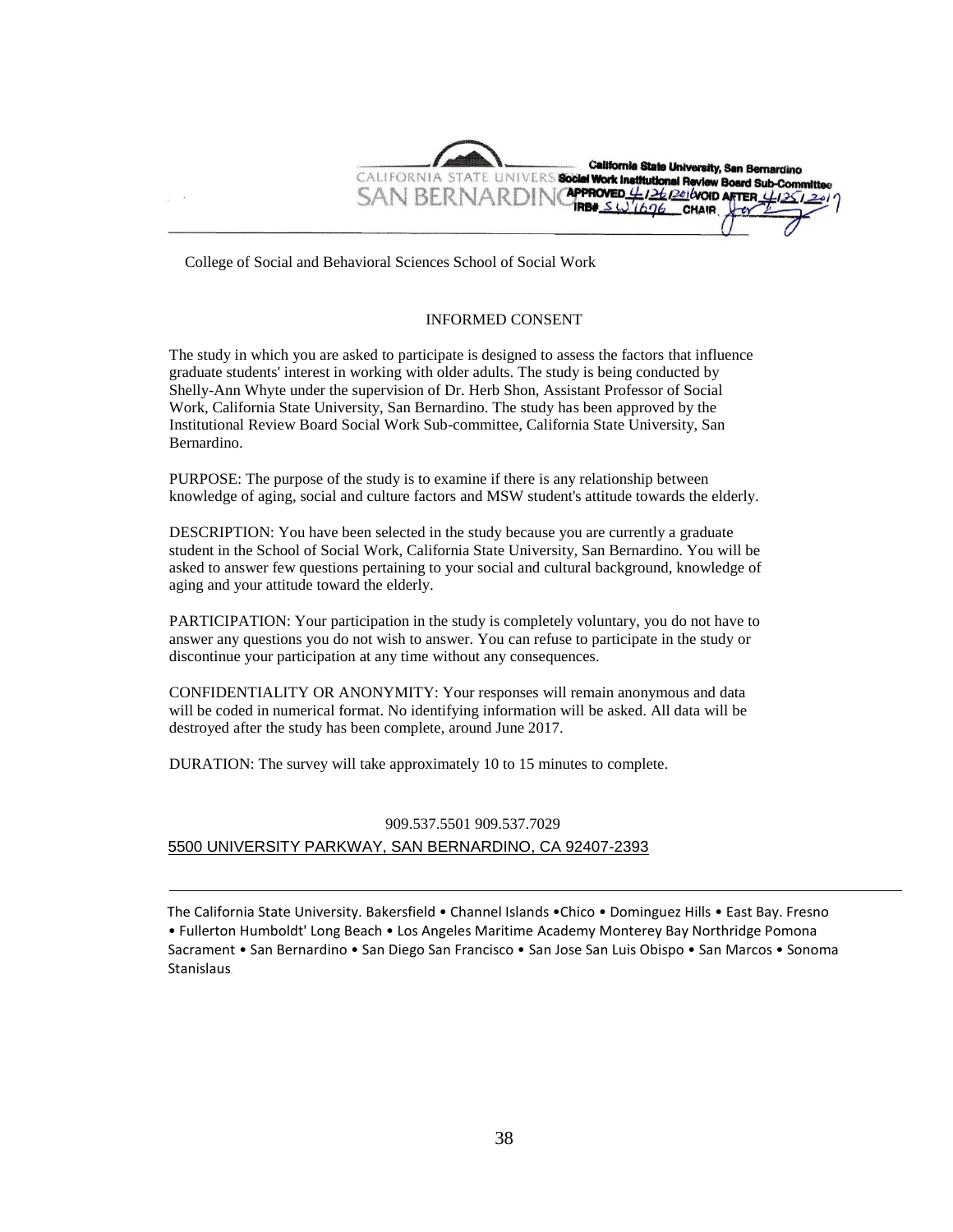

#### CALIFORNIA STATE UNIVERSITY SAN BERNARDINO

#### College of Social and Behavioral Sciences School of Social Work

RISKS: There are no foreseeable risks to the participants.

BENEFITS: There are no direct benefits to the participants. Your participation may result in implementing strategies to improve negative attitudes towards the elderly.

CONTACT: If you have any questions, comments, or concerns about the study, please feel free to contact Dr. Herb Shon at herb. shon@csusb.edu.

RESULTS: The results of the study will be available after June 2017 at the John M. Pfau Library ScholarWorks database at California State University, San Bernardino.

This is to certify that I read the above and I am 18 years or older.

Place an X mark here

Date

909.537.5501 • 909.537.7029 5500 UNIVERSITY PARKWAY, SAN BERNARDINO, CA 92407-2393

The California State University . Bakersfield •Channel Islands • Chico • Dominguez Hills • East Bay . Fresno • Fullerton • Humboldt' Long Beach • Los Angeles Maritime Academy • Monterey Bay • Northridge Pomona • Sacrament • San Bernardino • San Diego • San Francisco • San Jose San Luis Obispo • San Marcos • Sonoma Stanislaus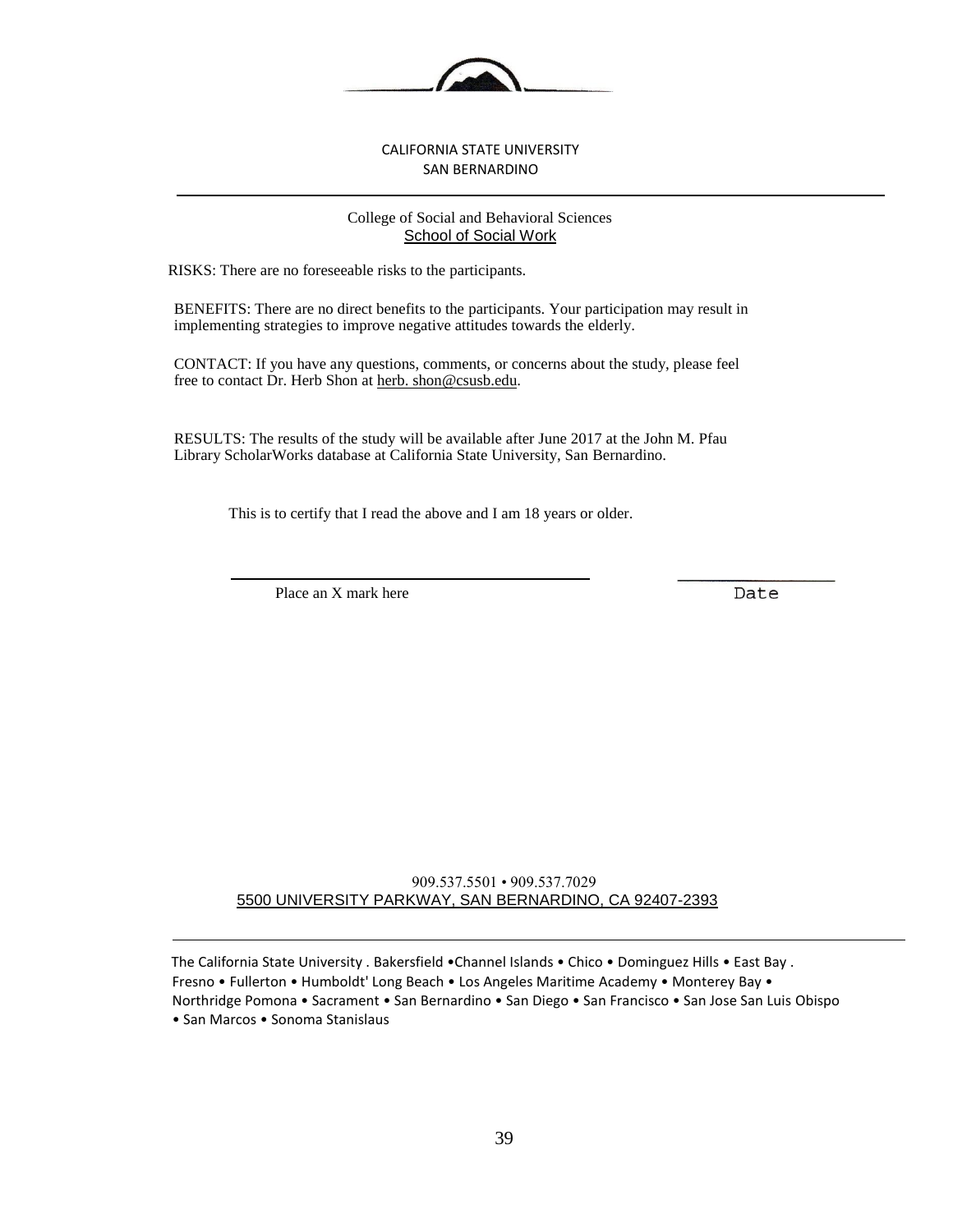## APPENDIX B

## DEBRIEFING STATEMENT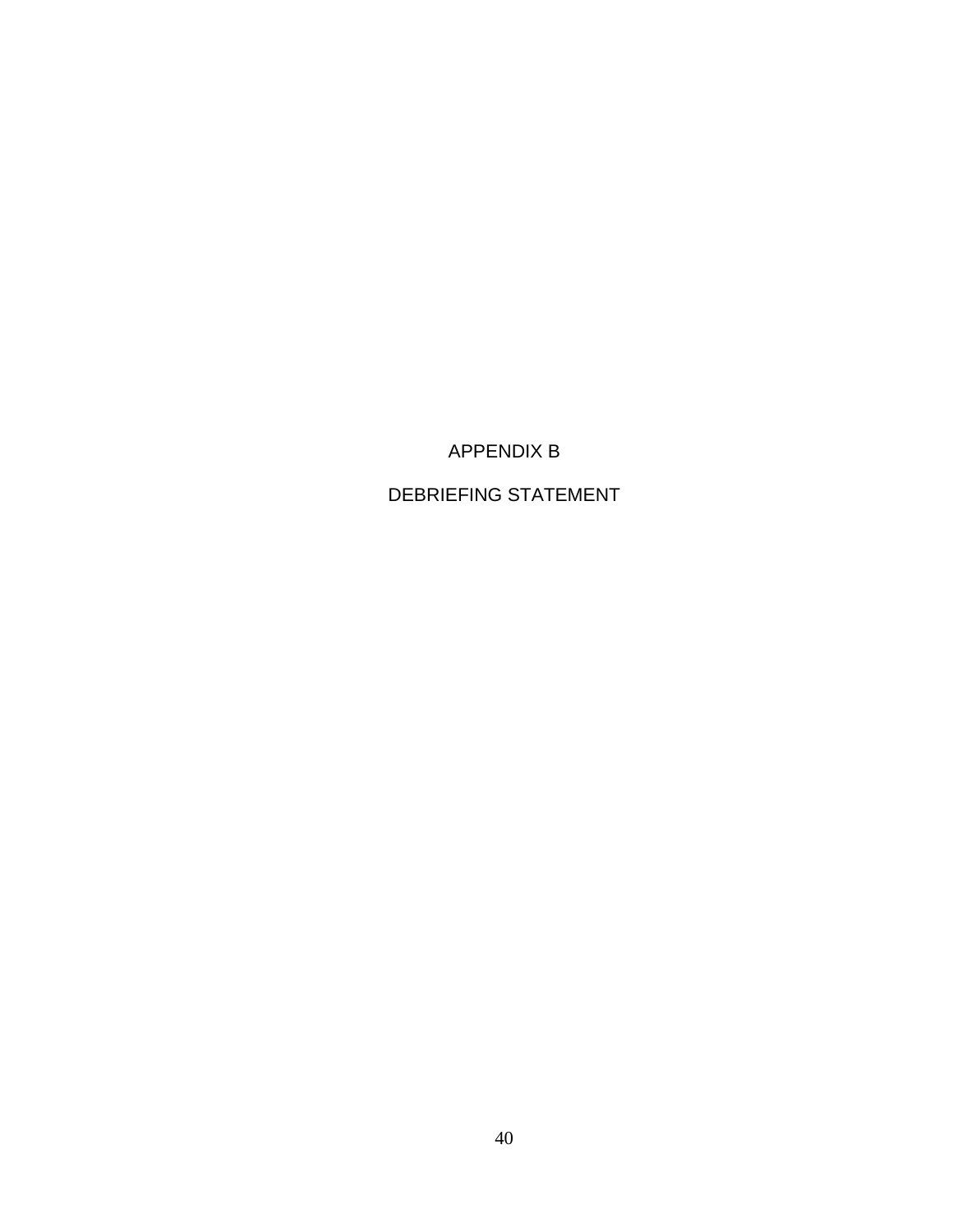The survey questionnaire you have just completed was designed to assess factors such as knowledge, attitude and experience which can negatively influence interest in working with older adults. The identification of these factors allow this study to and offer possible suggestions on ways to preventing or improving negative attitude which can delay or impede service delivery. This is to inform you that no deception is involved in this study.

Thank you for participating. If you have any questions please feel free to contact Dr. Herb Shon at [herb.shon@csusb.edu.](mailto:herb.shon@csusb.edu) If you would like to obtain a copy of the results of this study, please contact John M. Pfau Library at California State University, San Bernardino after June 2017.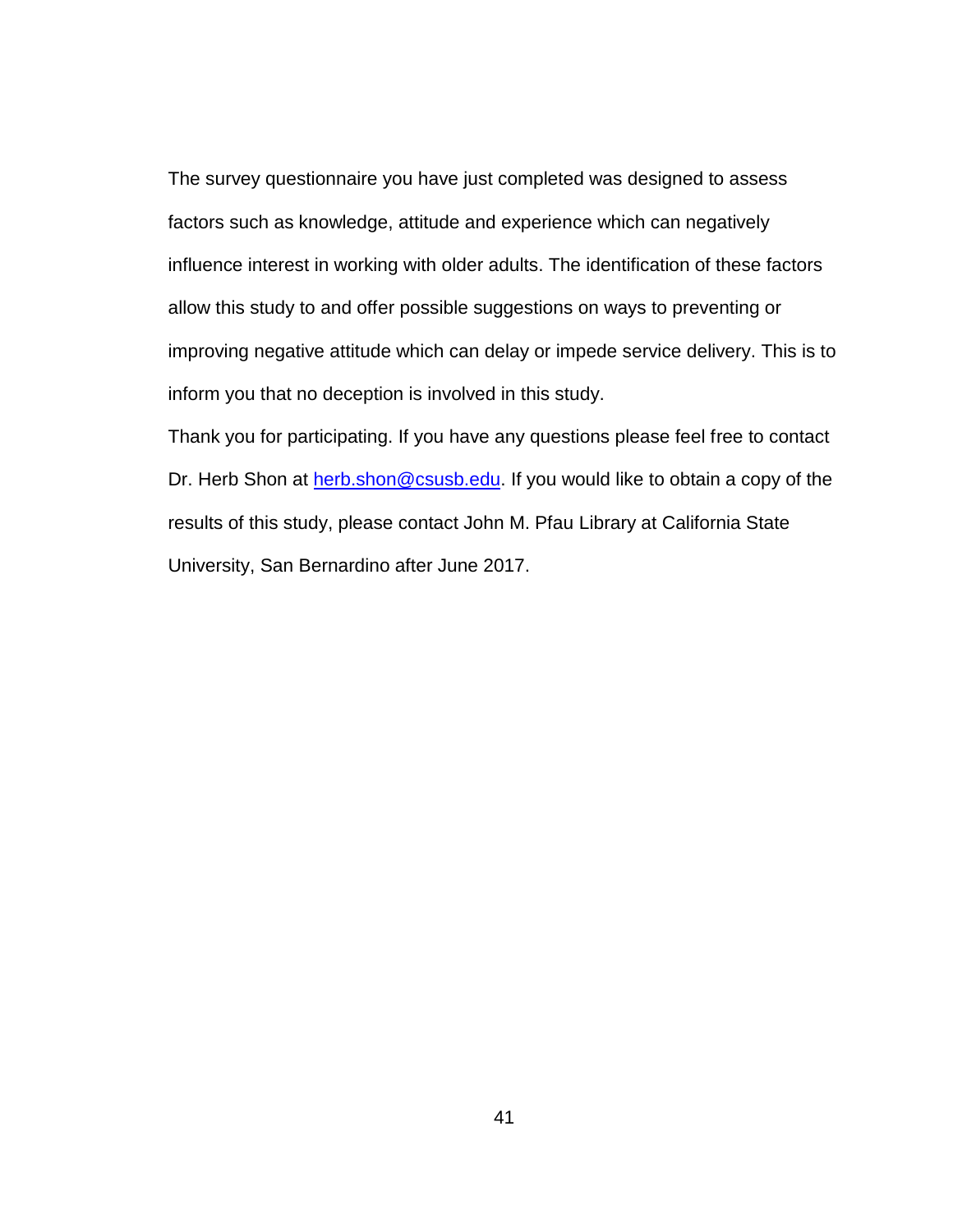APPENDIX C

QUESTIONAIRE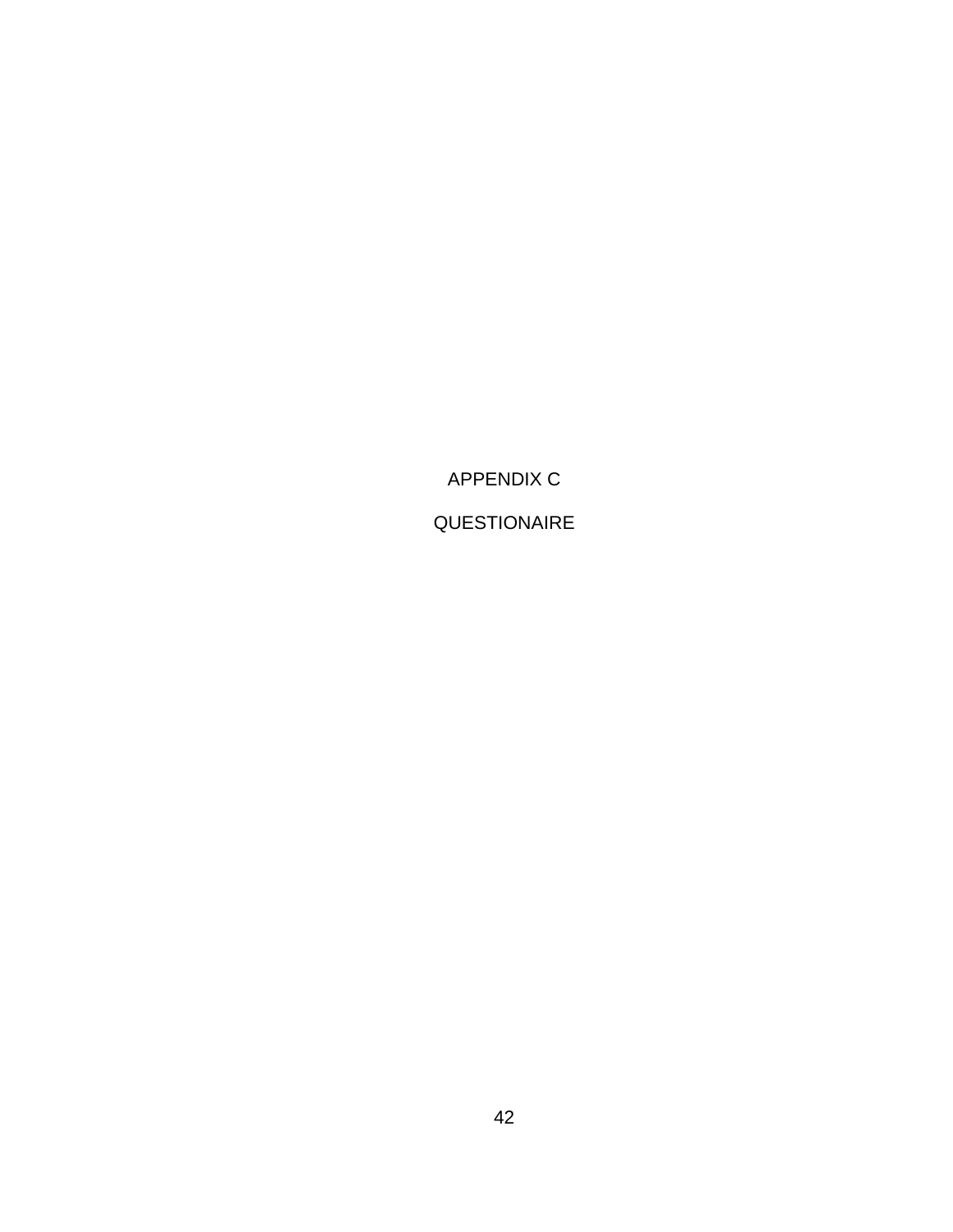## Demographics characteristics

- 1. What is your age?
- 2. What is your gender?
	- a. Male
	- b. Female
- 3. What race or ethnicity do you consider yourself to be?
	- a. White
	- b. African American
	- c. American Indian/Alaskan Native
	- d. Asian
	- e. Native Hawaii/Pacific Islander
	- f. Two or more races: Non-Hispanic
	- g. Hispanic
	- h. Unknown
- 4. Have you provided care/is currently providing care to an older adult (age 60 or older)?
	- a. Yes
	- b. No

## Gerontological Education

- 1. Have you taken any aging-related undergraduate and graduate courses? If so, how many?
	- a. Yes \_\_\_\_
	- b. No
- 2. Is your current or previous internship focused on proving services to older adults?
	- a. Yes
	- b. No

## Interest in Aging-Related Work

5=Very interested, 4=Somewhat interested, 3=Neutral, 2=Not very interested, 1=Not at all interested

- 1. How interested are you in working with older adults?
- 2. Rank your interest in working with:
	- a. Children
	- b. Adolescent
	- c. Adults (nonelderly)\_\_\_\_\_\_
	- d. Older Adults \_\_\_\_\_\_\_\_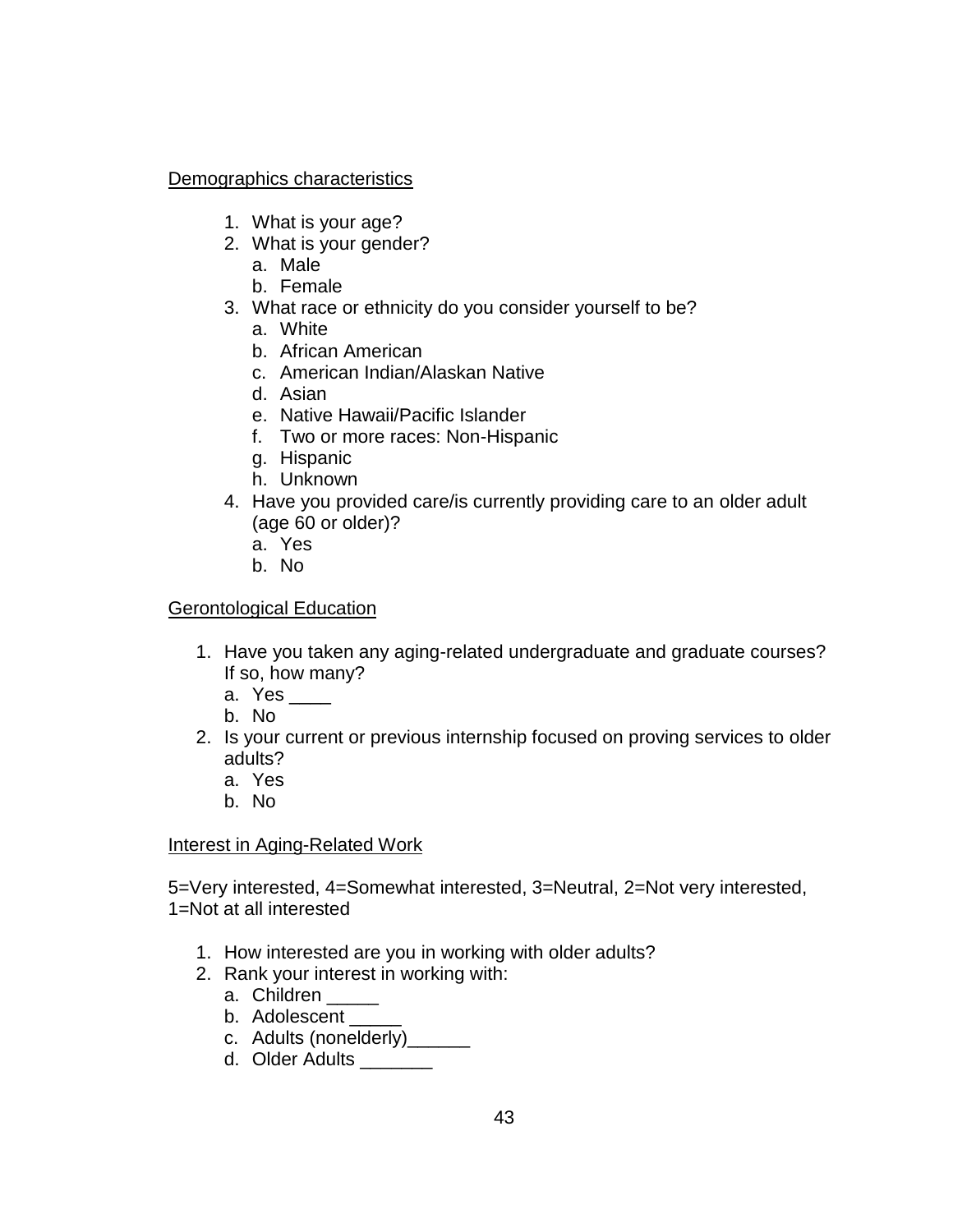APPENDIX D

FACTS ON AGING SCALE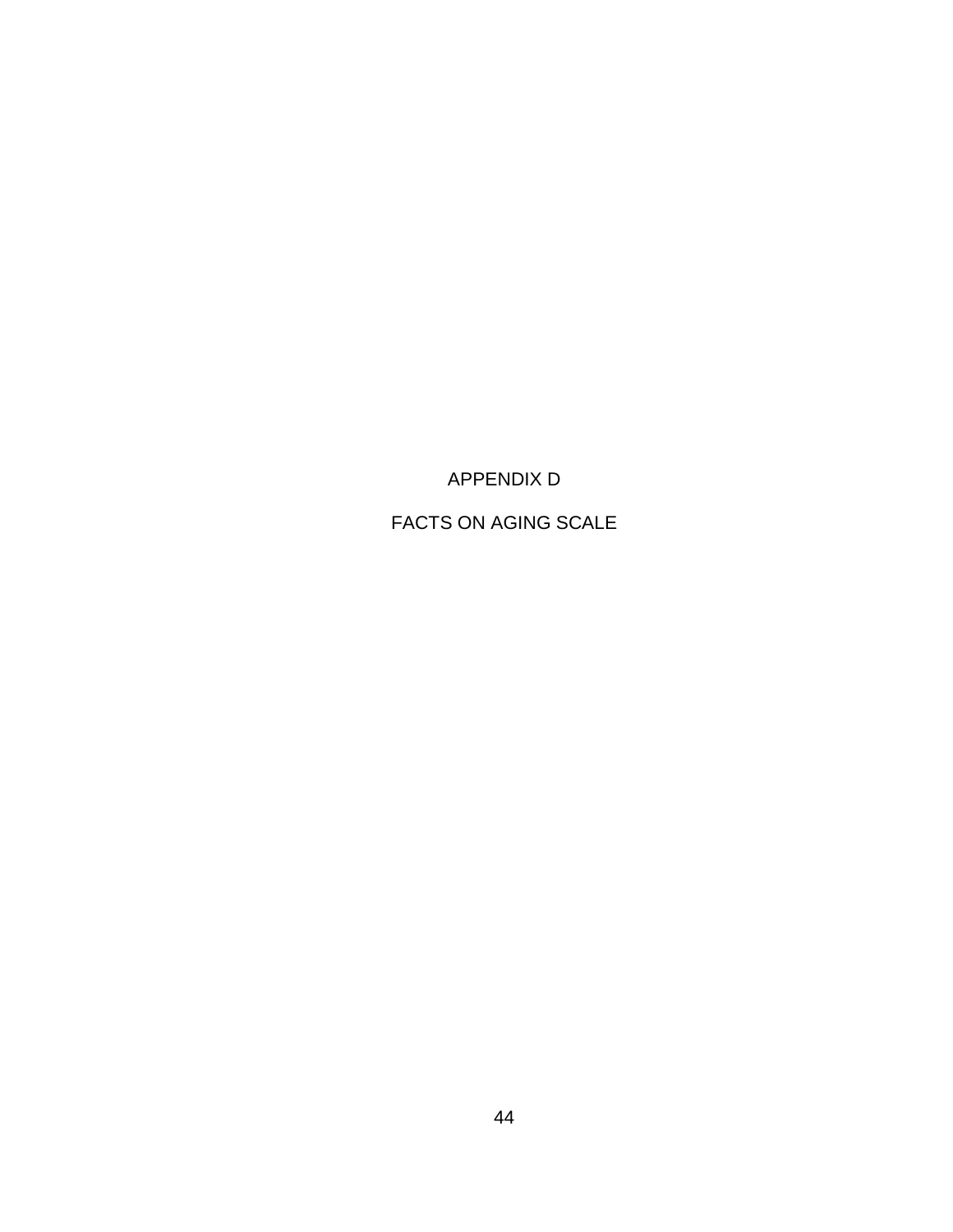## Facts on Aging Quiz

Select "T" for true or "F" for false to answer each statement

1. A person's height tends to decline with old age

 $\overline{\phantom{a}}$ 

 $\overline{\phantom{a}}$ 

- 2. More older person (over 65) have chronic illnesses that limit their activity than younger persons \_\_\_\_
- 3. Older persons have more acute (short-term) illness that persons under  $65$   $\qquad$
- 4. Older persons have more injuries in the home than persons under 65
- 5. The life expectancy of blacks at age 65 is about the same as whites
- 6. The life expectancy of men at 65 is about the same as women \_\_\_\_
- 7. Social Security benefits automatically increase with inflation
- 8. Supplemental Security income guarantees a minimum income for the needy aged
- 9. The aged have higher rates of criminal victimization that person under 65 \_\_\_\_.
- 10. There are 2 more widows for each widower among the aged \_\_\_\_
- 11.There are proportionately more older persons in public office than in the total population \_\_\_\_
- 12. The proportion of blacks among the aged is growing \_\_\_\_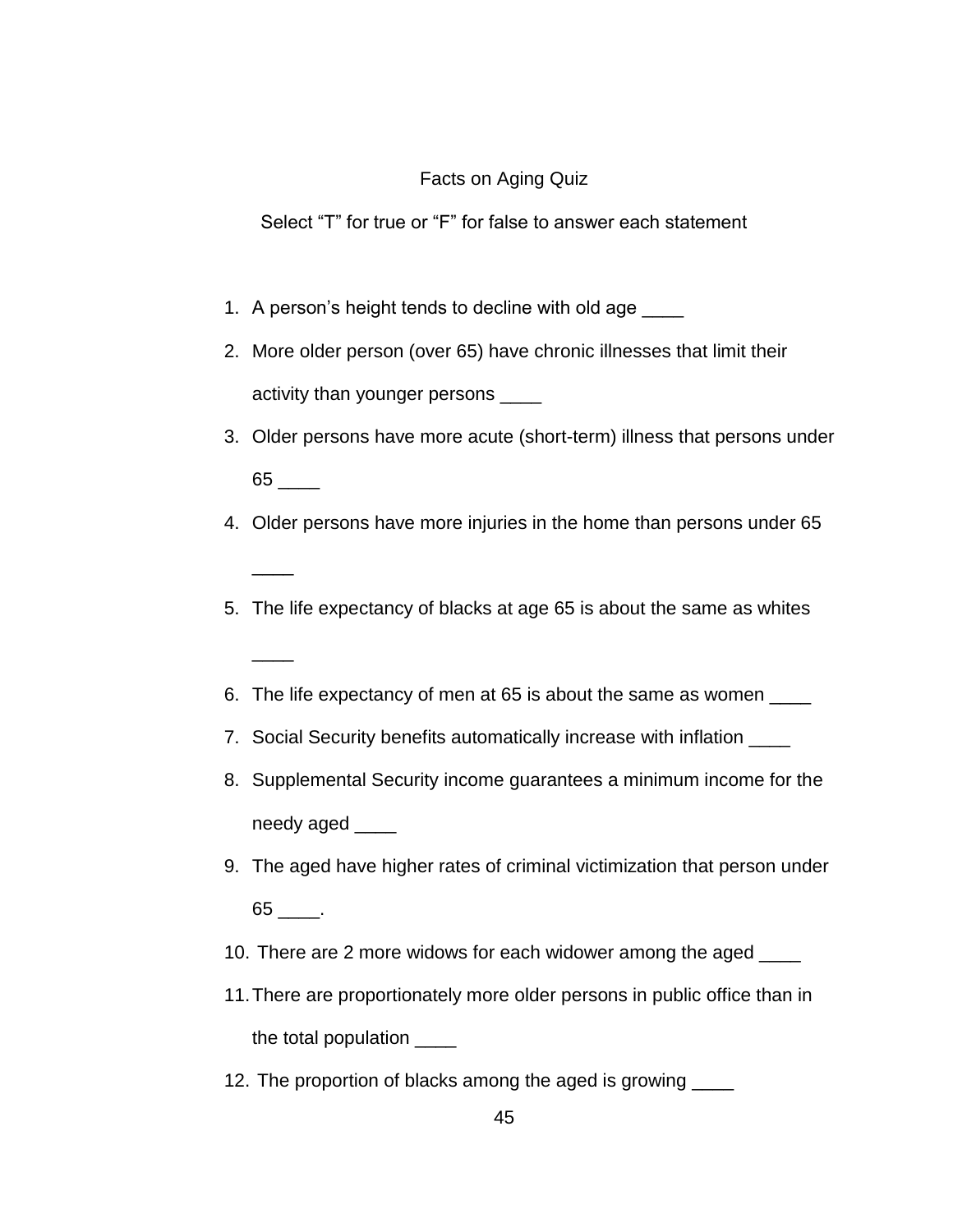- 13. The majority of aged live alone \_\_\_\_
- 14. A smaller percentage of the elderly live below the poverty line than do those younger than 65
- 15. The rate of poverty among aged blacks is about 3 times as high as among aged whites \_\_\_\_\_
- 16. Older persons who reduce their activity tend to be happier than those who remain active \_\_\_\_
- 17. The proportion widowed is decreasing among the aged \_\_\_\_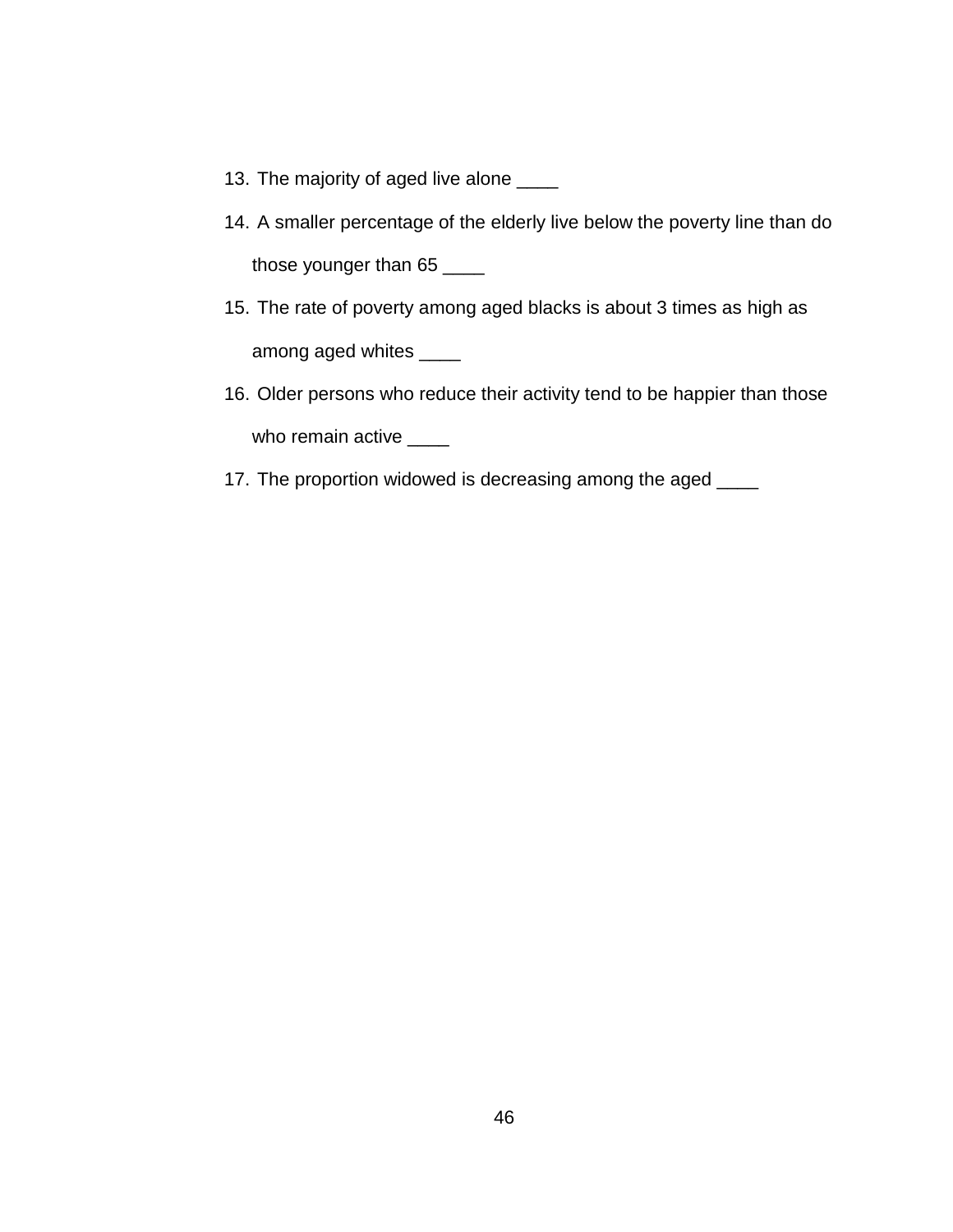APPENDIX E

KOGAN'S ATTITUDE TOWARD OLD PEOPLE SCALE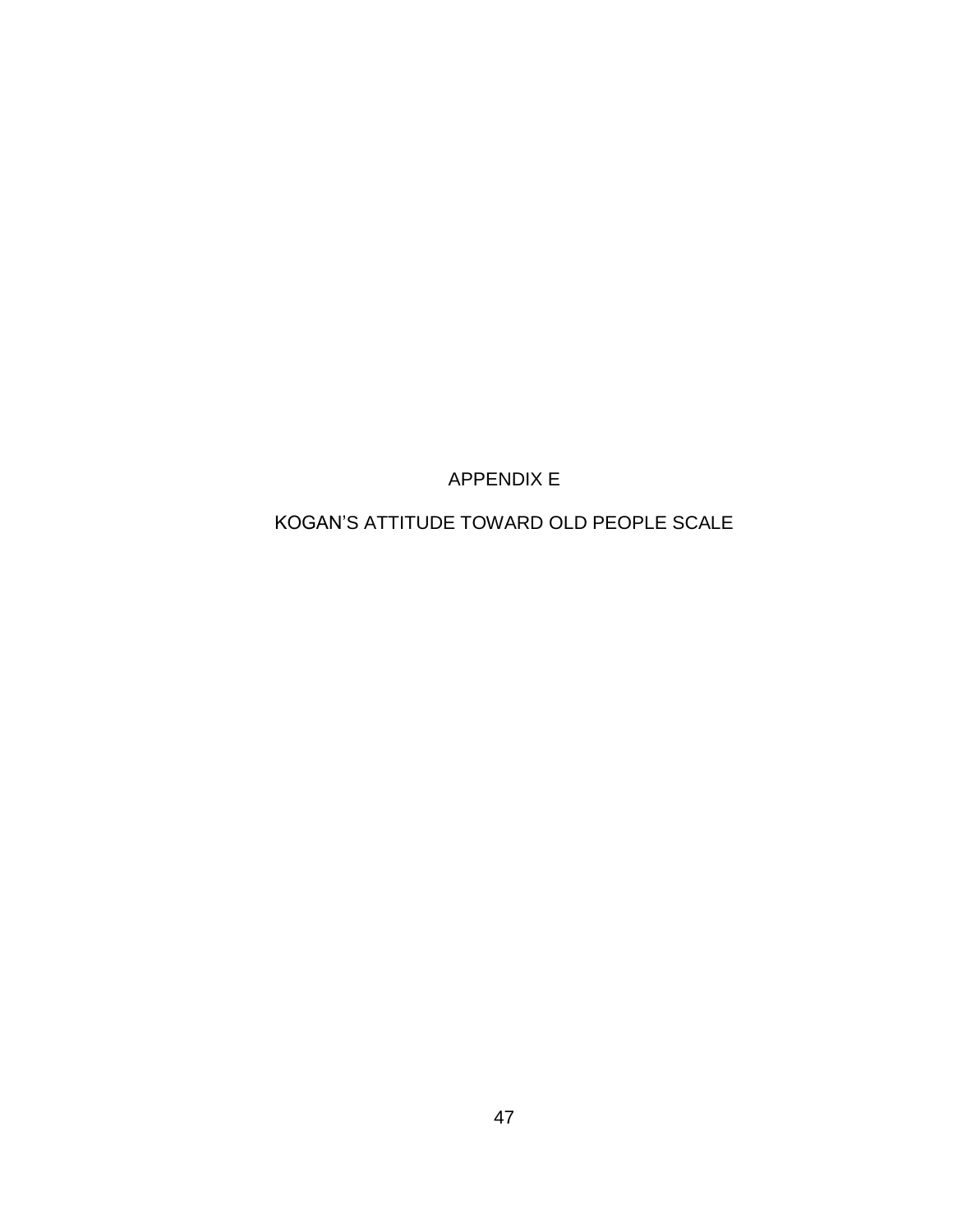## Kogan's Attitudes Toward Old People Scale (KAOP)

Use the following key to rate responses to questions relating to attitude.

| Key Strongly<br><b>Disagree</b> | Slightly<br><b>Disagree</b> | Disagree Agree | Slightly<br>Agree | Strongly<br>Agree |
|---------------------------------|-----------------------------|----------------|-------------------|-------------------|
|                                 |                             |                |                   |                   |

- 1. It would probably be better if most old people lived in residential units with people their own age.
- 2. It would probably be better if most people lived in residential units with younger people.
- 3. Most old people get set in their ways and are unable to change.
- 4. Most old people would prefer to continue working just as long as they possibly can rather than be dependent on anybody.
- 5. Most old people can generally be counted on to maintain a clean, attractive home.
- 6. People grow wiser with the coming of old age.
- 7. Old people should have power in business and politics.
- 8. Most old people make one feel ill at ease.
- 9. Most old people bore others by their insistence on talking "about the good old days."
- 10. Most old people tend to keep to themselves and give advice only when asked.
- 11. When you think about it, old people have the same faults as anybody else.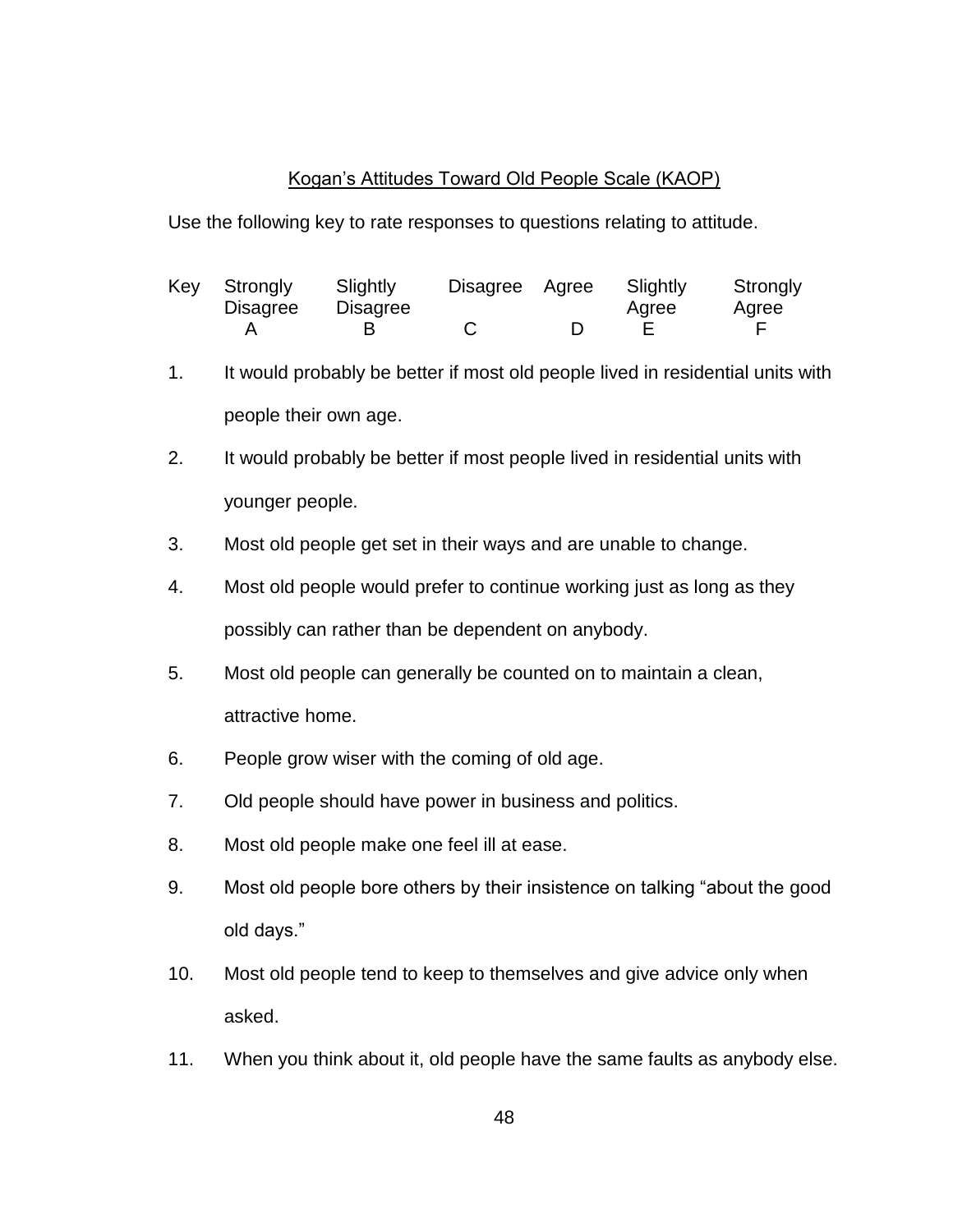- 12. In order to maintain a nice residential neighborhood, it would be best if too many old people did not live in it.
- 13. There are a few exceptions, but in general most old people are pretty much alike.
- 14. Most old people seem quite clean and neat in their personal appearance.
- 15. Most old people are irritable, grouchy, and unpleasant.
- 16. Most old people are constantly complaining about the behavior of the younger generation.
- 17. Most old people need no more love and reassurance than anyone else.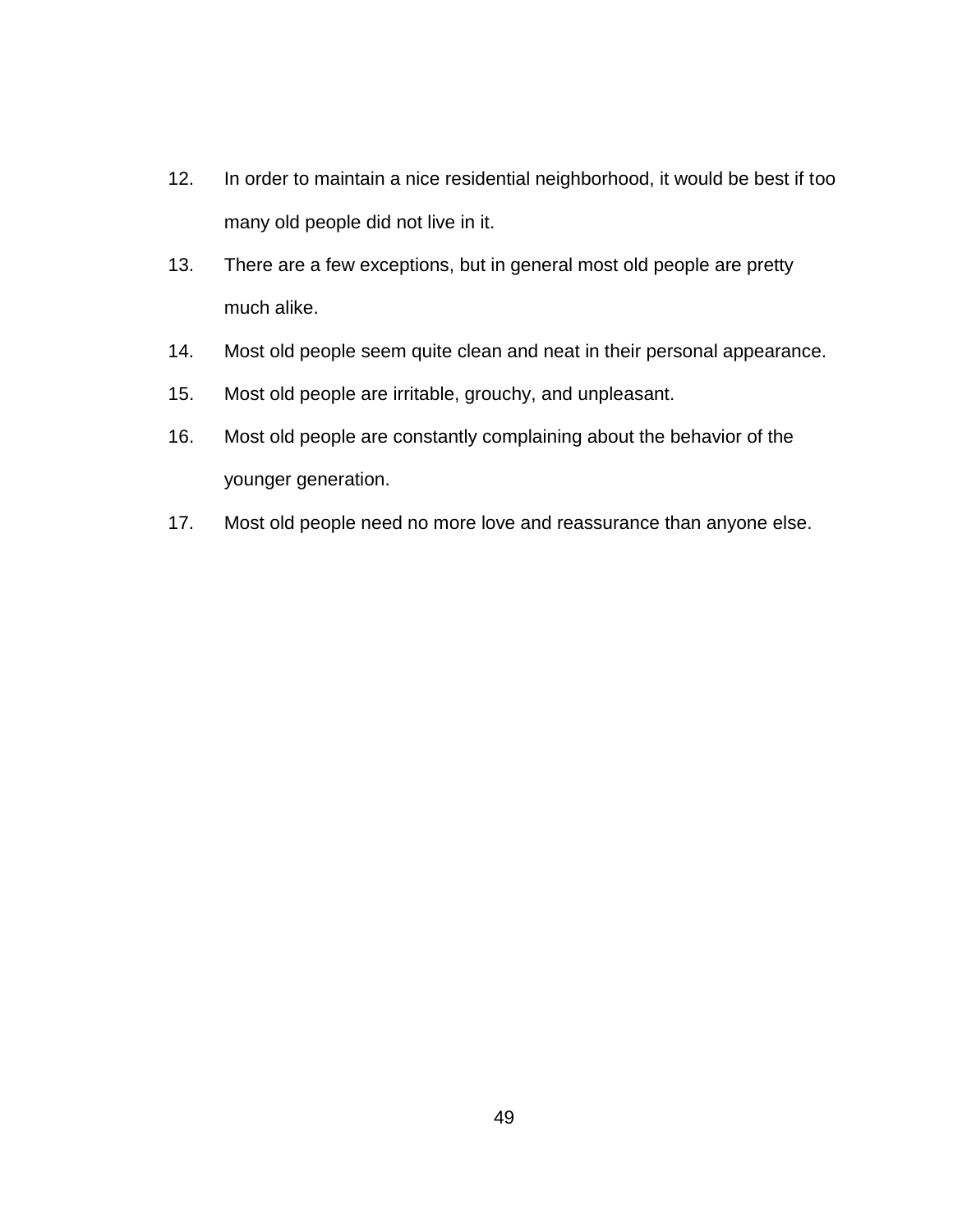#### References

- Administration on Aging. (2003). *A Profile of older Americans.* Washington, DC: U.S. Department of Health and Human Services.
- Blumer, H. (1969). *Symbolic Interactionism: Perspective and method.* Englewood Cliffs, NJ: Prentice-Hall.
- Butler, R. (1975). *Why Survive? Being Old in America.* New York, NY: Harper and Row.
- CSUSB Office of Institutional Research. (2014). *Demographics by Academic Plan Concentration-Fall 2014.* Retrieved from https://www.csusb.edu/about-csusb/facts-and-stats
- Cummings, S. M., Alder, G., & DeCoster. (2005). Factors Influencing Graduate Social Work Students' Interest in Working with Elders. *Educational Gerontology, 31*, 643-655. doi:10.1080/03601270591003382
- Curl, A. L., Simons, K., Larkin, H. (2005). Factors Affecting Willingness to Accept Aging Jobs. *Journal of Social Work Education,* 41(3), 393-406. doi: 10.5175/JSWE.2005.200303100
- Doherty, M., Mitchell, E. A., O'Niell. (2011). Attitude of Healthcare Workers towards Older People in a Rural Population: A Survey Using the Kogan Scale. *Nursing Research and Practice*, 1-7. doi:doi:10.1155/2011/352627
- Ferris, K., Stein, J. (2011). *The Real World*. Retrieved from W.W. Norton & Company Inc. http://www.wwnorton.com/college/soc/realworld3/ch/01/studyplan.aspx
- Fuchs, V. (2000). Medicare reform: The larger picture. *Journal of Economic Perspectives, 14*(2), 57-70.
- Gilbert, C. N., Ricketts, K. G. (2008). Children's attitudes toward older adults and aging: A systhesis of research. *Educational Gerontology*, 570-586.
- Golding, J. M., Allen, J., Yozwiak, J. A., Marsil, D. F., & Kinstle, T. S. (2004). Perceptions of Elder Neglect in the Courtroom. Journal of Elder Abuse & Neglect, 16(1), 23-46.
- Gutheil, I. A., Heyman, J. C., & Cernesky, R. H. (2009). Graduate Social Work Students' Interest in Working with Older Adults. *Social Work Education,* 28(1), 54-64. doi: 10.1080/02615470802028116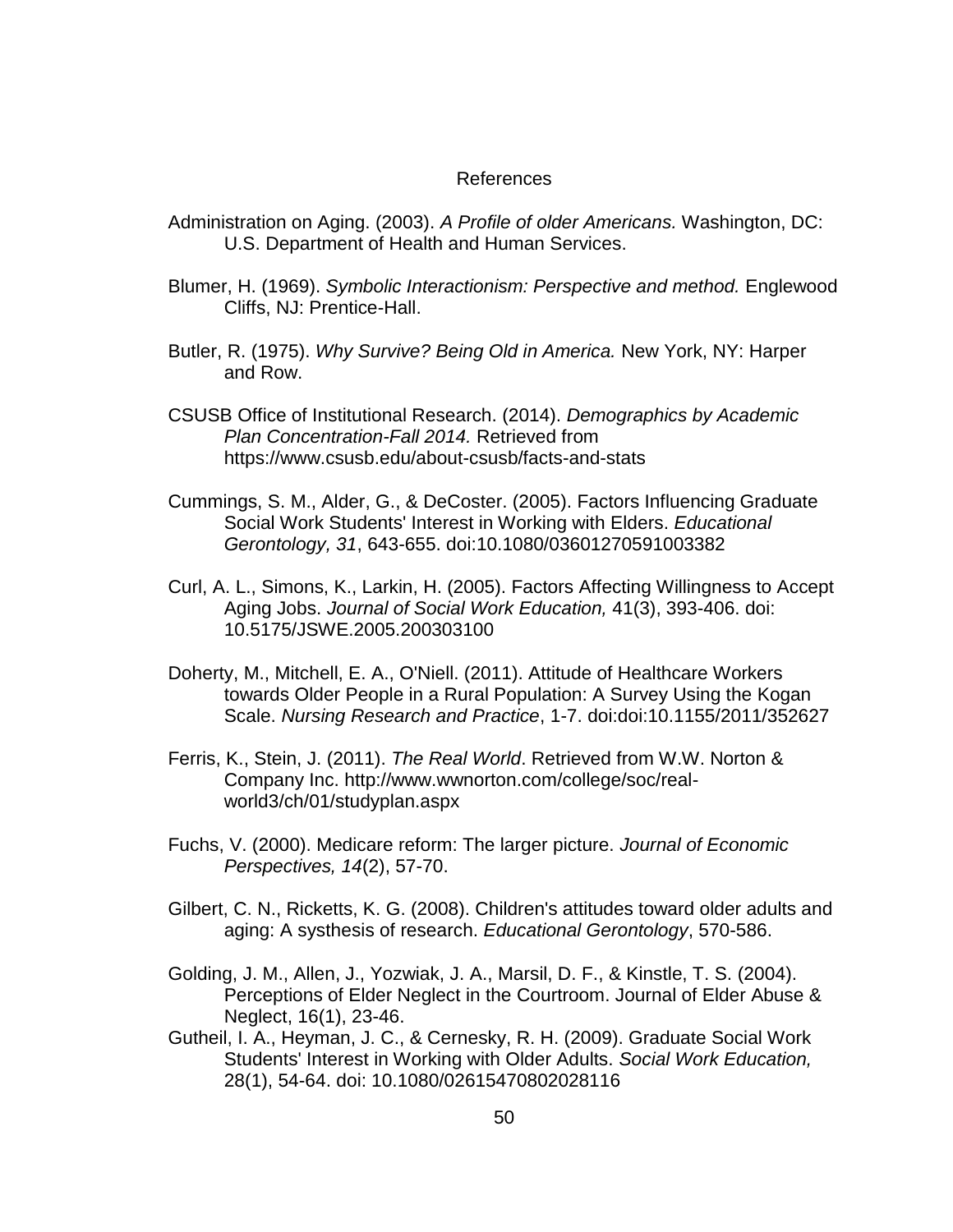- Kaplan, D. B., Berkman, B. (2011). Dementia care: A global concern and social work challenge. *International Social Work, 54*(3), 361-373.
- Kropf, N. P. (2002). Strategies to Increase Interest in Aging. *Social Work Faculty Publicatoin*, 6, 57-67.
- Levy, B. R. (2001). The Eradication of Ageism Requires Addressing the Enemy Within. *The Gerontologist, 41*(5), 578-579. Retrieved from http://gerontologist.oxfordjournals.org/content/41/5/578.full.pdf+html
- Liu, Y., Norman, I. J., While, A. E.(2013). Nurses' attitudes towards older people: A systematic review. *International Journal of Nursing Studies, 50*, 1271- 1282. Retrieved December 3, 2015, from http://dx.doi.org/10.1016/j.ijnurstu.2012.11.021
- McInnis-Dittrich, K. (2005). *Social work with elders: A biopsychosocial approach to assessment and intervention*. Boston: Pearson
- Mellor, P., Chew, D., Greenhill, J. (2007). Nurses' Attitudes Toward Elderly People and Knowledge of Gerontonic Care in a Multi-purpose Health Service (MPHS). *Australian Journal of Advanced Nursing, 24*(4), 37-41.
- Morris, T. (2013). *Practice Informed Research Methods for Social Workers.* Thousand Oaks, CA: Sage.
- National Center for the Protection of Older People (NCPOP). (2009). *Public Perceptions of Older People and Aging: A Literature Review.*
- North, M. S., Fiske, S. T. (2015). Modern Attitudes Toward Older Adults in the Aging World: A Cross-Cultural Meta-Analysis. *Psychological Bulletin*. Retrieved from http://dx.doi.org/10.1037/a0039469
- Saunders, L. (2008). The abuse of older people and compulsory reporting. *Australian Nursing Journal, 16*(1), 18.
- Snyder, C. S., Wesley, S. C., Lin, M. B., & May, J. D. (2008). Bridging the Gap: Gerontology and Social Work Education. *Gerontology & Geriatrics Education*, 28(4), 1-21. doi:10.1080/02701960801962864
- Symbolic Interactionism. (2003). *International Encyclopedia of Marriage and Family*. Retrieved from http://www.encyclopedia.com/doc/1G2- 3406900426.html